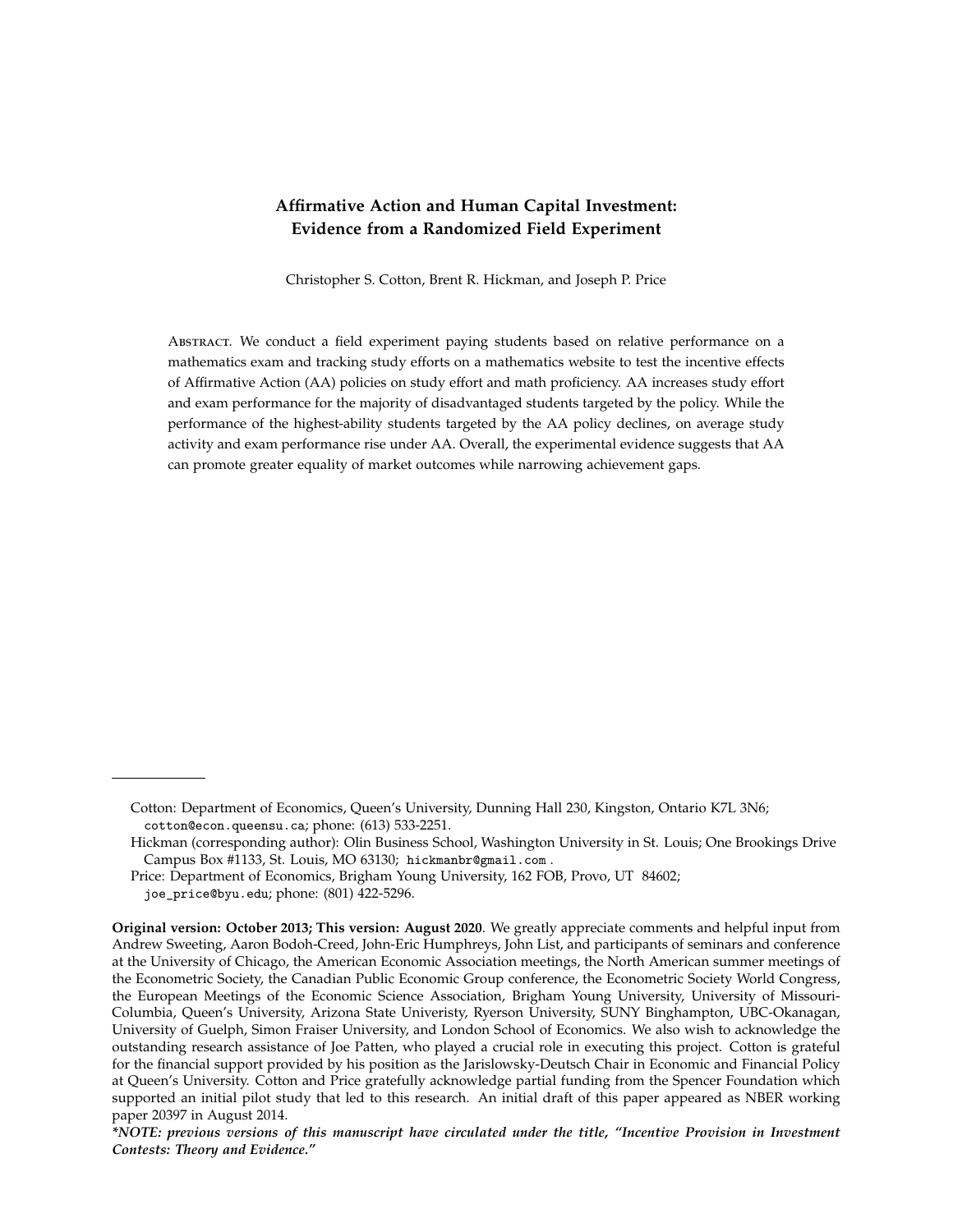#### 1. Introduction

Affirmative Action (AA) is the practice of granting preferential treatment to underrepresented demographic groups when allocating contractual, employment, or educational opportunities. In the United States it was first mandated by the Kennedy administration in the 1960s, and has since been widely implemented in procurement, education, and hiring. AA has also been widely implemented outside the United States, from Canada to Malaysia to Northern Ireland, and in India where *Reservation Law*, a set of caste-based quotas, is imposed by constitutional edict. Today, AA is a pervasive fixture of American college admissions, though it has generated much controversy.<sup>1</sup>

In the context of American university admissions, the rationale for AA does not stem from concerns over proactive discrimination; rather, it is that the university market is a rank-order academic competition where some demographic groups are at a fundamental disadvantage to other groups due to residual effects of past institutionalized discrimination. That is, African-American and Hispanic children on average grow up in homes with less wealth and income, attend lower-performing K-12 schools, have less-educated parents and extended-families, and have less access to other developmental inputs such as healthcare and tutoring.<sup>2</sup> In turn, AA attempts to compensate for the competitive disadvantage that may be caused by historic and ongoing inequality by giving special consideration for race when judging college applications. There is a substantial empirical literature studying the effects of AA, focusing mainly on its direct impact at the point when university admissions outcomes are determined.<sup>3</sup> However, this literature has largely treated pre-college academic achievement as exogenous and mechanically determined by a student's innate characteristics and environment. It has thus ignored the implications of AA for student behavior *prior* to the admissions process when they choose their effort level for human capital development, which in turn determines the grades and exam scores that will eventually go on their college applications.

AA policies change the set of admissions offers that a student may perceive as attainable at the beginning of the competition—e.g., before/during high school, when goals are set and effort choices made—and which other students he/she must beat out in competing for these offers. These changes in the competition may alter students' incentives to prepare for college as they

<sup>&</sup>lt;sup>1</sup>The US Supreme Court has deliberated on the legality of racial considerations in college admissions at least five times, including the cases of *Schuette v. Coalition to Defend Affirmative Action* (2014), *Fisher v. Texas* (2013), *Grutter v. Bollinger* (2003), *Gratz v. Bollinger* (2003), and *Regents of the University of California v. Bakke* (1978).

 $2$ Lyndon B. Johnson, Kennedy's successor, was the first American president to implement AA. In his 1965 commencement address at Howard University, Johnson articulated this idea as a motivation for AA: "*You do not take a person who, for years, has been hobbled by chains and liberate him, bring him up to the starting line of a race and then say, 'you are free to compete with all the others'... Thus it is not enough just to open the gates of opportunity. All our citizens must have the ability to walk through those gates... Men and women of all races are born with the same range of abilities. But ability is not just the product of birth. Ability is stretched or stunted by the family that you live with, and the neighborhood you live in–by the school you go to and the poverty or the richness of your surroundings. It is the product of a hundred unseen forces playing upon the little infant, the child, and finally the man.*"

 $3$ [Bowen and Bok](#page-22-0) ([1998\)](#page-22-0), [Arcidiacono](#page-22-1) ([2005\)](#page-22-1) and [Howell](#page-22-2) [\(2010](#page-22-2)), have attempted estimation of counterfactual racial admissions profiles in a color-blind world. [Loury and Garman](#page-23-0) [\(1995\)](#page-23-0), [Sander](#page-23-1) ([2004\)](#page-23-1), [Long](#page-23-2) [\(2008](#page-23-2)), [Rothstein and Yoon](#page-23-3) ([2008\)](#page-23-3), and [Chambers et al.](#page-22-3) [\(2005](#page-22-3)), have estimated the impact of AA on graduation rates among minority groups.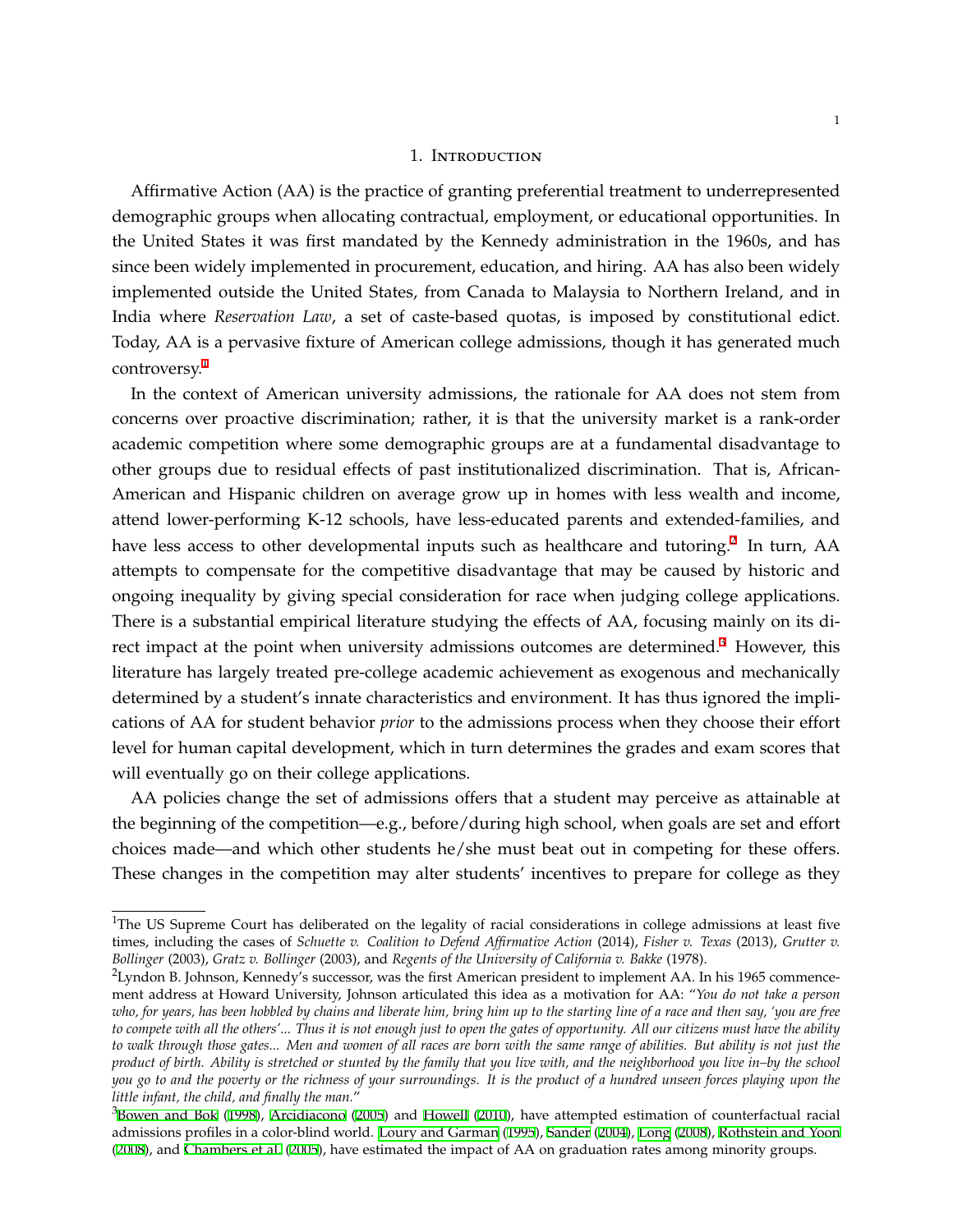study to improve grades and test scores or work to otherwise increase their human capital. In theoretical work complementing this paper, [Bodoh-Creed and Hickman](#page-22-4) ([2018\)](#page-22-4) and [Cotton, Hick](#page-22-5)[man and Price](#page-22-5) ([2020](#page-22-5)) investigate these incentives, showing that the impact of AA on effort and achievement depends on one's *relative* academic ability and demographic group. [Cotton, Hick](#page-22-5)[man and Price](#page-22-5) [\(2020](#page-22-5)) explore comparative static predictions that produce three insights relevant to inequality and competitive college admissions. First, holding fixed one's own ability and the intrinsic costs and benefits of real skill formation, a student's choice of how much productive human capital to develop changes when the distribution of rivals' abilities changes, leading to shifts in the intensity of competition for college seats. This first result refutes traditional wisdom that high-school grades and exam scores are exogenous or mechanically determined. Second, they show that the sign and magnitude of one's response to AA depend on one's position in the ability spectrum. A student who benefits from an AA policy may increase investment if they now have a shot at winning admission to a prestigious school that was otherwise out of reach. Some beneficiaries at the top of the ability distribution may decrease investment if AA does not meaningfully improve their likely college placement but makes it easier to attain. AA leads to (generally weaker) responses among non-beneficiaries may increase or decrease investment depending on where they rank among competitors. Third, [Cotton, Hickman and Price](#page-22-5) ([2020\)](#page-22-5) show that some forms of AA may actually increase the aggregate stock of human capital attainment while reducing the average achievement gap between disadvantaged demographics and their competitors.

If the sophisticated strategic behavior in their model is a meaningful reflection of real-world decision-making among future college applicants, then it has important implications for ongoing debates among both academics and policy-makers. The current paper explores the empirical validity of these predictions using field experimental methods to represent salient features of competitive human capital investment running up to the college admissions market. We execute a large, school-based math competition with an intermediate human capital investment period and many heterogeneous prizes to study how an AA policy benefiting a disadvantaged group changes students' study effort and test performance. On a general level, our experiment with hundreds of heterogeneous students competing for heterogeneous prizes is the first controlled experiment of a large-scale contest environment. On a more practical level, it provides experimental evidence that students respond to AA incentives in a manner that is highly consistent with predictions of recent economic theory.<sup>4</sup>

In our experimental design, cash prizes stand in for university admission outcomes to motivate test subjects to spend leisure time learning math.<sup>5</sup> Our experiment involves paying middleschool-aged students based on their relative performance on a mathematics exam, in a similar

 $4$ Earlier applied theory on AA incentives includes [Coate and Loury](#page-22-6) ([1993](#page-22-6)) and [Moro and Norman](#page-23-4) ([2003\)](#page-23-4). Our experiment with many-to-many matching, demographic cost asymmetry, and scarcity of high-value prizes, is a better representation of the more-recent work by [Bodoh-Creed and Hickman](#page-22-4) ([2018\)](#page-22-4) and [Cotton, Hickman and Price](#page-22-5) ([2020\)](#page-22-5).

<sup>&</sup>lt;sup>5</sup>Our experiment covers short-run incentives on the scale of weeks. Real-world pre-college investment spans years, but it is not feasible for the researcher to experimentally create exogenous identifying variation on that scale. This paper uses feasible variation in short-run incentives to focus on how AA shapes competitive behavior driving individual labor-leisure decisions and human capital accumulation. See Section [5.1.2](#page-20-0) for further discussion.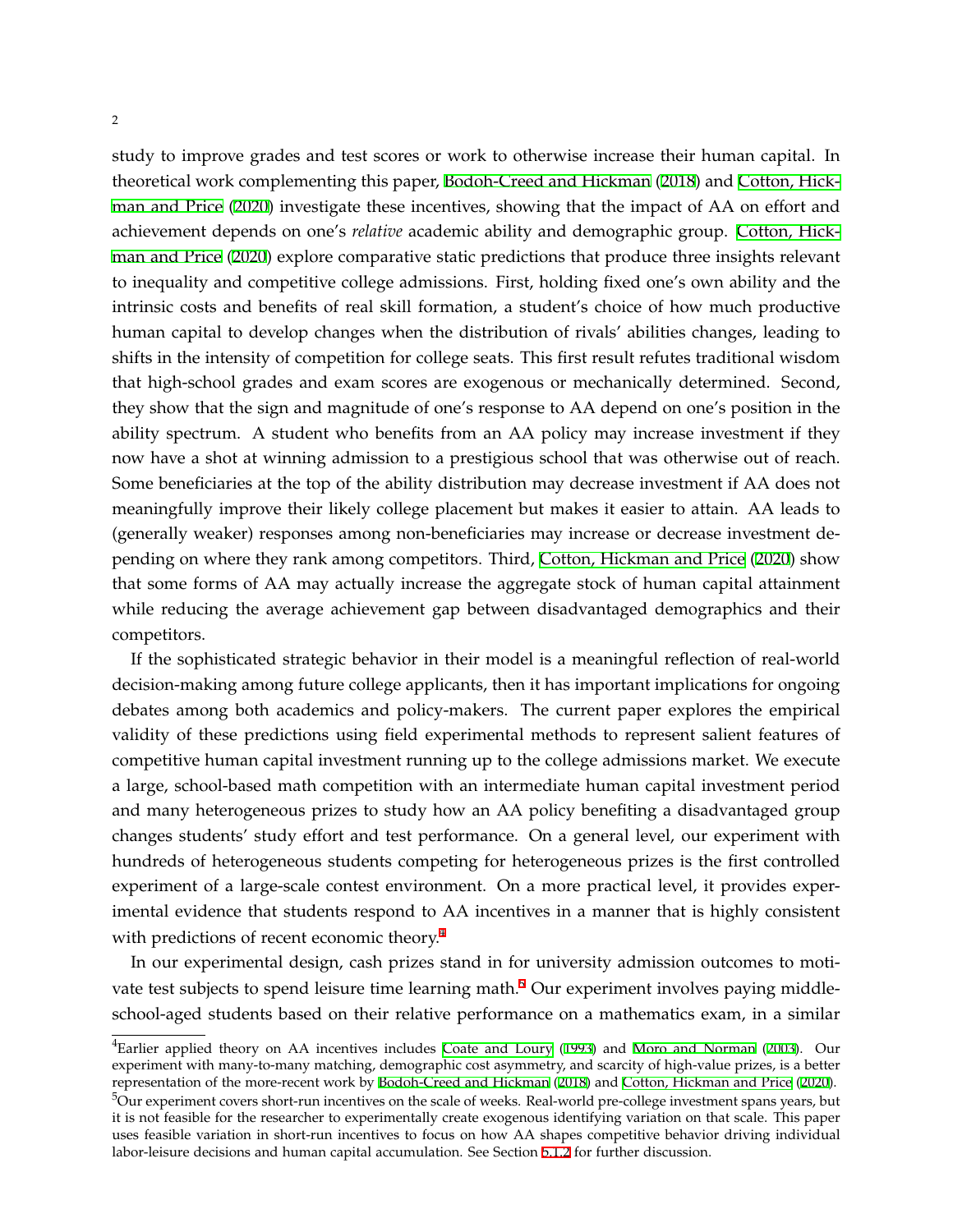fashion as outcomes are determined on the university matching market using college entrance exams and high school grades. In order to create a clean test of theory on investment and discouragement effects, we use grade cohort as our demographic delimiter. This distinction mirrors some important aspects of racial disparities—our *disadvantaged group* (*e.g.*, 7 th graders) have received, on average, fewer inputs into their math education relative to their *advantaged group* counterparts (e.g., 8<sup>th</sup> graders), but with substantial overlap in the ability distribution notwithstanding—while filtering out other factors such as cultural differences or stereotype threat that could confound the effects we seek to investigate.

Students are individually randomized into one of two treatments: a pure-rank-order treatment in which older and younger students compete for the same set of prizes, and an AA treatment (i.e., a representative quota) in which a representative set of prizes is reserved for the younger students before the competition begins.<sup>6</sup> In other words, AA reserves a more-favorable set of prizes for students in the lower grade, relative to what they receive (in equilibrium) when competing directly against higher-grade students. The representative quota has the opposite impact for higher-grade students, who now receive a less favorable distribution of prizes. We find heterogeneous treatment effects that conform well to theory: some individuals perform better and others worse under the AA policy, while the average performance of disadvantaged students increases and achievement gaps between groups decline.

Because we are interested in how AA changes incentives to invest real effort into developing human capital, a typical classroom experiment in which students are assigned to a treatment immediately before completing some task is not ideal. Instead, we worked with teachers to incorporate the experiment into their students' schooling over a course of two weeks. We assessed two in-class mathematics exams separated by 2 weeks—a pre-exam to measure baseline proficiency and a post-exam to allocate prizes and measure progress—and we provided the students with a 10-day interim period in which they voluntarily could study math problems ahead of the final exam. During this period we provided the students access to a website with practice materials and tracked their use of this site.

Some previous experimental studies have investigated the link between AA and effort using head-to-head competition (e.g., [Calsamiglia, Franke and Rey-Biel](#page-22-7) ([2013\)](#page-22-7)). There are several important differences between our research design and previous work. First, our experiments involve many-to-many rank-order matching in order to capture various salient features of realworld examples like college admissions. The size of our contests allows us to estimate differing signs and magnitudes of quantile-specific behavioral shifts. Second, ours is also the first experimental paper to track interim competitive investment in human capital, rather than only same-day effort. By showing that students within the same grade cohort (but in different treatments) access the practice website at different rates, ours is the first experimental study to identify

 $6$ We focus on a representative quota form of AA for its analytic and experimental tractability. Alternative forms of AA involve members of *D* receiving an achievement bonus instead. [Bodoh-Creed and Hickman](#page-22-4) ([2018](#page-22-4)) define broad classes of bonus systems and quota systems (of which RQ is a special case) and prove the strategic equivalence between the two classes of mechanisms.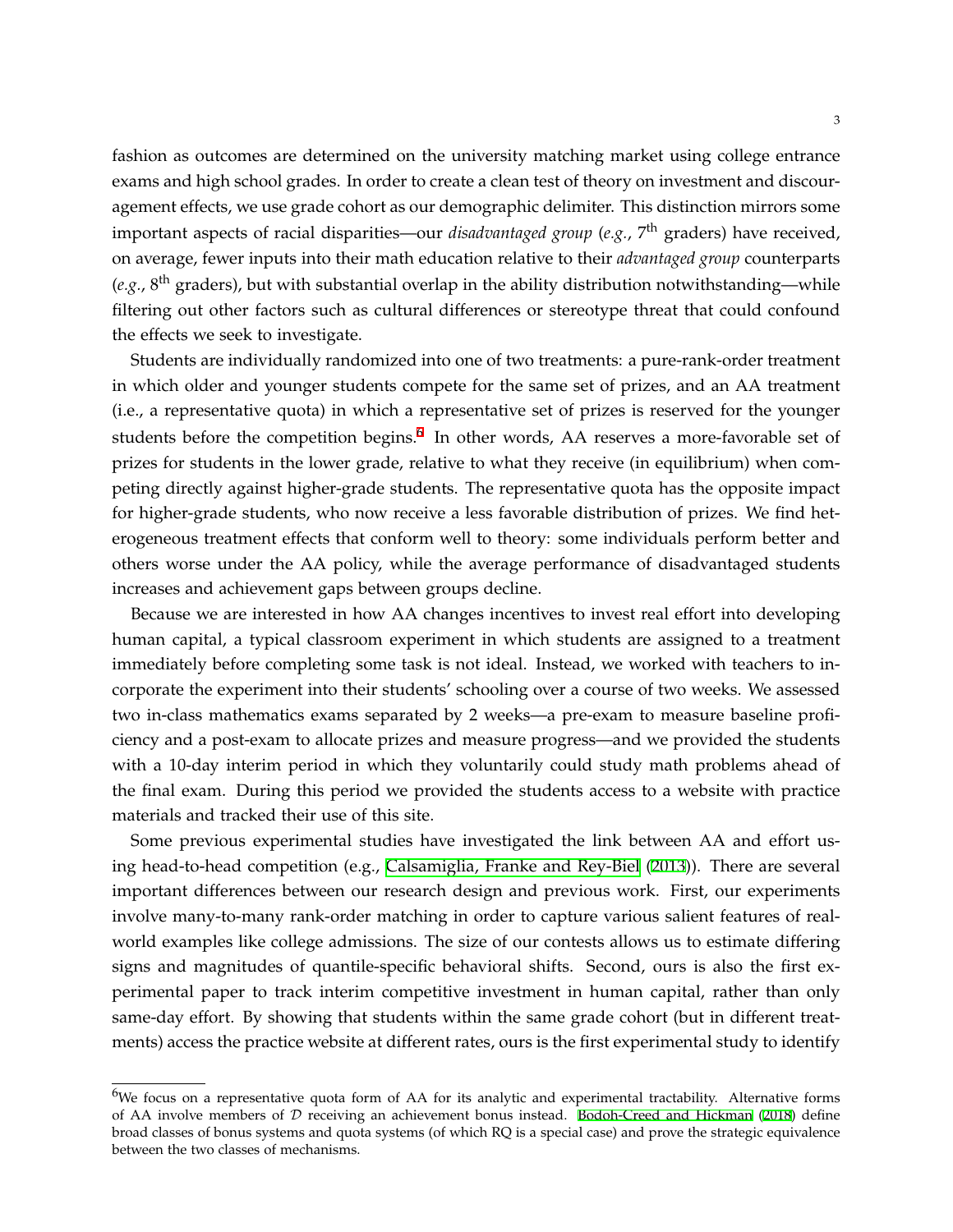an effect of AA incentives on observable study effort. Third, we worked with students' regular teachers, using materials that were already part of the curriculum in their schools, and allowing for autonomous labor-leisure choices at home. Our goal was to create a natural learning environment, where the free-time/study-time trade-offs were familiar to test subjects, and thus to mimic scenarios they face when preparing for their future involvement in the actual university admissions process.

We find strong evidence that AA influences labor-leisure trade-offs and measured proficiency by our disadvantaged group. Although the highest-ability students from the disadvantaged group decrease performance on the exam, the majority of disadvantaged students increased study time and test performance under AA. On average, the AA policy increased test scores among the disadvantaged group by a fifth of a standard deviation over the course of the experiment. While some portion of this increase may be due to greater effort/focus on the day of the exam, we also show that disadvantaged students in the AA treatment are more than twice as likely to use the practice website to prepare for the exam, spend nearly triple the amount of total time, and practice questions from more math topics relative to their counterparts in the non-AA treatment. One might worry that these gains come at the cost of commensurate weakening in incentives for students who do not benefit from AA, but the data do not support this concern. We find only weak evidence of behavioral changes among the advantaged group, leaning toward a small (though insignificant) increase in average investment. A further analysis also suggests that AA can help narrow demographic achievement gaps by incentivizing increased study effort among disadvantaged students.

It is important to acknowledge that our experiment studies AA while abstracting from various contextual factors that make AA such a complex and challenging issue. Our experiment relies on a fairly homogeneous study population, defining one's disadvantaged status based on grade level, rather than on race, ethnicity, gender, income, or other factors that correlate with real-world inequality. On one hand, our sample population enables a clean experimental design for testing whether students plausibly respond to incentives in accordance with equilibrium predictions. On the other hand, since our study does not capture many salient socioeconomic and cultural features of real-world environments where AA is used, it may not capture the full impact of such policies on student behavior and performance gaps in practice. Section [5.1](#page-19-0) below discusses real-world interpretations and limitations of our work in further detail.

Our paper forms part of a nascent literature on how AA in admissions affects academic performance ahead of the application process, including [Bodoh-Creed and Hickman](#page-22-8) [\(2019](#page-22-8)) and [Akhtari, Bau and Laliberté](#page-21-0) ([2020](#page-21-0)) based on observational data. The former identifies structural counterfactuals and the latter tests for behavioral responses to changes in admissions criteria. Our field experimental study finds evidence consistent with these two studies and contributes to the empirical discussion in two ways. First, we directly investigate the validity of the behavioral assumptions on which these other papers base their causal estimates. Second, we investigate the link between changes in intermediate inputs (through study-time tracking on our website) and changes in measured academic proficiency.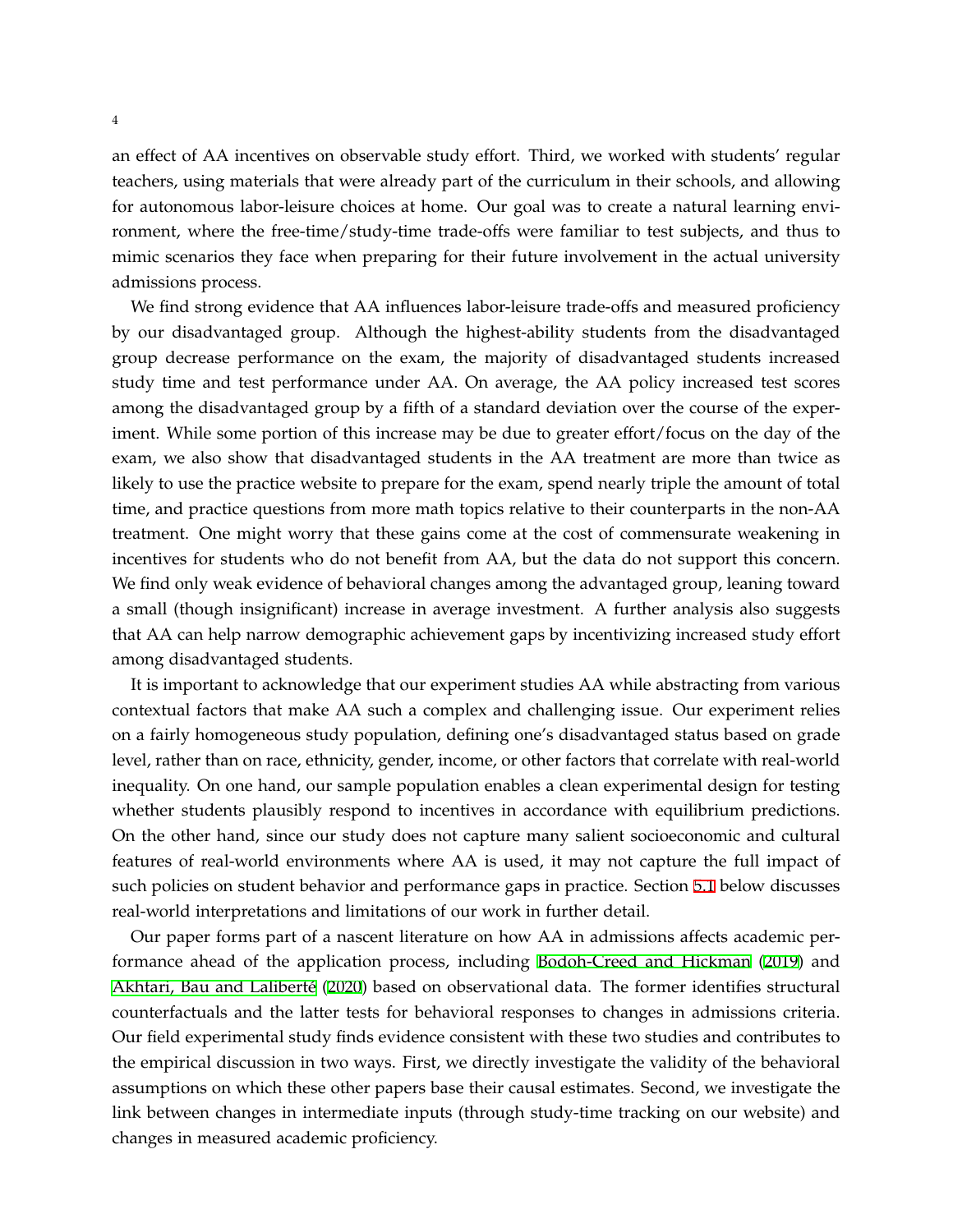This project is also related to work on performance pay in schooling. Recent studies including [Burgess, Metcalfe and Sadoff](#page-22-9) ([2016\)](#page-22-9), [Bettinger](#page-22-10) ([2012](#page-22-10)), [Fryer](#page-22-11) ([2011\)](#page-22-11), and [Leuven, Oosterbeek and](#page-22-12) [van der Klaauw](#page-22-12) ([2010](#page-22-12)) found mixed results about whether paying students can improve their effort and outcomes. Our experimental incentives are different from these in that we paid participants based on *relative performance*, rather than offering a fixed-wage contract. We found that test subjects who engaged in home study in response to our incentives earned a relatively high expected wage of \$10.73 per hour of study, which may help explain the strength of the behavioral response we found. [Kremer, Miguel and Thornton](#page-22-13) ([2009](#page-22-13)) also studied a program awarding merit scholarships based on relative performance. Our experimental design differs from these studies in that we were able to monitor outcomes *and* interim time inputs, and our focus is not on the effectiveness of pay-for-performance *per se*, but rather on differences between AA and pure-rank-order incentives.

The remainder of this paper is as follows. Section [2](#page-5-0) provides an intuitive summary of the testable predictions from [Cotton, Hickman and Price](#page-22-5) [\(2020](#page-22-5)) which underpin our experimental design. Section [3](#page-6-0) outlines our field experiment while Section [4](#page-10-0) presents empirical results. Section [5](#page-19-1) discusses our findings and concludes. An online appendix contains additional tables, graphs, and details.

### 2. TESTABLE PREDICTIONS FROM ECONOMIC THEORY

<span id="page-5-0"></span>[Cotton, Hickman and Price](#page-22-5) [\(2020\)](#page-22-5) provide a model of competition among students for postgraduation opportunities such as college admissions, scholarships, or jobs, which we refer to generally as *prizes*. Students choose time and effort to invest in building human capital (HC), but individuals differ in their achievement costs. For example, students vary by underlying ability, access to efficient study resources, or opportunity cost of time. Below we use the descriptors *high aptitude* and *low achievement cost* interchangeably, since costs of and aptitude for producing HC are inversely related. Prizes are allocated based on relative HC achievement among all competing students. The model is an all-pay contest with many heterogeneous students simultaneously competing for many heterogeneous prizes, and each student may consume only one college seat/job/etc.

The model is designed to assess how the distribution of endogenous HC investment depends on AA policy. There are two observable demographic groups, *A* and *D*. Although individuals within each group vary by aptitude, members of group *A* find building HC less costly, on average, than members of group  $\mathcal{D}.^{7}$  In the baseline analysis, referred to as the pure rank order (*PRO*) model, students who accumulate more HC get better post-graduation prizes, regardless of which group they are from. In the college context, this is often referred to as "color-blind" admissions. We also consider an AA policy in which a representative set of prizes is set aside for group *D* before competition begins; we refer to this as the representative quota (*RQ*) model.

<sup>&</sup>lt;sup>7</sup>Specifically, the quantiles of the cost distribution in group  $D$  are assumed to be higher than the corresponding quantiles of *A* so that the same aptitude spectrum exists in both groups, but the relative frequencies of high and low costs are different. In real-world competitive HC investments, relative disadvantages arise from asymmetric resources such as differing wealth/income, K-12 school quality, or access to fundamental inputs such as childhood healthcare. In many societies, these disadvantages are systemically tied to race, caste or ethnicity for a variety of historical reasons.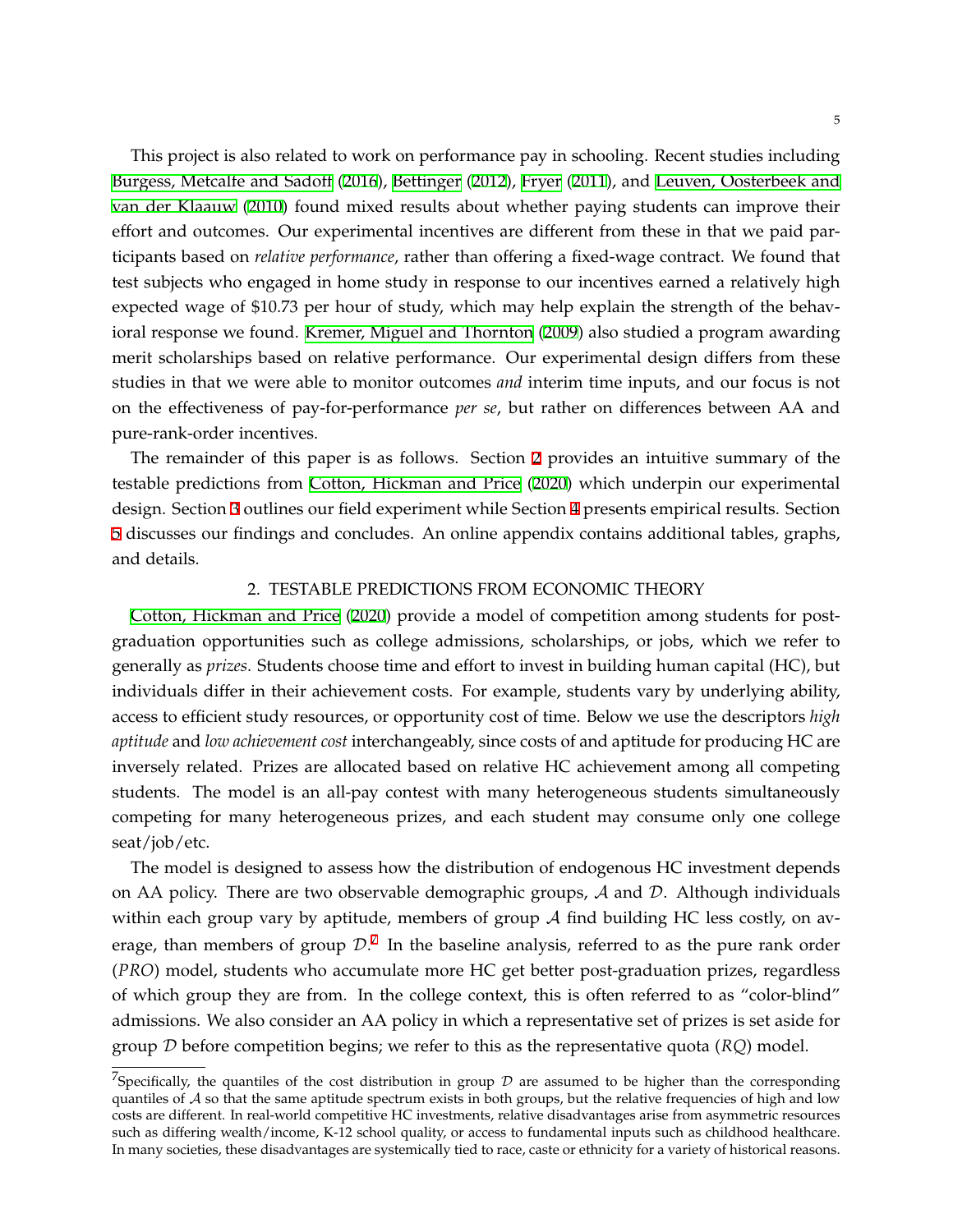Since the *RQ* regime reserves a proportional set of prizes for each group, from students' perspectives the distribution of prize quality is the same as under *PRO* competition, and the meaningful difference between the two involves a shift in the distribution of competitors they each face. For any student, the AA policy may make the competition more or less intense, by pitting her against other students with higher or lower aptitudes, and therefore by changing the set of post-graduation outcomes that are feasibly within reach. Under an increase in the intensity of competition, students adjust their optimal labor-leisure calculation and develop more or less HC in response. The model implies three testable predictions relating to HC investment with or without AA. All three involve a comparative static scenario where the overall distribution of prizes and their intrinsic value are held fixed, but the intensity of competition changes.

**Prediction** (**I**): Suppose that competition becomes more fierce in the sense that a given person with fixed achievement costs faces a distribution of competitor costs where the quantiles are all lower than before. Then if she is among the highest aptitude students she will react by increasing HC investment, while middle- and low-aptitude students reduce investment due to a discouragement effect as better prizes are now perceived as out of reach.

**Prediction** (**II**): Replacing a *PRO* rule with a *RQ* rule brings more valuable prizes within reach of low- and middle-aptitude members of *D*, thus mitigating discouragement effects and increasing their HC investment choice. The best and brightest members of *D* invest less in HC under *RQ* because they now face less intense competition for the top prizes. The effects on members of group A from each ability level tend in opposite directions by similar logic.

**Prediction** (**III**): In the aggregate, a *RQ* rule will lead to gains in achievement for most members of group *D*, relative to a *PRO* rule. Among group *A* behavioral responses are generally weaker in magnitude and the theory is ambiguous about the sign of the majority response.

Together, these three predictions have important implications for the impact of AA on inequality and aggregate investment in productive HC. A *RQ* policy will decrease the average achievement gap between groups *D* and *A* as most students in the former group increase effort, and it may even raise the overall stock of HC. However, in order to argue that these implications are empirically relevant one must have confidence that real-world students preparing for college are capable of behaving in a way consistent with the sophisticated strategic behavior depicted within the model. Therefore, a key aspect of our field experiment is to engineer the counterfactual scenarios described above, where same-ability students face differing levels of competition for the same set of outcomes in a real-effort learning exercise. We can then test whether the RQ policy induces the predicted changes in final achievement, and we can also probe for changes in the intermediate inputs behind investment costs: time and effort.

#### 3. EXPERIMENTAL DESIGN

<span id="page-6-0"></span>3.1. **SAMPLE POPULATION.** We built our incentives and learning exercise around the American Mathematics Competition 8 (AMC8) exam, sponsored by the Mathematical Association of America, for students in 8<sup>th</sup> grade and below. It consists of 25 multiple choice questions (5 choices each) in 40 minutes, and the questions become progressively more difficult from start to finish.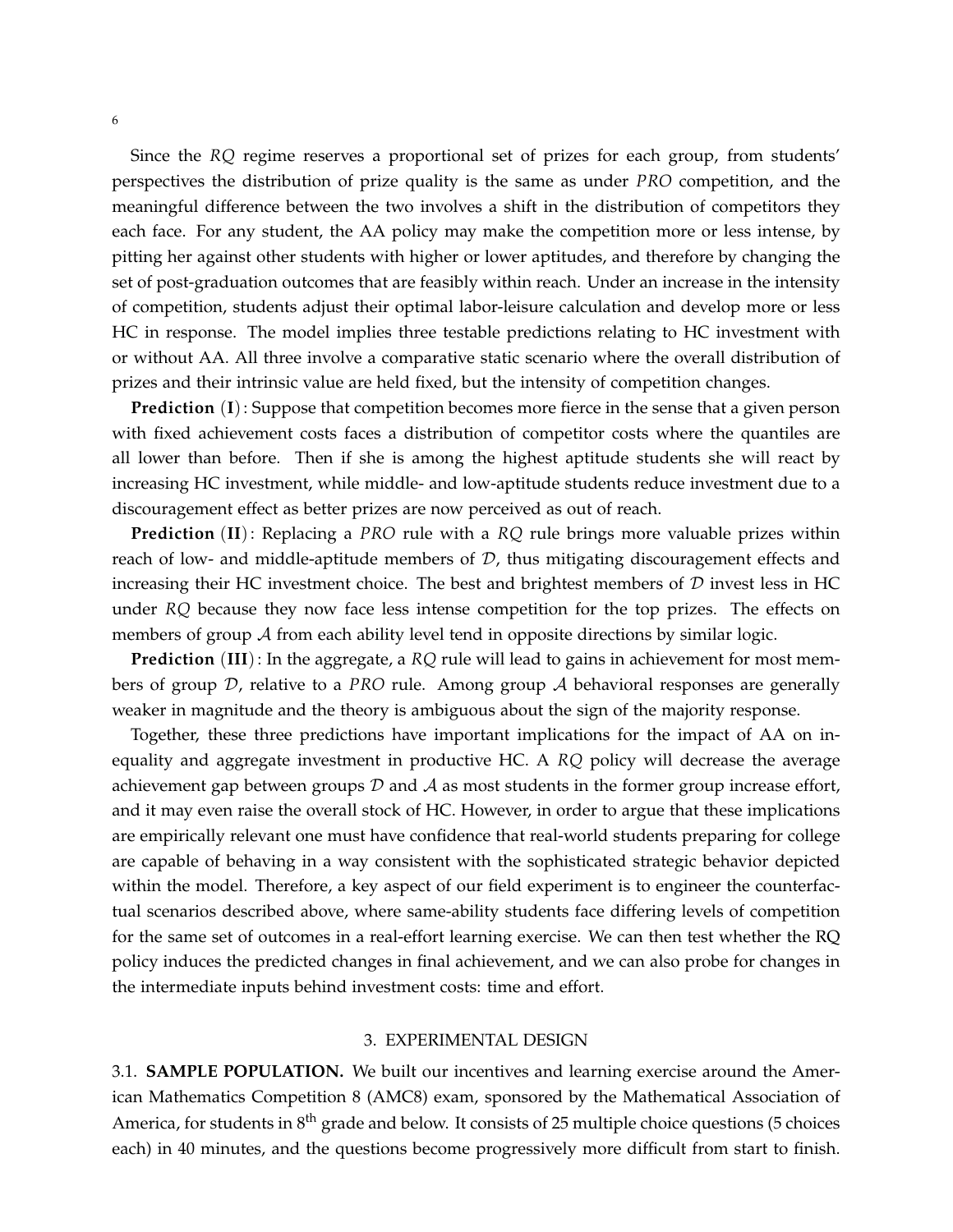The MAA explains that it "provides an opportunity to apply concepts [to] high-level problems which... challenge and offer problem-solving experiences beyond those provided in... school."

Our sample includes 992 suburban middle-school and junior-high students from 10 schools in Utah County, Utah, including charter schools and regular public schools. School administrators partnered with us for the study, so participation was at the classroom level on an opt-out basis. Most of our partner schools had previously participated in the AMC8 before partnering with us for this study. Academically and socioeconomically, our sample population was fairly average within the US. $8$  One difference between our sample population and the national population was a greater degree of homogeneity: roughly 9% of subjects were racial minorities (black or Hispanic), compared to a nationwide average of 37%.

3.2. **TREATMENT GROUPS AND INCENTIVES.** Participants in our study first took a practice AMC8 test from a previous year. We used this as a baseline measure of each subject's math proficiency. Individuals were randomized into either a control group—with a pure rank order (*PRO*) competition—or a treatment group—with a representative quota (*RQ*) competition. For the *PRO* group we ran competitions involving subjects in two adjacent grades; that is, 7<sup>th</sup> and 8<sup>th</sup> graders competing together, and 5<sup>th</sup> and 6<sup>th</sup> graders competing together. For each of the two age cohort pairings, subjects in the lower grades (5<sup>th</sup> or 7<sup>th</sup>) are the "disadvantaged" group D, and subjects in the higher grades (6<sup>th</sup> or 8<sup>th</sup>) are referred to as the "advantaged" group  $\mathcal A$ , since the latter are one year older and have received one more year of mathematics education on average. For treatment *RQ*, subjects competed only within their own grade level, but for a proportionally equivalent set of prizes (relative to *PRO*), as described below. We ran separate RQ competitions for  $5^{\text{th}}$ ,  $6^{\text{th}}$ ,  $7^{\text{th}}$ , and  $8^{\text{th}}$  graders.

The top 30% of subjects within each competition group received cash prizes, which were uniformly distributed between \$4 and \$34 in \$2 increments. Prizes were awarded within competition groups, according to final exam scores. For example, 7 th grade subjects in the *PRO* competition needed to score within the top 30 percent of all  $7^{\text{th}}$  and  $8^{\text{th}}$  grade subjects in order to receive a prize. In treatment *RQ*, subjects competed against others in their own grade only, but for a representative set of prizes. More specifically, we began with the same aggregate prize distribution as for treatment *PRO*, and then earmarked prizes at each different level in proportion to the mass of lower-grade subjects in each age-cohort pairing (the masses of groups *A* and *D* were also identical across treatments *PRO* and *RQ*). This ensured that the moments of the prize distribution (including the 70% mass of zeros) were the same across all competition groups, with each one vying for the same number and variety of prizes on a per capita basis. For example, 7<sup>th</sup> grade subjects in treatment *RQ* only had to score within the top 30% of 7<sup>th</sup> graders in their treatment

 $8$ Our test subjects were somewhat more affluent but academically comparable to the rest of the country. In 2012, 33% were eligible for free or reduced-price lunch, compared to a national average of 48%. Our partner schools housing 5<sup>th</sup> and 6<sup>th</sup> graders (20% of our sample) performed significantly better than other Utah schools at meeting state math standards (approximately 91% vs 76%), while our schools housing 7<sup>th</sup> and 8<sup>th</sup> graders (80% of our sample) performed slightly worse (81% vs 83% meeting state standards). Utah ranked at or near the median for nationally measured academic outcomes such as NAEP scores and enrollment rates in Advanced Placement programs.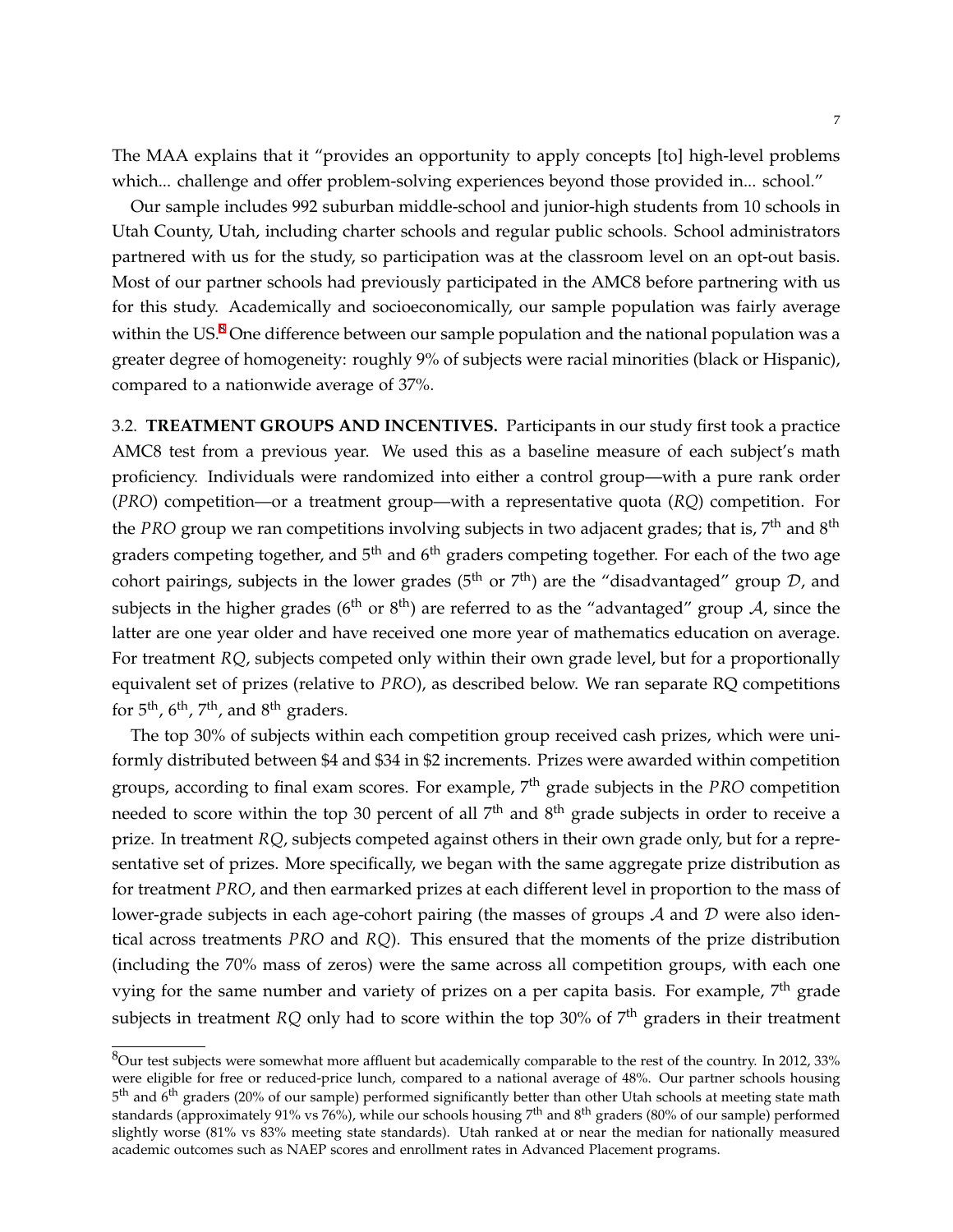to receive a prize. Moreover, their distribution of prizes, conditional on winning something, was the same as for 8<sup>th</sup> graders in treatment *RQ*, and also the same as for all 7<sup>th</sup>/8<sup>th</sup> grade subjects in treatment *PRO*. Thus, for a subject of a given ability level in either group, the only difference across the two treatments is the distribution of one's competitors.

Each subject received an information sheet describing their assigned group, how many subjects from which grade(s) they would be competing against, and the score distribution within their group based on the practice test. Subjects received their own practice score back at the same time so they could see where they fit within their competition group. The sheet also contained a table describing the prize structure. We printed information relative to each competition group on a different color of paper so that subjects could visually see in their classroom that roughly half of the subjects were assigned to each treatment. Altogether, there were six different groups: four groups for the quota treatment (one for each grade) and two groups for the neutral treatment (one for  $5<sup>th</sup>/6<sup>th</sup>$  grade and one for  $7<sup>th</sup>/8<sup>th</sup>$  grade). In Online Appendix [C](#page-39-0) we provide an example of the information sheet given to each group.

3.3. **MATH LEARNING WEBSITE.** The information sheet provided a URL to a website we set up with 125 practice problems (drawn from 5 past AMC8 exams) covering six different math topics: Arithmetic, Algebra, Combinatorics, Geometry, Logic, and Probability. Problems were divided into a set of 31 total quizzes. Each year, the 25 AMC8 exam questions are numbered in increasing order of difficulty. For each of the previous five year's exams, the website included one quiz covering problems 1-10, a second quiz covering problems 11-20, and a third covering problems 21-25. Test subjects were notified that each grouping of 3 same-year quizzes was ordered by their difficulty level. We also arranged this same battery of math problems into an additional set of 16 quizzes, each containing 5 topic-specific math problems. These topic quizzes were also ordered by their difficulty level.

Subjects could attempt each quiz multiple times if they wished. After completing each quiz, our software displayed an instructional page that reported to each subject her score, the correct answers for each problem, and step-by-step solutions published by the developers of the AMC8. In order to access the website that contained links for all practice quizzes, students had to input their name, grade, and school into the web form. This allowed us to track online activities for each quiz session, including which students visited the website, how many different math topics they tried, how much time they spent, how many questions they attempted, what they answered on each attempt at each question, and how much time they spent viewing the instructional page.

3.3.1. *Time Measurement.* Within each quiz, questions were separated on different web pages in blocks of 3, 4, or 5 questions per page, and the instructional page at the end displayed feedback for all questions on a single page. Time was measured at the page-view level, meaning that we got a time measure for blocks of either 3, 4, or 5 questions. In order to convert this time information into a per-question measure, we divided each block-level time observation by the number of questions within that block. One difficulty was instances where subjects left the website in the middle of a quiz for several hours or more. To adjust for this problem we chose truncation points on the domains of time per question and instructional page view time, and we replaced each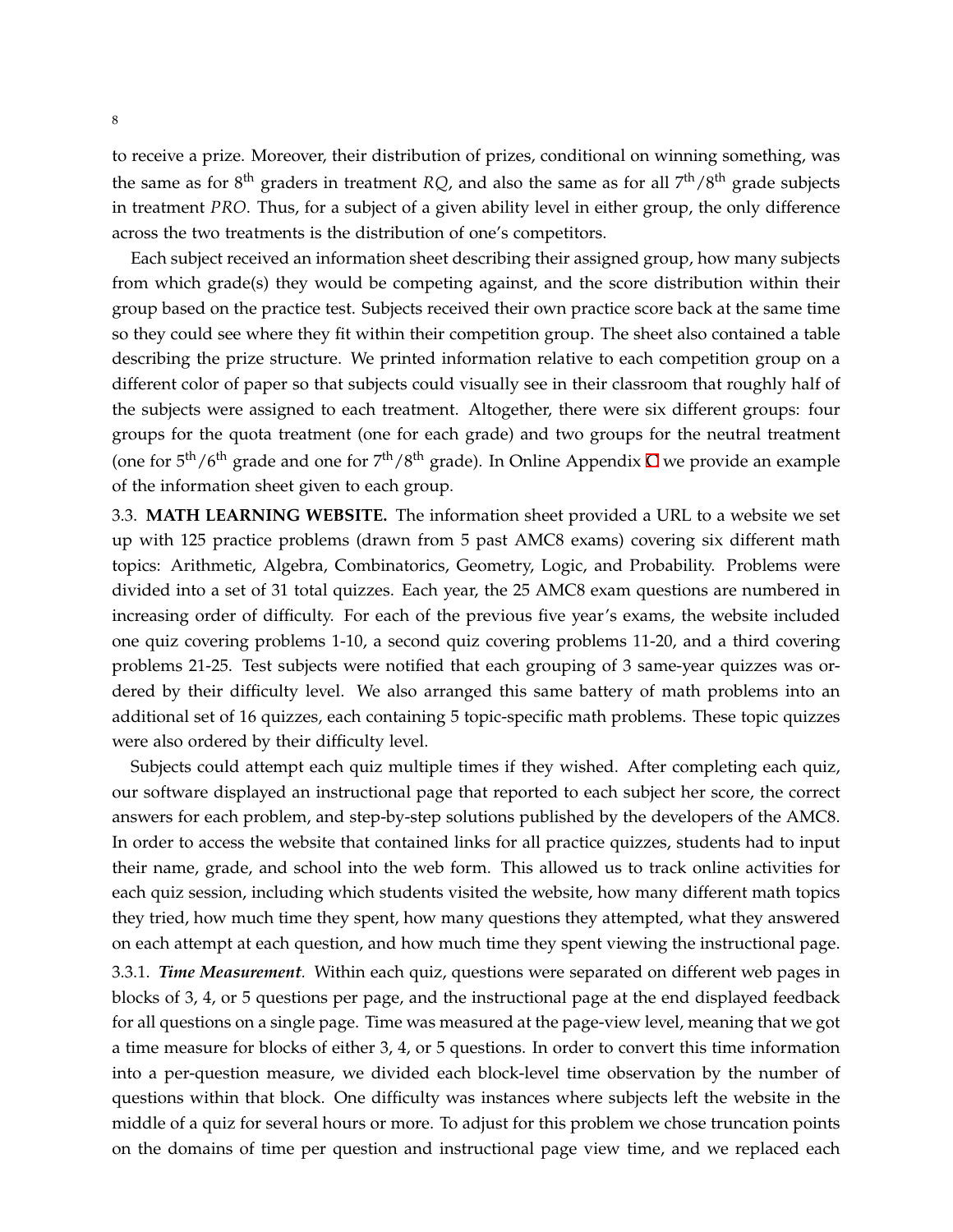observation above that point with the appropriate subject-specific censored mean. In selecting our truncation point we looked for occurrences of "holes" in the support of the distribution of times per question.<sup>9,10</sup> For our time per question data, this leads to a truncation point of 26.14 min/question (the 99.35<sup>th</sup> percentile), and for instructional page views, 108.39 min/page view  $(i.e., 21.68 \text{ min/solution},$  or the 98<sup>th</sup> percentile). In Online Appendix [B.3](#page-33-0) we display a histogram of (uncensored) time per question and instructional page view times.

At the end of the day, it is impossible to directly observe work stoppages in the middle of a quiz question, and we are effectively interpreting work stoppages of less than 26 minutes as time which comes at a positive cost to the child. We argue that 26 minutes is a reasonable truncation point for several reasons. First, work stoppages for our uncensored time observations (most of which were less than 10 minutes) would serve as a poor substitute for longer, unbroken leisure spells. Second, since this potential problem is the same across both treatment groups, there is no reason to believe that our results are being aided by it. Third, the AMC8 contains fairly challenging material that may require significant time inputs for some subjects. By this metric, the most difficult topic was combinatorics, with a mean time of 2.839 minutes and a standard deviation of 3.532. Given that the censored distribution of time per question is right-skewed, and 10 minutes (the 98<sup>th</sup> percentile of the un-censored sample) is roughly two standard deviations above the mean for combinatorics, it is plausible that roughly 1.5% of our sample could naturally exist on the interval between 10 minutes and 26 minutes.

Before moving on, a final concern about time use monitoring is worth discussing. Given our experimental setup which monitors time use through our AMC8 practice website, it is impossible for us to guarantee that test subjects did not spend time off of our website studying math in preparation for the incentivized exam on their own. We believe this is not a major concern for our empirical results for several reasons. First, the typical AMC8 problem is perceptively different from the typical math problems contained in a child's standard textbook that he/she would have as an outside resource. AMC8 questions focus more on creative problem solving using age-appropriate math tools, while textbook problems focus on repetitive learning by doing. Since our students took an AMC8 pre-test before receiving access to the practice website, they would likely have noticed this difference. Second, although other online resources were available at the time (e.g., Khan Academy), our information sheets emphasized that the most relevant study materials could be found on our website, which would be stocked with "practice problems that we gathered from past years' exams of the AMC8." Third, because of randomization, the same set of outside study options would have been available to all students in all groups and treatments, on average. To the extent that students studied for the exam outside of our website

 $9A$  hole was defined as the minimum interior point at which a full-support condition fails (i.e., a point below the sample maximum where a kernel-smoothed density estimate hits zero). See Online Appendix [B.3](#page-33-0) for further details.

 $10$ To illustrate, suppose Tommy attempted 15 questions, with an average of 10 minutes on the first 14, but 2,000 minutes recorded for the 15<sup>th</sup> because he left the site before finishing. Then the last observation is replaced by Tommy's censored mean of 10 minutes. We interpolate the datum in this situation (rather than dropping it) because from the website log we know Tommy spent time on the 15<sup>th</sup> problem; we aren't sure how long, but on average the missing time observation should be the same as his censored mean. Dropping these observations instead produces very similar results.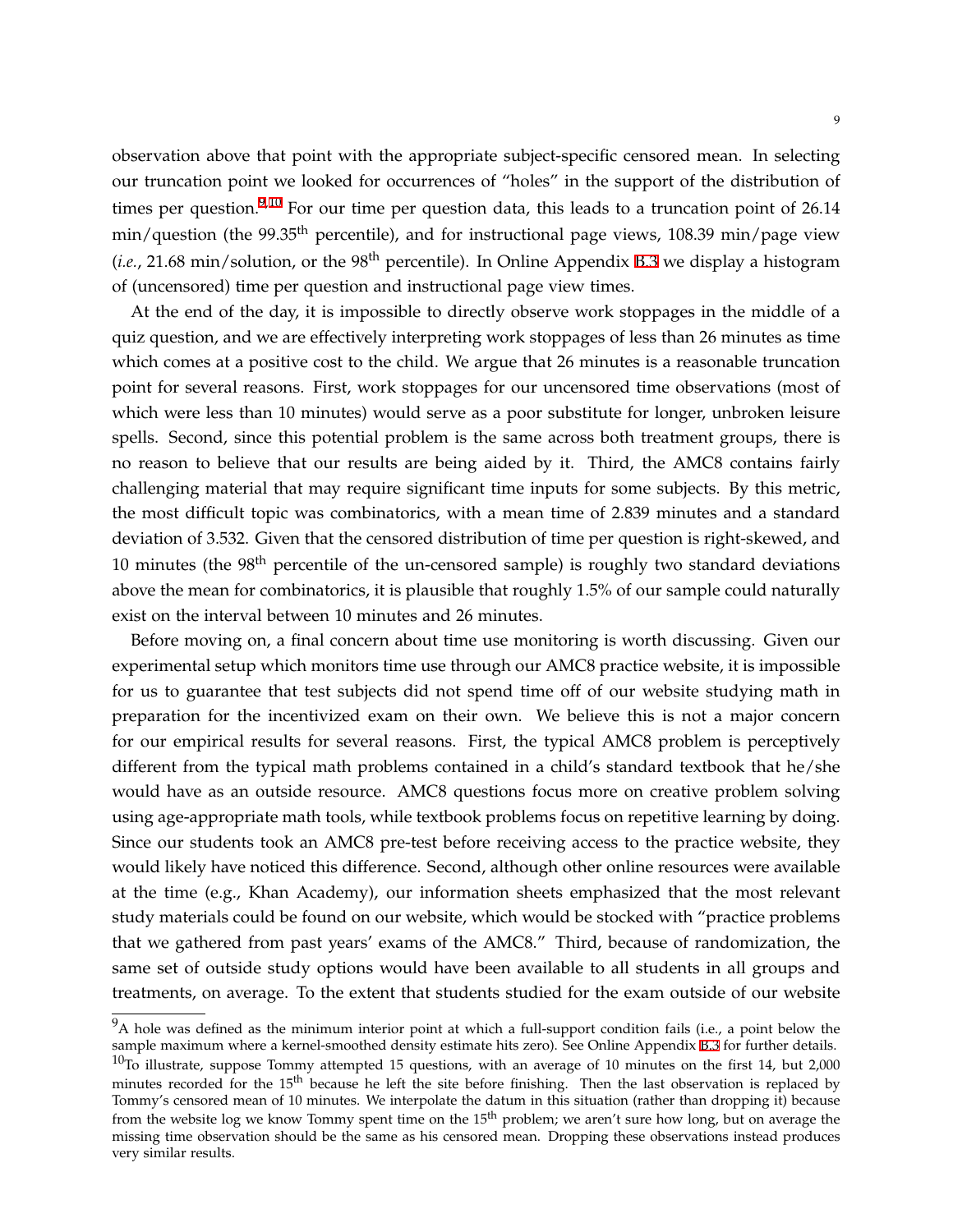then, our experimental data would understate the differences between our control and treatment groups. Finally, this concern applies only to our measurements of inputs (i.e., time and study activities), but does not apply to our measurements of final outputs (i.e., exam scores). Given that the measured changes in the latter seem to agree with measured changes in the former that is, students whose study intensity on our website increased by most had AMC8 scores that increased most as well—we conclude that outside, non-monitored study activities are not a significant threat to the identification of treatment effects.

3.4. **TESTING.** Subjects took the actual AMC8 test in their regular classrooms, under all of the normal conditions in which students around the country take the AMC8. Most subjects in our study attended schools where participation in the AMC8 was already being offered to students by their teachers. Schools that cooperated in this study administered the test to all students in each participating classroom on an opt-out basis, so that all subjects participated in the study, except a small number whose parents returned an opt-out form. The practice pre-test was the AMC8 exam from the previous year, and the final exam was the AMC8 for the current year. The cash prizes were delivered to each school shortly after the final exam and handed out to each subject in an envelope. The outcome measures that we use in the next section include both the effort-based measures with website data, as well as a performance-based measure using subjects' scores on the AMC8.

#### 4. EXPERIMENTAL RESULTS

<span id="page-10-0"></span>The theoretical model predicts that some subjects in each demographic group will increase their HC investment activities under a representative quota AA rule, while others in the same group will decrease their efforts. Our empirical investigation takes the next step by estimating magnitudes and testing for the signs of average effects of AA on effort and performance by demographic group. We also execute a smoothed, nonparametric CDF estimator to investigate heterogeneous treatment effects by quantiles and examine impacts on demographic achievement gaps.

4.1. **DESCRIPTIVE STATISTICS.** Table [1](#page-11-0) contains descriptive statistics. Roughly one-quarter of our sample was 5<sup>th</sup>/6<sup>th</sup> graders that all came from accelerated classes, while the other three quarters were  $7<sup>th</sup>/8<sup>th</sup>$  graders who were representative of the overall student body within their schools. This difference is born out in the data: while  $8^{\text{th}}$  grade subjects did best on the pre-test with an average score of 9.04 (out of 25 possible), 6<sup>th</sup> graders as a group came in second at 8.12 on average.  $7^{\rm th}$  and  $5^{\rm th}$  grade average pre-test scores are close, at 7.58 and 7.19, respectively. $^{11}$ 

We have also broken down test scores by two groups we refer to as *investors*—subjects who logged on to our website at least once—and *non-investors*—those who did not. Subjects who did better on the pre-test were more likely to be investors, although some who struggled on the pre-test were investors, and many who did quite well on the pre-test were non-investors. For the

<sup>&</sup>lt;sup>11</sup>The national AMC8 population in 2013 (see <https://amc-reg.maa.org/reports/generalreports.aspx>) had a mean of 10.69 with standard deviation 4.44. The AMC8 is predominantly administered through opt-in participation, whereas our experiment was on an opt-out basis. This accounts for the lower mean among our sample pool.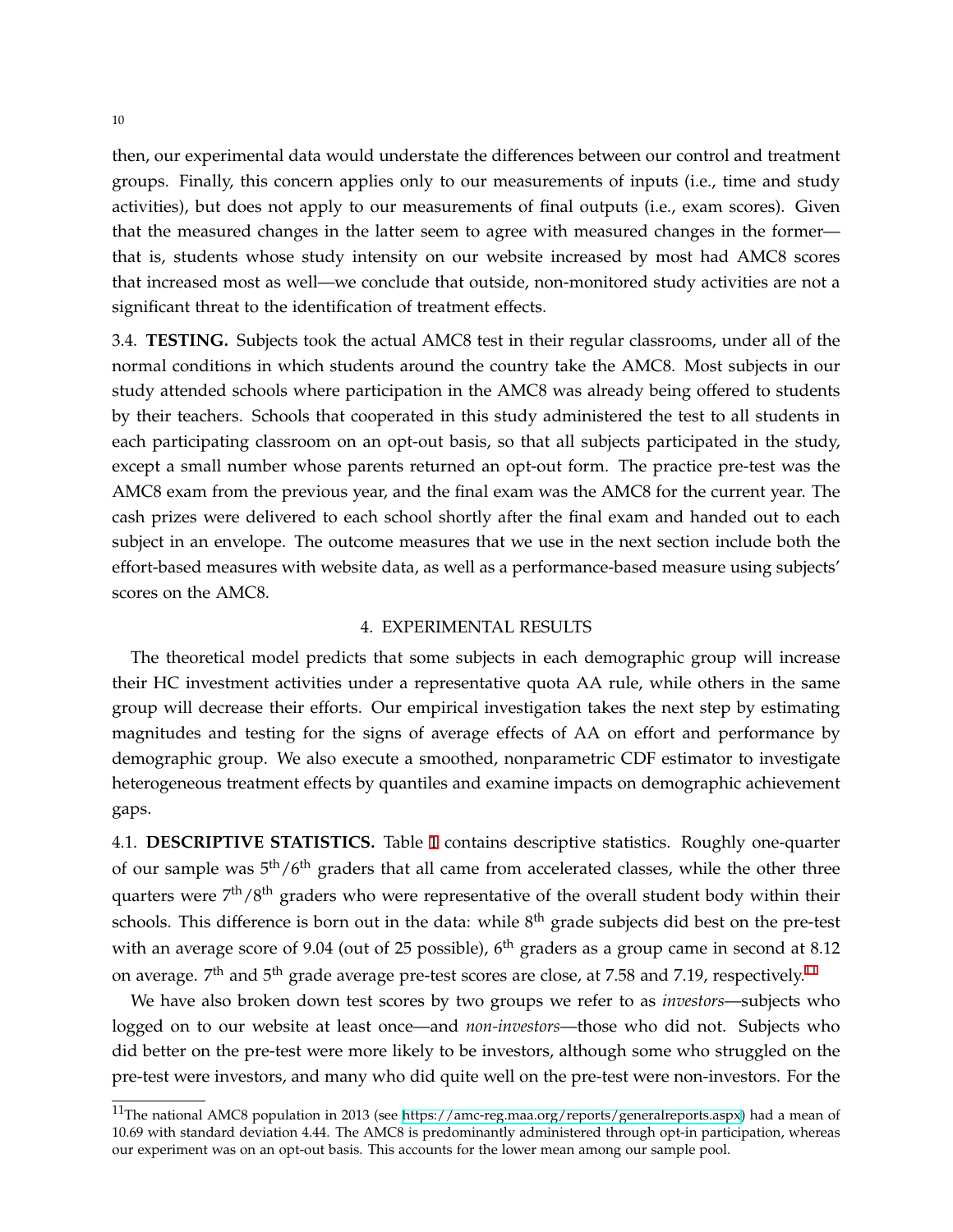<span id="page-11-0"></span>

|                                           | Mean  | Median      | Std. Dev. | ${\bf N}$ |
|-------------------------------------------|-------|-------------|-----------|-----------|
| Pre-Exam Scores                           |       |             |           |           |
| All                                       | 8.45  | 8           | 2.90      | 992       |
| 5 <sup>th</sup> Grade                     | 7.19  | 7           | 2.39      | 48        |
| $6^{\rm th}$ Grade                        | 8.12  | 8           | 2.47      | 155       |
| 7 <sup>th</sup> Grade                     | 7.58  | 7           | 2.84      | 275       |
| $8^{\rm th}$ Grade                        | 9.04  | 9           | 2.82      | 396       |
| Investors                                 | 9.46  | 10          | 3.19      | 118       |
| Non-Investors                             | 8.32  | 8           | 2.83      | 874       |
| <b>Final Exam Scores</b>                  |       |             |           |           |
| All                                       | 8.64  | $\,$ 8 $\,$ | 2.88      | 895       |
| $5^{\rm th}$ Grade                        | 7.40  | 7           | 2.22      | 42        |
| 6 <sup>th</sup> Grade                     | 9.17  | 9           | 2.82      | 133       |
| 7 <sup>th</sup> Grade                     | 8.12  | 8           | 2.90      | 233       |
| $8^{\rm th}$ Grade                        | 8.75  | 9           | 2.80      | 374       |
| Investors                                 | 9.20  | 9           | 3.06      | 113       |
| Non-Investors                             | 8.56  | 8           | 2.84      | 782       |
| Human Capital Investment (Investors Only) |       |             |           |           |
| <b>Total Time</b>                         | 43.65 | 26.85       | 64.65     | 118       |
| Problem Solving Time                      | 32.99 | 19.31       | 41.43     | 118       |
| <b>Instructional Time</b>                 | 10.66 | 3.37        | 38.85     | 118       |
| Questions                                 | 18.89 | 10.00       | 22.53     | 118       |
| Topics                                    | 1.94  | 1.00        | 1.43      | 118       |

### Table 1. SUBJECT DESCRIPTIVE STATISTICS

Notes: All time figures are quoted in minute units. *Investors* are defined as subjects who logged on to the math learning website at least once during the investment period. *Non-Investors* are those who did not.

### Table 2. EFFORT AND PERFORMANCE BY TREATMENT

<span id="page-11-1"></span>

|                      |         | Investment |         |             |            |
|----------------------|---------|------------|---------|-------------|------------|
|                      | Used    | # Topics   | Total   | # Questions | Final Exam |
|                      | Website | Attempted  | Time    | Attempted   | Score      |
| Representative Quota | 0.154   | 0.284      | 6.634   | 2.729       | 8.680      |
| Std. Err.            | (0.015) | (0.037)    | (1.216) | (0.456)     | (0.139)    |
| Pure Rank Order      | 0.088   | 0.189      | 3.932   | 1.817       | 8.604      |
| Std. Err.            | (0.014) | (0.035)    | (1.149) | (0.431)     | (0.133)    |
| N                    | 992     | 992        | 992     | 992         | 895        |

Notes: Each cell provides the mean of the measure listed in each column. Standard errors are provided in brackets. Estimates under each of the four effort variables are intended to capture the effect of a treatment on human capital investment for the total study population, and are therefore averaged over both investors and non-investors.

group of investors, we also present summary statistics concerning their activities on the website. Investors' times ranged between a few minutes and 8.92 hours, or an average of about 53 minutes per day over the study period. If we divide total cash payments by total hours worked by all investors, we get an expected hourly wage of \$10.73. The number of questions attempted ranged between 1 and 120, with mean and standard deviation of roughly 19 and 23, respectively. *Topics* represents the number of different topic categories a subject attempted, using the topic-specific quizzes, being about two on average.

### 4.2. **EMPIRICAL ANALYSIS.**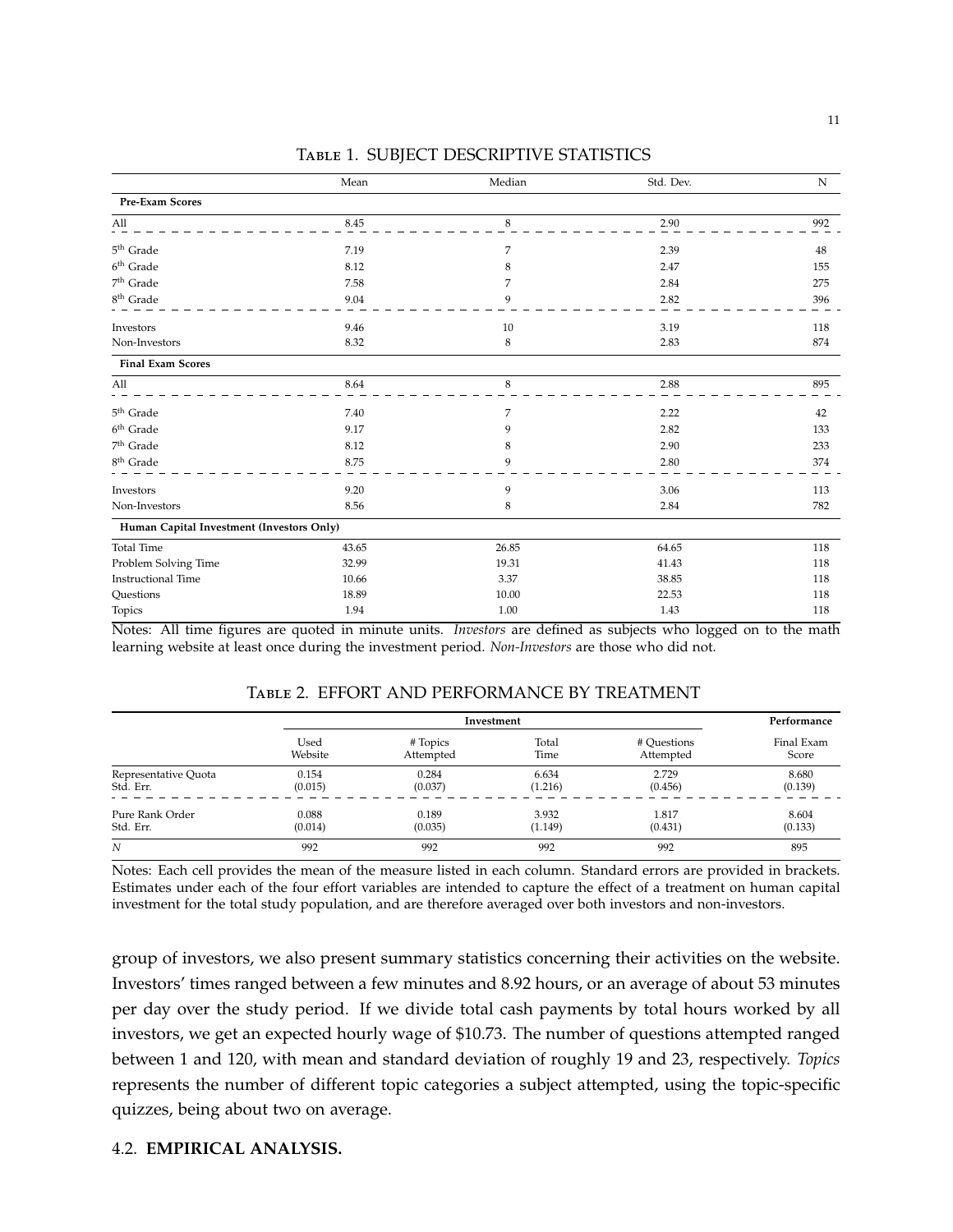<span id="page-12-0"></span>

|                                                     |                 | Investment            |               |                          | Performance         |
|-----------------------------------------------------|-----------------|-----------------------|---------------|--------------------------|---------------------|
|                                                     | Used<br>Website | # Topics<br>Attempted | Total<br>Time | # Questions<br>Attempted | Final Exam<br>Score |
| Quota - Neutral                                     | $0.066***$      | $0.095*$              | 2.701         | 0.912                    | 0.076               |
| P-Value:<br>(Controls: none)                        | [0.001]         | [0.061]               | [0.107]       | [0.146]                  | [0.693]             |
| Quota - Neutral                                     | $0.065***$      | $0.093*$              | 2.650         | 0.884                    | 0.097               |
| P-Value:<br>(Controls: pre-test scores)             | [0.002]         | [0.067]               | [0.113]       | [0.158]                  | [0.576]             |
| Quota - Neutral                                     | $0.060***$      | 0.081                 | 2.495         | 0.793                    | 0.154               |
| P-Value:<br>(Controls: pre-test scores, school FEs) | [0.003]         | [0.112]               | [0.143]       | [0.212]                  | [0.375]             |
| $\overline{N}$                                      | 992             | 992                   | 992           | 992                      | 895                 |

Table 3. TESTING DIFFERENCES BY TREATMENT

Notes: Each cell contains the coefficient for the quota treatment from a separate regression. Row 1 includes no controls and provides a test of the differences in Table 1. Row 2 includes a control for pre-test score. Row 3 includes school fixed effects. P-values for a two-sided test of the null hypothesis of zero difference are italicized and in brackets. Estimates under each of the four effort variables are intended to capture the effect of a treatment on HC investment for the total study population, and are therefore averaged over both investors and non-investors.

4.2.1. *Testing Overall Differences by Treatment.* Tables [2](#page-11-1) and [3](#page-12-0) investigate the effect of a quota on the overall population, including both advantaged *and* disadvantaged groups. The first column of Table [2](#page-11-1) displays the fraction of students from each treatment group who logged on to our website at least once to practice math. As for the other investment variables, the reader should keep in mind that Tables [2](#page-11-1) - [4](#page-13-0) aim to measure a treatment effect of a policy on an entire group, including both the intensive and extensive margins of investment. This is why the effort numbers in Table [2](#page-11-1) and afterward appear small: they are averaged over both investors *and* non-investors. The results indicate that subjects in the quota treatment, including subjects from all age groups, were 75% more likely to have visited the website than subjects in the baseline *PRO* treatment. They also tried out more topics, spent more time on the website, and answered more questions. Table [2](#page-11-1) also indicates that subjects in both treatments scored roughly the same on the final exam, with the point estimate being slightly higher for the quota treatment but not significantly so in a statistical sense. Later on we will see a different story when we separate these measures by demographic group.

Table [3](#page-12-0) provides statistical tests for the raw differences displayed in table [2](#page-11-1). In the first row we run a simple regression using a dummy for the quota treatment, meaning it represents the experimental difference between an *RQ* rule and *PRO* allocations at the population level (*i.e.*, including both groups  $A$  and  $D$ ). Each cell in the table represents a separate regression with the outcome variable labeled in the column header. We report the point estimate and p-value for a test of the hypothesis that there is no difference by treatment group. From the table we see strong evidence that the representative quota increases the fraction of all subjects willing to invest at least some time. We also see suggestive evidence that it induces them to experiment with more topics, as well as increase the total time invested and number of questions attempted. Although these last two differences are noisier (with p-vlaues of 0.107 and 0.146, respectively),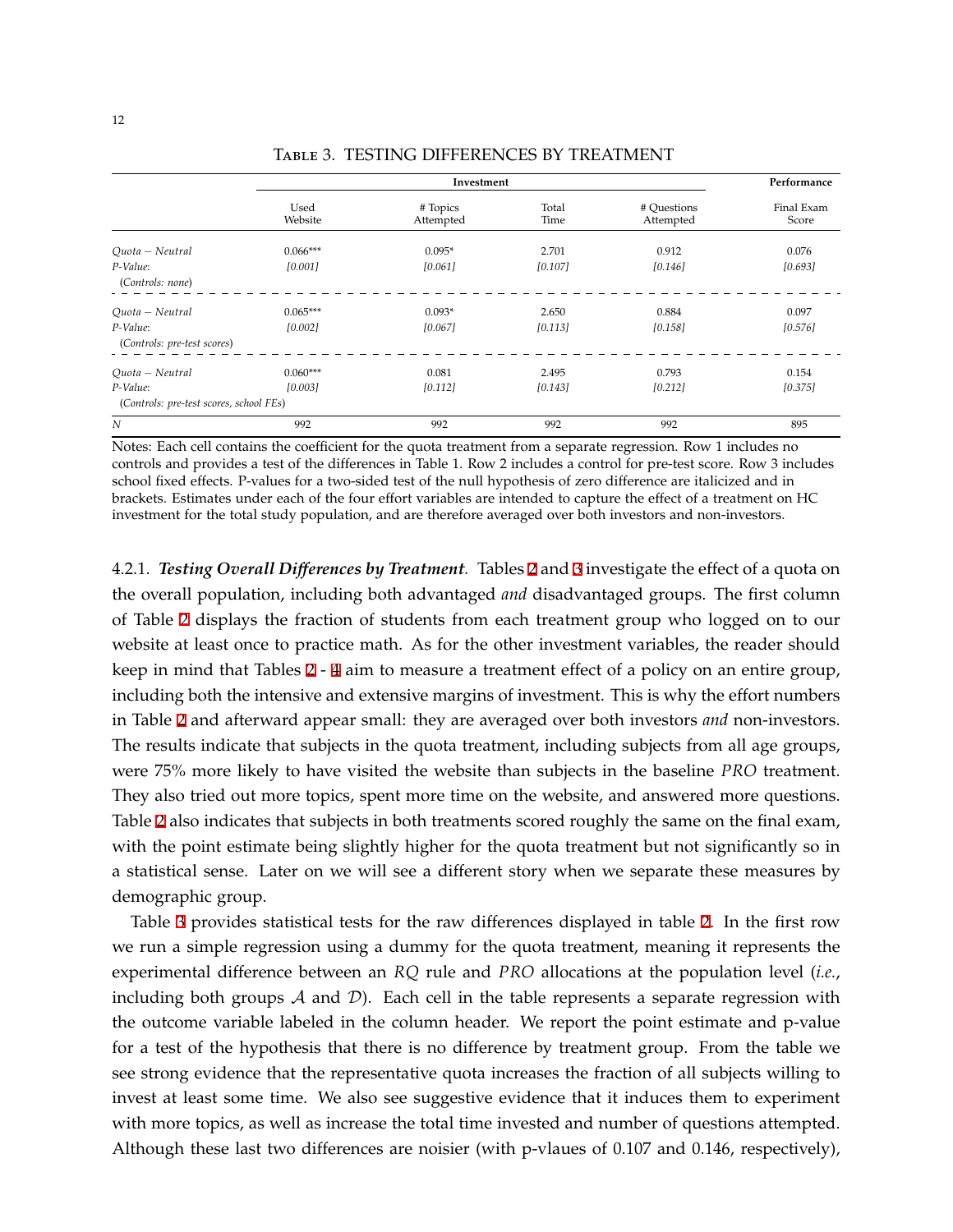<span id="page-13-0"></span>

|                                                      | Investment      |                       |               |                          |                     | Performance          |
|------------------------------------------------------|-----------------|-----------------------|---------------|--------------------------|---------------------|----------------------|
|                                                      | Used<br>Website | # Topics<br>Attempted | Total<br>Time | # Ouestions<br>Attempted | Final<br>Exam Score | Exam<br>Score Change |
| Constant $(\widehat{\beta}_0)$                       | $0.079***$      | $0.153***$            | $3.312*$      | $1.342*$                 | 8.087***            | 0.009                |
| Std. Err.                                            | (0.024)         | (0.059)               | (1.968)       | (0.736)                  | (0.208)             | (0.238)              |
| Quota $(\widehat{\beta}_1)$                          | $0.089***$      | $0.151*$              | $5.631**$     | 1.333                    | $0.614**$           | $0.577*$             |
| Std. Err.                                            | (0.033)         | (0.083)               | (2.754)       | (1.030)                  | (0.287)             | (0.332)              |
| P-Value:                                             | [0.007]         | [0.069]               | [0.041]       | [0.196]                  | [0.033]             | [0.082]              |
| Advantaged * Quota $(\hat{\beta}_2)$                 | $-0.047$        | $-0.111$              | $-5.082$      | $-0.858$                 | $-0.701*$           | $-0.547$             |
| Std. Err.                                            | (0.042)         | (0.105)               | (3.504)       | (1.310)                  | (0.360)             | (0.416)              |
| Advantaged $(\widehat{\beta}_3)$                     | 0.017           | 0.065                 | 1.109         | 0.814                    | $0.580**$           | $-0.179$             |
| Std. Err.                                            | (0.030)         | (0.076)               | (2.513)       | (0.940)                  | (0.261)             | (0.297)              |
| Pre-Test (standardized) $(\widehat{\beta}_4)$        | $0.032***$      | $0.050*$              | 1.016         | $0.624*$                 | $1.301***$          | N/A                  |
| Std. Err.                                            | (0.011)         | (0.027)               | (0.886)       | (0.331)                  | (0.092)             | N/A                  |
| School Fixed Effects                                 | yes             | yes                   | yes           | yes                      | yes                 | yes                  |
| N                                                    | 992             | 992                   | 992           | 992                      | 895                 | 895                  |
| Additional Test: Effect of Quota on Advantaged Group |                 |                       |               |                          |                     |                      |
| $\widehat{\beta}_1+\widehat{\beta}_2$                | 0.042           | 0.040                 | 0.549         | 0.475                    | $-0.087$            | $0.030**$            |
| P-Value:                                             | [0.103]         | [0.545]               | [0.800]       | [0.557]                  | [0.691]             | [0.905]              |

Table 4. TESTING DIFFERENCES BY DEMOGRAPHICS AND TREATMENT

Notes: Each column is a separate regression. *Advantaged* is an indicator variable for whether the subject is a 6<sup>th</sup> or 8<sup>th</sup> grader (the older group in each school type). We also include each subject's standardized pre-test score, where standardization is based on the mean and variance within each school type (*i.e.*,  $5<sup>th</sup>/6<sup>th</sup>$  or  $7<sup>th</sup>/8<sup>th</sup>$ ), in order to control for differences in starting HC. Standard errors are in parentheses; p-values for a two-sided test of the null hypothesis of zero effect are italicized and in brackets. Estimates under each of the four effort variables are intended to capture the effect of a treatment on human capital investment for the total study population, and are therefore averaged over both investors and non-investors.

the estimated magnitudes are large, with *RQ* subjects logging an estimated 57% and 70% more inputs of time and question attempts, respectively. Additional controls (pre-test score and/or school fixed effects) are added in the bottom two rows as a check on the effectiveness of our randomization. Adding these variables caused no statistically detectable shifts in point estimates.

4.2.2. *Testing Differences by Treatment within Demographic Groups.* Recall that the theory allows for AA to have differential effects by idiosyncratic ability (*i.e.*, achievement cost) and demographic group. In Table [4](#page-13-0), we add a demographic dummy to investigate this claim. The first five columns each present estimates for a regression equation of the form

*Outcome* = *β*<sup>0</sup> + *β*1*Quota* + *β*2*Advantaged ∗ Quota* + *β*3*Advantaged* + *β*4*Pre*-*Test* + *ε*,

where *Quota* is a dummy for treatment status, *Advantaged* is a demographic dummy, *Pre*-*Test* is a subject's pre-test score in standard deviation units, and the specific *Outcome* variable is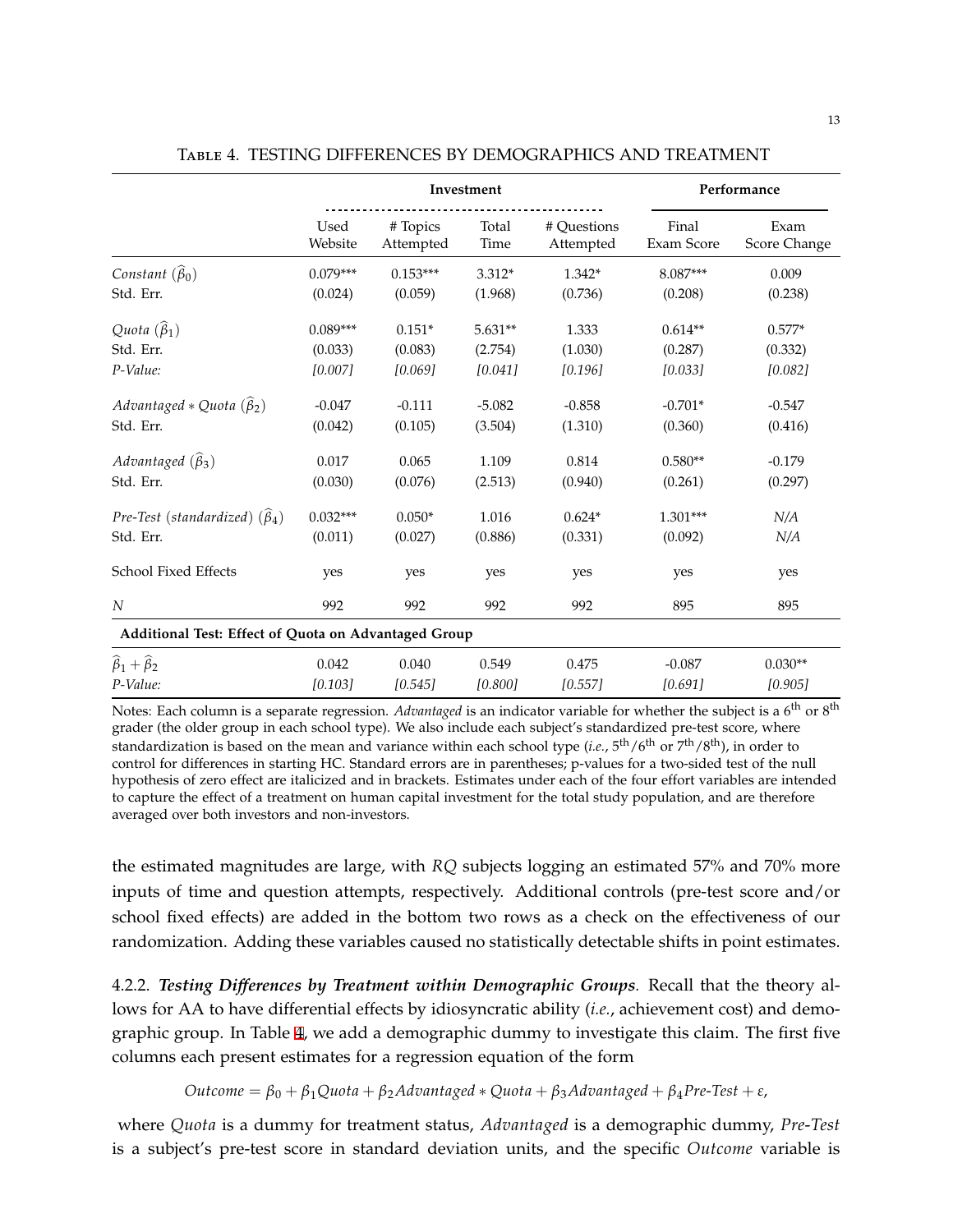labeled in the column header.12 With the inclusion of the interaction term *Advantaged ∗ Quota*, the coefficient  $\beta_1$  represents the average effect of the representative quota specifically on the disadvantaged group. The effect of the policy on the advantaged group is represented by the sum  $\beta_1 + \beta_2$ . The last column in the table moves pre-test score to the left-hand side to estimate the treatment effect on math improvement:

$$
FinalExample - Pre-TestScore = \beta_0 + \beta_1 Quota + \beta_2 Advantaged * Quota + \beta_3 Advantaged + \varepsilon.
$$

For completeness, all regressions include controls for school-level fixed effects.<sup>13</sup>

For members of the disadvantaged group, we find evidence of large, positive effects across all four investment measures. First, we see a highly significant 8.9 percentage point increase in disadvantaged subjects' willingness to spend at least some time on the website under AA. To put this in perspective, we can compute a within-demographic percent change for the disadvantaged group by  $100 \times (\beta_1/\beta_0)\%$ , which amounts to an increase of 113% on the extensive margin, relative to their disadvantaged counterparts under the pure rank order treatment. We also see large and significant gains in terms of time investment: disadvantaged subjects under treatment *RQ* increased investment by 170%. The other two measures capture specific tasks done during the time spent on the website: the number of topics attempted and the number of questions attempted. Although these two effects are less precisely estimated, both render large point estimates for increases of 99% each, and the latter is significant at the 10% level.

As for performance measures, we find a large and significant difference in final exam scores and exam score changes for disadvantaged subjects under *RQ* (i.e., preferential treatment): by both measures we estimate that they lifted their scores by roughly a fifth of a standard deviation, relative to their disadvantaged counterparts in the control group. Although some portion of this effect may be due to increased effort and concentration on the day of the final exam, we interpret this result and the other columns in Table [4](#page-13-0) as evidence that treatment *RQ* induced additional learning through study.

One concern is that the strengthened incentives for group *D* subjects may come at the cost of weaker incentives for group *A* subjects, but this is not supported by the evidence in Table [4](#page-13-0). For 4 out of 5 outcome measures, point estimates for the effect of *RQ* on group *A*, given by  $\beta_1 + \beta_2$ , was actually positive, but insignificant. In column 5, the sum  $\beta_1 + \beta_2$  is slightly negative (representing about 3% of a standard deviation) but with a large p-value. The outcome measure under which  $\beta_1 + \beta_2$  is most significant is the extensive margin of investment (an increase of 53.2%), with a

 $12$  One potential concern with including pre-test score is that it provides a noisy measure of initial human capital, and may, therefore, introduce an attenuation bias. As a robustness check we re-estimated the regressions in Table [4,](#page-13-0) omitting *Pre*-*Test*, and nearly all coefficient estimates and standard errors—except for the ones connected to *β*3, the multiplier on higher-grade cohort status—remained virtually unchanged. See Table [A.1](#page-24-0) in the supplemental online appendix.

 $13$ Including school fixed effects accounts for some of the common factors shared by students in the same school. Since randomization occurred at the individual level and there were only 10 schools in our sample, we chose not to cluster our standard errors at the school level. Clustering at the classroom level would have been reasonable but we have classroom information for less than half our sample since the AMC8 was administered at the school level. Heteroskedasticity-robust standard errors are similar to those reported in Table [4,](#page-13-0) except that the p-value on *Total Time* rises to 0.110 while the p-value on *# Questions Attempted* drops to 0.083. Other heteroskedasticity-robust p-values are slightly smaller.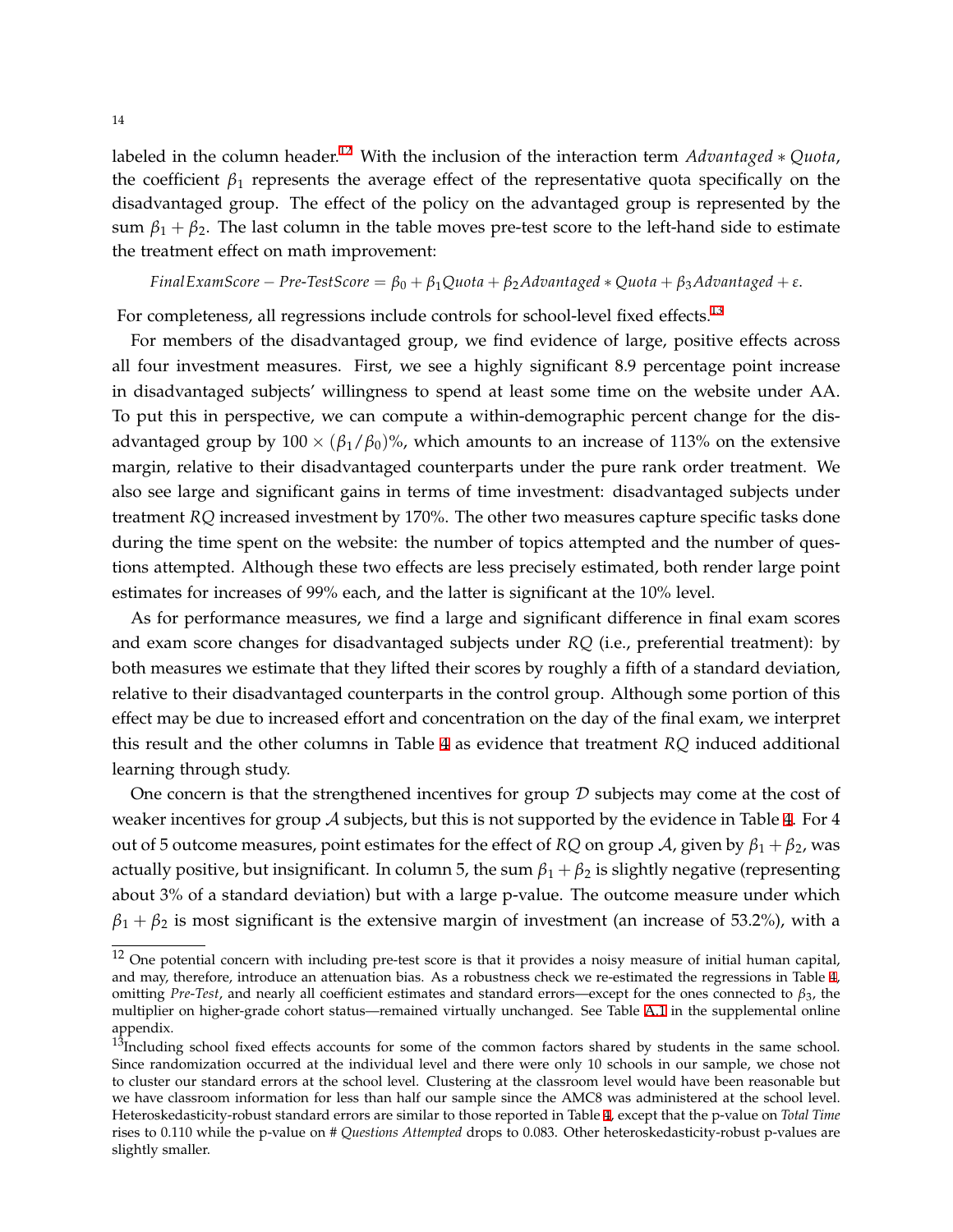p-value of 0.103. Thus, the collective results above provide strong evidence in support of our theoretical prediction (**III**)—that group *D* increases average HC attainment under preferential treatment—and the data weakly favor an increase of investment for group  $A$  as well.<sup>14</sup>

4.2.3. *Selective Attrition.* One potential source of bias in our results concerning the performance measure (final exam score) is that 97 of the subjects who took the practice test and were randomly assigned to a competition group  $(9.8\%)$  did not show up on the day of the final test.<sup>15</sup> Among disadvantaged subjects, those assigned to the *RQ* treatment were somewhat less likely to miss the final exam (10.6% vs. 16.7%). On the other hand, among disadvantaged subjects who did not show up for the final test, those assigned to the quota treatment had higher practice scores than those in the control *PRO* treatment (7.16 vs 6.35). However, practice scores among subjects who did show up for the final test were nearly the same across these two groups (7.91 vs 7.79). These comparisons all point in a direction opposite of our main results: if selective attrition is playing a role in our estimates, then the effect of the quota on final performance for disadvantaged subjects may have been greater.

<span id="page-15-0"></span>4.2.4. *Heterogeneous Treatment Effects by Ability Level.* Recall that model prediction (**II**) is that for group *D* the test score distributions under *RQ* and *PRO* should have a unique interior crossing point, with the *RQ* CDF strictly above the *PRO* CDF to the right of the crossing point, and strictly below to the left of the crossing. In other words, there should be a positive mass of the most academically able subjects in group *D* who decrease output under a *RQ*, while subjects of middle and high learning costs increase output. Moreover, the upper bound on the output distribution should be lower for *D* under a *RQ*, with opposite predictions for group *A*. 16 Note that since our within-group comparisons under *PRO* and *RQ* involve shifts in the intensity of competition while leaving other aspects of the contest fixed, our experiment implicitly tests model prediction (**I**) as well. Figure [1](#page-16-0) depicts the comparison in plots of empirical CDFs for final exam scores by 7<sup>th</sup> graders.<sup>17</sup> For the sake of comparability, these figures include only subjects for whom we have both pre-test and post-test scores.<sup>18</sup>

Point estimates of final exam score distributions in Figure [1](#page-16-0) show patterns remarkably consistent with prediction (**II**) on quantile-specific effects within the disadvantaged group. In order to

 $14$ We also found no statistically significant differences by gender in test subjects' reactions to shifting competition.

 $15$ Note: the effort measures did not require observing a final score. Table [A.2](#page-29-0) (online supplement) re-estimates the first 4 columns of Table [4](#page-13-0) on the restricted sample. Treatment effects are very similar, but *∼*10% noisier as one would expect.

 $16$ In this paper we explore distributions of both inputs and outputs, but it is important to remember that the predictions of the theory only directly apply to exam score (outputs) which are directly incentivized by the contest.

<sup>17</sup>For a baseline comparison, Figure [A.1](#page-25-0) (online supplement) plots pre-test CDFs for 7*th* and 8*th* graders. Group *D* on average had to achieve more progress in order to receive a prize. This is not the same as observing costs, but the two are related and the hypothesis of stochastic dominance in cost types which underpins the model predictions appears plausible.

<sup>&</sup>lt;sup>18</sup>Figures [A.3](#page-26-0) and [A.4](#page-27-0) in the Online Appendix contain plots comparing pre-test scores for all test subjects. They suggest that selective attrition is generally working against our results presented here. For group *D* the pre-test *PRO* distribution is slightly below the pre-test *RQ* distribution for values at or below the median, and the upper bound of the pre-test distribution for 7th grade *RQ* subjects is higher. Both of these patterns are substantially reversed by the final exam.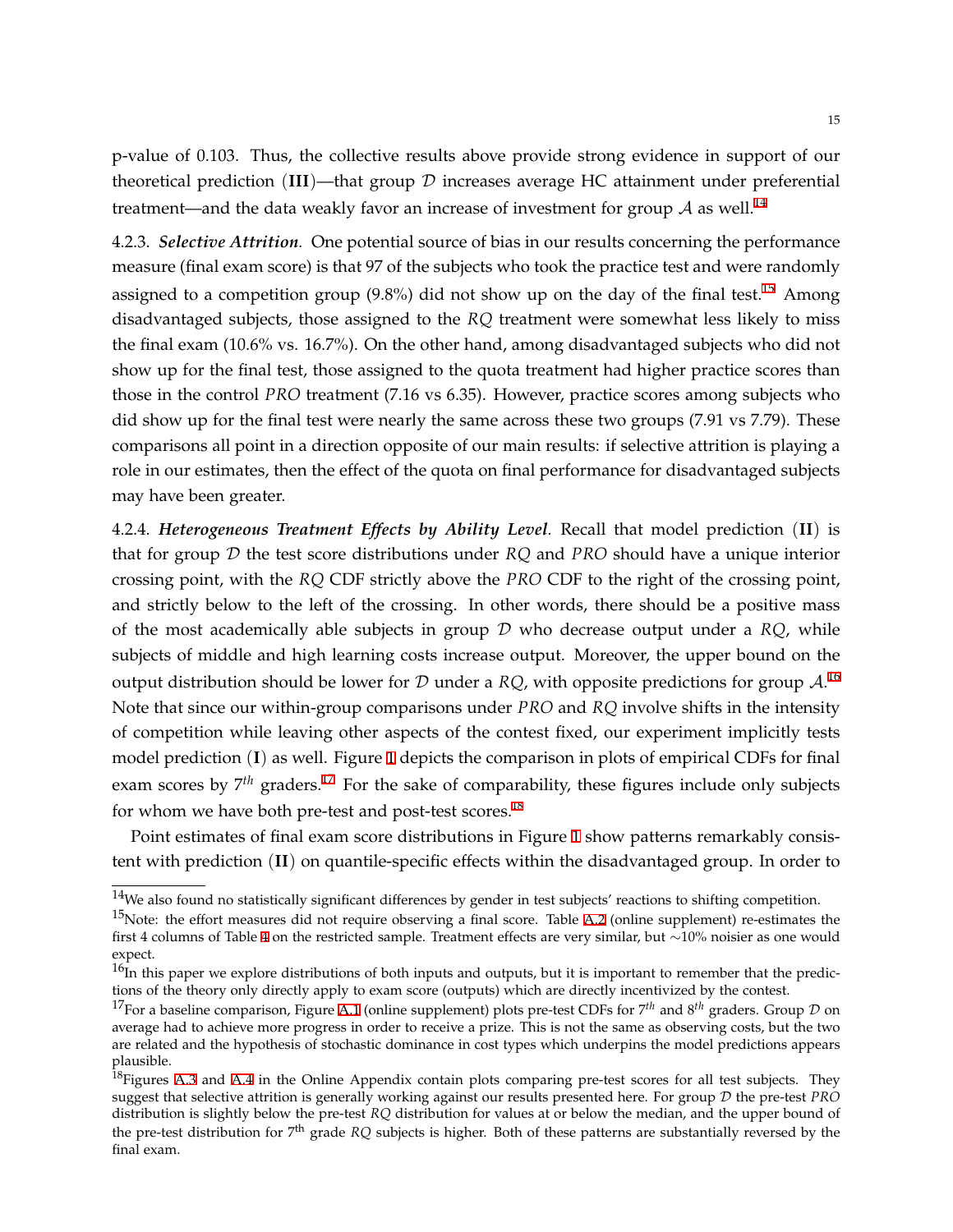Figure 1. SEVENTH GRADE FINAL EXAM SCORES

<span id="page-16-0"></span>

Notes: For the sake of comparability, Figure [1](#page-16-0) uses only data for 7th graders who took both the pre-test *and* final exam. See Figure [A.3](#page-26-0) in the online appendix for a discussion on the role of selective attrition. Figure [A.2](#page-26-1) in the online appendix contains an analogous plot for 8<sup>th</sup> grade final exam scores by treatment group.

formally investigate the strength of the evidence we wish to make within-group, cross-treatment comparisons which allow for the magnitude and sign of the effect to vary across different quantiles. For this purpose we estimate smoothed quantile functions  $\hat{\mathcal{H}}_j^t(q)$  based on flexible cubic B-spline CDFs for each cohort group  $j = A$ ,  $D$  and treatment  $t = PRO$ ,  $RQ$ .<sup>[1](#page-16-0)9</sup> Figure 1 displays a comparison of the Kaplan-Meier empirical CDFs (thick lines) and the smoothed, B-spline CDFs (thin lines) for 7<sup>th</sup>-graders. With the implied quantile functions we can compute a difference,  $\widehat{\Delta}_j(q) = \widehat{\mathcal{H}}_j^{RQ}(q) - \widehat{\mathcal{H}}_j^{PRO}(q)$ , which represents the final exam score difference at the  $q^{\text{th}}$  quantile of group  $j = A, D$  under a RQ rule (i.e., affirmative action for  $7^{\text{th}}$  graders), relative to baseline PRO competition.

In order to account for sampling variability we execute a bootstrap routine, wherein we re-sampled separately from each age-group/treatment subsample (with replacement) and reestimated  $\hat{\Delta}_i(\cdot)$  50,000 times. Figure [2](#page-17-0) displays the point-estimate quantile difference with 95% confidence bounds (thin dashed lines) and 99% confidence bounds (thin dotted lines). Quantile ranks  $q \in [0, 1]$  are on the horizontal axis, and differences are on the vertical axis in final exam standard deviation units. Point estimates for group *D* conform well to model predictions (**I**) and (II): we see an interior point near the top of the exam score distribution  $(89<sup>th</sup>$  percentile) where  $\widehat{\Delta}_{\mathcal{D}}(\cdot)$  crosses the zero line. Moreover, achievement under *RQ* within the inter-quartile range improves by  $20\% - 40\%$  of a standard deviation, while above the 95<sup>th</sup> percentile we get reductions of 20% – 40% of a standard deviation.

The plotted confidence bounds illustrate the strength of the statistical evidence for the quantilespecific differences. At the 95% level, the predicted achievement increase for medium and lower

 $19$ The central tuning parameters that determine mean integrated squared error of B-Spline CDFs are the number and placement of knots. Following best practice, knots were uniformly spaced in quantile ranks of the raw data, and we chose a 5-knot version of our cubic B-Spline estimator (implying 6 estimated free parameters), as this minimized both the Akaike and Bayesian information criteria. See the Online Supplemental Appendix for additional details.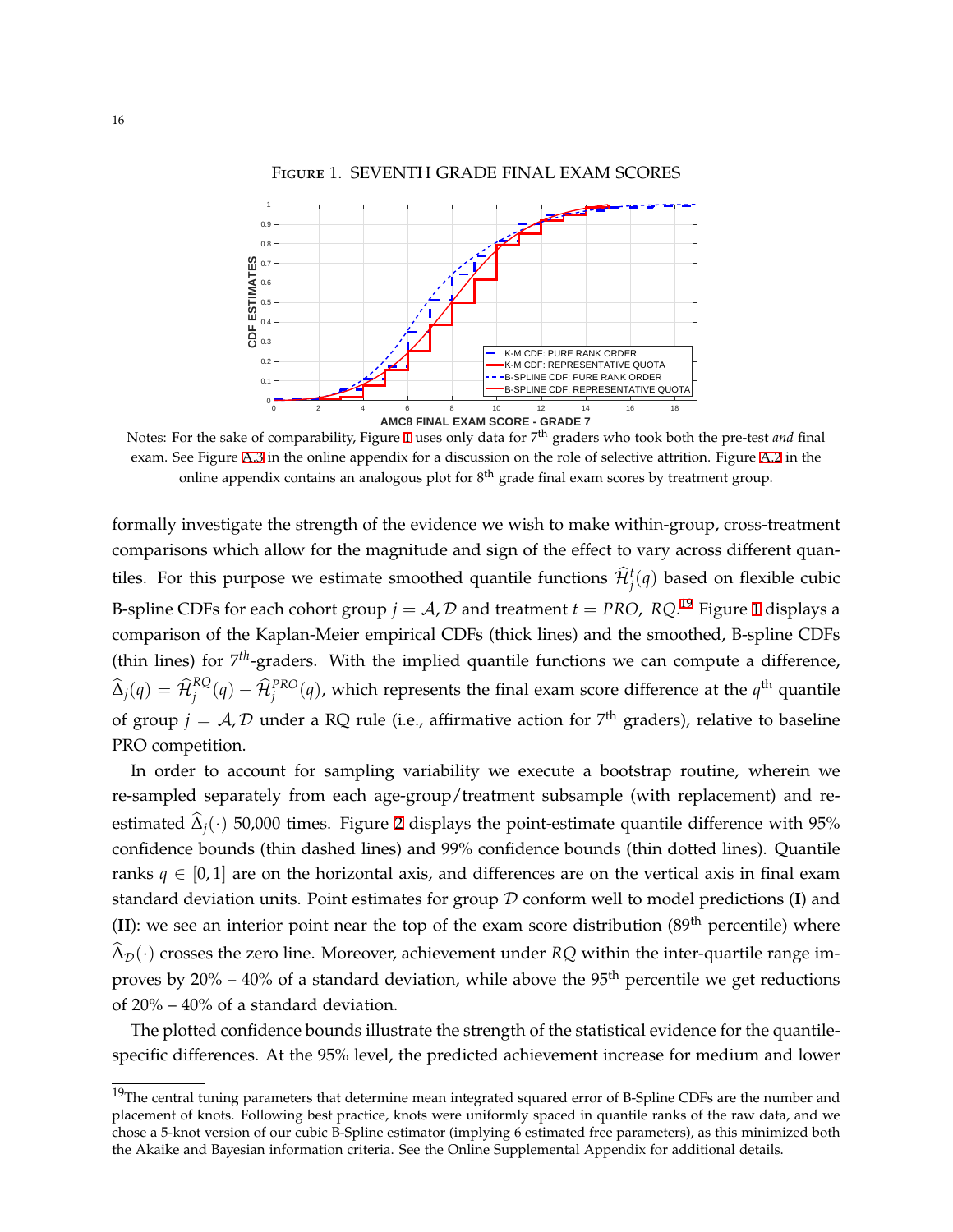<span id="page-17-0"></span>

ability students is statistically different from zero between the 20<sup>th</sup> and 70<sup>th</sup> percentiles, and the predicted reduction in achievement by the best and brightest students is significant above the 97th percentile. As a supplemental test of the evidence for prediction (**II**), we also executed a parametric bootstrap test for the null hypothesis that the top student in the  $(D, RQ)$  group weakly outscores the top (*D*, *PRO*) student, against the one-sided alternative that prediction (**II**) holds at the upper bound instead (i.e., the top student performs best under *PRO*). We reject the null hypothesis with a p-value of 0.0619, providing further evidence in favor of the heterogeneous treatment effects characterized by predictions (**I**) and (**II**). 20 Quantile difference point estimates in group  $A$  are also consistent with theory though smaller and statistically insignificant (see Figure [A.2](#page-26-1) in the online supplemental appendix).

4.2.5. *Narrowing Achievement Gaps.* We now look at the tendency for a preferential treatment policy to narrow achievement gaps across demographic groups. Table [5](#page-18-0) displays summary statistics on test scores for the pre-test and final exam, for grades 7 and 8. In the top panel of the table scores were standardized within each exam by subtracting the mean and dividing by the standard deviation for all grade 7 and 8 subjects.<sup>21</sup> Therefore, the means indicate distance between the population average and grade cohort average, in standard deviation units. Without accounting for treatment status, 7<sup>th</sup> grade subjects were roughly half of a standard deviation behind their 8 th grade counterparts—or *−*0.295 *−* 0.181 = *−*0.476 standard deviations to be exact—but by the final exam, the gap between  $7^{\rm th}$  and  $8^{\rm th}$  graders had narrowed by about half—to *−*0.138 *−* 0.085 = *−*0.223 standard deviations.

 $^{20}$ We use a parametric bootstrap test because the granularity of the raw data becomes a hindrance when zooming in on a narrow segment of the distribution. The test was based on the actual age cohort/treatment sample sizes, and our optimized cubic B-Spline CDFs. See Supplemental Online Appendix [B.2](#page-31-0) for full details and discussion on our parametric bootstrap test procedure. An alternate parametric bootstrap test based on boundary-corrected, kernelsmoothed CDFs (to ensure reliable tail behavior; see [Karunamuni and Zhang](#page-22-14) [\(2008](#page-22-14)) and [Hickman and Hubbard](#page-22-15) ([2015\)](#page-22-15)) produces a slightly stronger result, rejecting the null with a p-value of 0.0332 instead.

 $^{21}$ In order to make the pre-test and final exam figures comparable, we excluded subjects whose final scores were missing.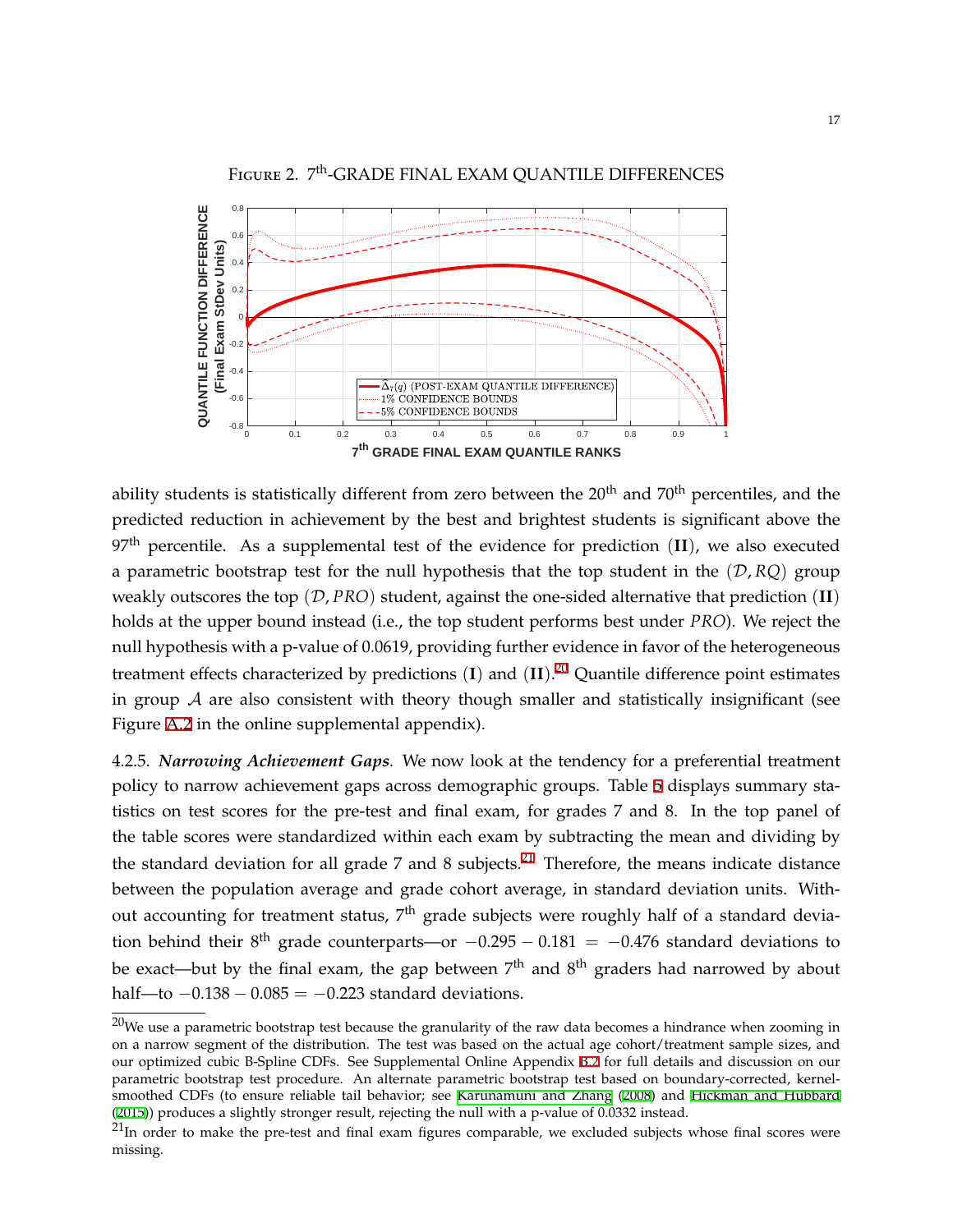<span id="page-18-0"></span>

|                                                          | Mean     | Median   | Std. Dev. | N   |
|----------------------------------------------------------|----------|----------|-----------|-----|
| <b>Achievement Gaps for All Treatments</b>               |          |          |           |     |
| Standardized Pre-Score (GRADE 7)                         | $-0.295$ | $-0.267$ | 0.996     | 264 |
| Standardized Pre-Score (GRADE 8)                         | 0.181    | 0.070    | 0.960     | 431 |
| Standardized Final Score (GRADE 7)                       | $-0.138$ | $-0.205$ | 1.005     | 264 |
| Standardized Final Score (GRADE 8)                       | 0.085    | 0.142    | 0.989     | 431 |
| Achievement Gaps for Representative Quota Treatment      |          |          |           |     |
| Standardized Pre-Score (GRADE 7)                         | $-0.275$ | $-0.262$ | 1.063     | 135 |
| Standardized Pre-Score (GRADE 8)                         | 0.169    | 0.073    | 0.922     | 220 |
| Standardized Final Score (GRADE 7)                       | $-0.052$ | 0.117    | 0.945     | 135 |
| Standardized Final Score (GRADE 8)                       | 0.032    | 0.117    | 1.033     | 220 |
| Achievement Gaps for Pure Rank Order (Control) Treatment |          |          |           |     |
| Standardized Pre-Score (GRADE 7)                         | $-0.317$ | $-0.272$ | 0.920     | 129 |
| Standardized Pre-Score (GRADE 8)                         | 0.194    | 0.068    | 0.999     | 211 |
| Standardized Final Score (GRADE 7)                       | $-0.231$ | $-0.537$ | 1.059     | 129 |
| Standardized Final Score (GRADE 8)                       | 0.141    | 0.168    | 0.937     | 211 |

## Table 5. NARROWING GAPS

Notes: Each panel in the table contains standardized scores on the pre-test and post-test, where standardization was performed within each panel-test grouping, excluding scores for subjects who missed the final exam. The table includes only information on 7<sup>th</sup> and 8<sup>th</sup> graders for comparability since those two groups competed head-to-head in the *PRO* treatment. Moreover, 5th and 6th graders in our study came from accelerated math classes (and make up only 20% of our sample), while  $7<sup>th</sup>$  and  $8<sup>th</sup>$  graders came from regular math classes.

In the lower two panels of Table [5](#page-18-0) we break out this effect by treatment group, but with score standardization now happening within each exam-treatment cell. Part of the test score convergence had to do with differences in the conditions of the pre-test and final exams (likely due to incentives or slightly different content): within the *PRO* treatment, about a quarter of the gap disappeared but remained at 0.372 final exam standard deviations. However, the achievement gap under the *RQ* closed substantially more, by about 80%, beginning at 0.444 standard deviations, and ending at only 0.084 standard deviations on the final exam.<sup>22</sup> Not only are the changes in achievement gaps large, but they are statistically significant as well. Within the RQ treatment (middle panel in Table [5\)](#page-18-0) the difference in means for the pre-test is significant at the 1% level (*t*-statistic=4.15), while the mean difference in the final exam score is not (*t*-statistic=0.77). In contrast, for the PRO treatment (lower panel of Table [5\)](#page-18-0), the difference in exam performance is statistically significant both on the pre-test (*t*-statistic=4.71) and on the final exam (*t*-statistic=3.38). These findings further support theoretical predictions (**II**) and (**III**) which together imply that preferential treatment in HC investment contests can help to narrow achievement gaps through improved investment incentives for a disadvantaged target demographic.

 $22$ The within-treatment-demographic standard deviations are all close to one, which suggests the narrowing of gaps within the two treatments was due predominantly to mean/median shifts in test scores.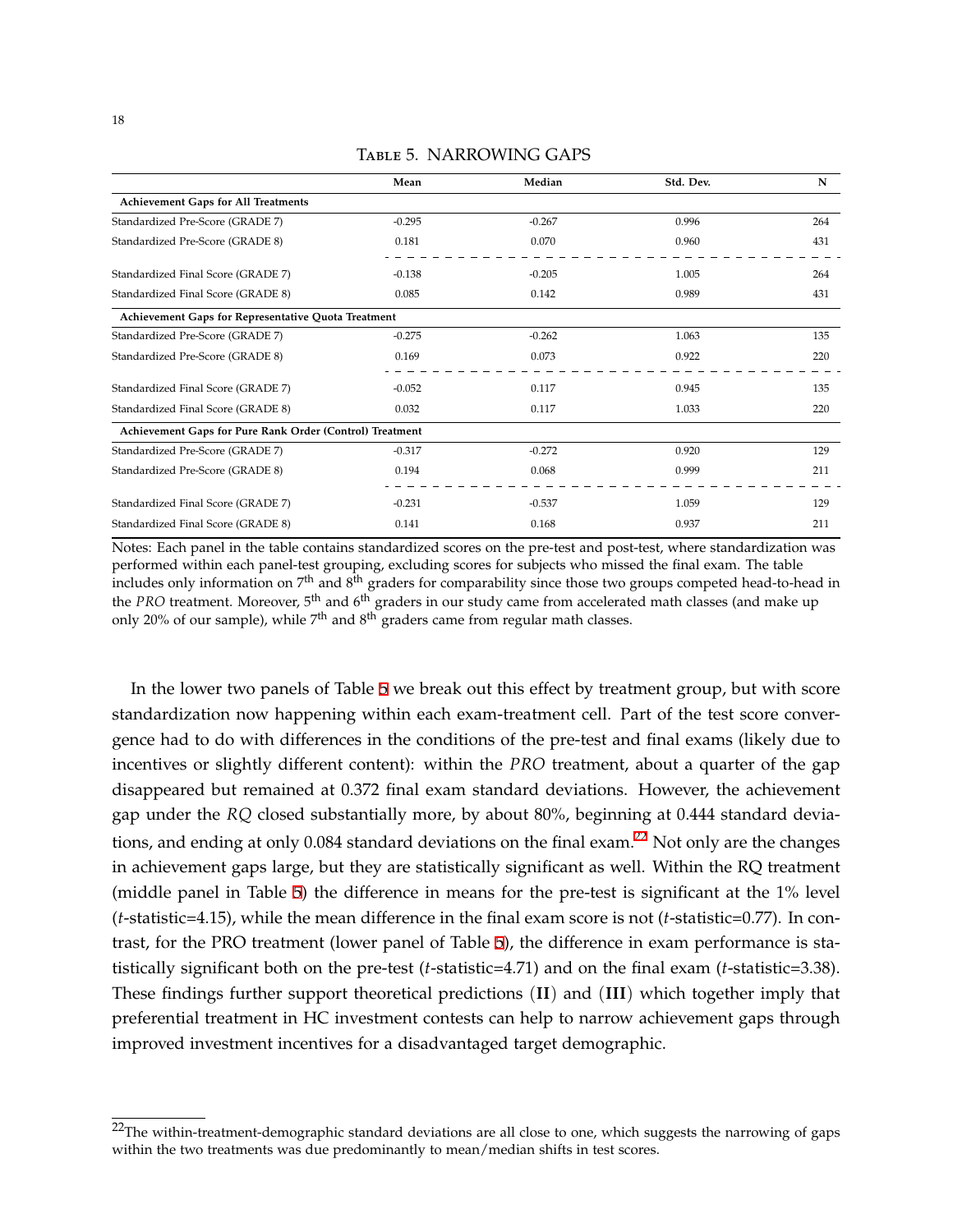#### 5. DISCUSSION AND CONCLUSION

<span id="page-19-1"></span><span id="page-19-0"></span>5.1. **Real-world interpretations and limitations.** Our paper has focused on AA in college admissions, and how such policies change students' incentives to invest in productive HC before applying to college. However, the experimental design and results also provide insight into how investment behavior changes in response to more general shifts in the intensity of competition for high-quality match partners. This latter phenomenon arises in many real-world applications, including college admissions and labor markets, even in the absence of AA. For example, it has been widely speculated that today's admissions process for elite American universities is an increasingly burdensome academic arms race that imposes excessive and unnecessary costs on students and their families. Our experimental results show that students who were already the high achievers under the status quo further increase investment effort when competition becomes more intense, even if the intrinsic costs and benefits of HC do not change. Examples that might lead to the increasing intensity of competition include the proliferation of new investment technologies—*e.g.*, advanced-placement courses and extra-curricular academic programs—and universities marketing their services to top students from abroad to improve revenues, which would tend to select additional low-cost agents into the competition.

The purpose of this paper is not to make claims about specific magnitudes of these effects in any particular context. Rather, we provide evidence for the empirical relevance of relative incentives for shaping investment behavior, an idea which has been largely overlooked in the human capital literature. A related question is whether agents display the sophistication needed to react to subtle changes in their outside competition. As we have seen, even middle-school children appear capable of behavioral patterns that conform remarkably well to Bayes-Nash equilibrium play under shifting relative incentives.

5.1.1. *External Validity: Sample Population.* When we discuss the insights of our results regarding AA specifically, it is important to consider what our analysis can and cannot say. The ultimate question of interest is the effect that real-world AA has on academic incentives in practice. There are several reasons why this study cannot fully address this question. First, our partner schools for this study serve a fairly homogeneous population of students. On one hand, defining our disadvantaged/advantaged demographic group as lower-/higher-grade students ensures that we can easily understand the differences between them: advantaged group students are just like their counterparts, except they are a year older and have received one extra year of schooling. This allows for a clean exploration of theoretical insights. On the other hand, we are clearly missing some factors such as significant variation in cultural norms or school quality that could affect how behavior changes in settings other than suburban Utah. Various social phenomena contribute to the complexity of real-world AA environments where disadvantaged demographic groups face challenges or barriers that may not be present for advantaged groups.<sup>23</sup>

 $^{23}E.g.,$  [Cotton et al.](#page-22-16) ([2020\)](#page-22-16) Find strong evidence of a causal link between school quality differences and racial achievement gaps among suburban fifth and sixth graders in Illinois.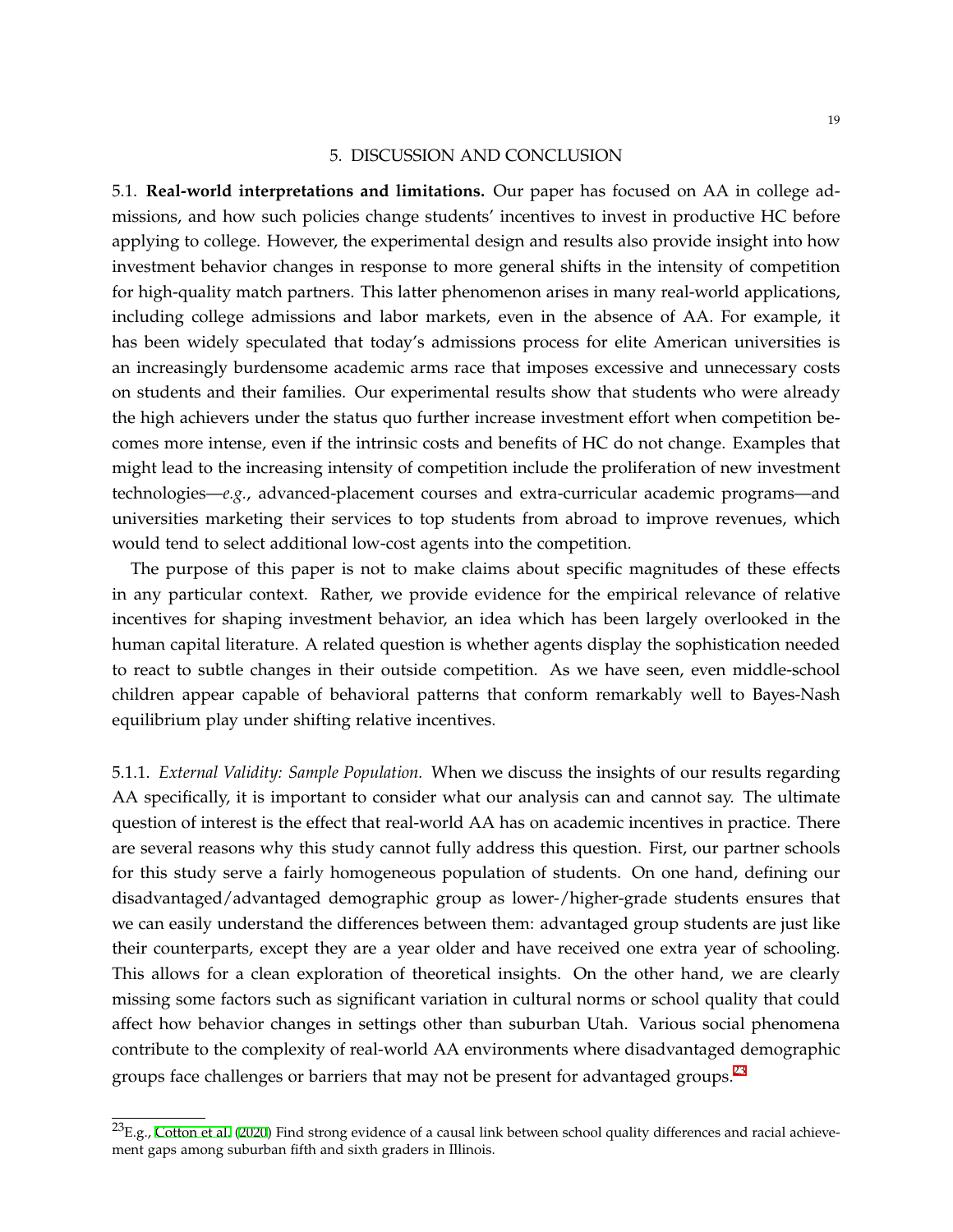

<span id="page-20-1"></span>Figure 3. GRADE-LEVEL DIFFERENCES VS BLACK/WHITE DIFFERENCES

**NOTES:** This figure first standardizes AMC8 and NAEP exam scores by subtracting the mean and dividing by the standard deviation for the relevant sample population. Then, the distribution of standardized test scores for each sub-sample–*i.e.*, AMC8 7<sup>th</sup> grade, AMC8 8<sup>th</sup> grade, NAEP 8<sup>th</sup> grade whites, and NAEP 8<sup>th</sup> grade blacks–is approximated by a normal distribution. The resulting quantile functions are subtracted from each other in order to illustrate relative, quantile-specific disparities between groups in standard deviation units.

Figure [3](#page-20-1) provides a comparison between our sample pool and the broader US population of pre-college HC investors using data from the NAEP (National Assessment of Educational Progress) exam. The graph compares the difference between black and white  $8^{\rm th}$  grade NAEP quantiles—expressed in standardized NAEP score units (dashed line)—to the difference in 7<sup>th</sup> and 8<sup>th</sup> grade quantiles from our sample—expressed in standardized AMC8 score units (solid line). $^{24}$  At most NAEP quantiles, black  $8^{\text{th}}$  graders trail their white counterparts by about 0.85 standard deviations, whereas the gap among our test subjects is closer to 0.5 standard deviations. Thus, our grade-level delimiter between the advantaged and disadvantaged groups likely understates the competitive difference between blacks and whites vying for actual college seats, and therefore real-world discouragement effects minorities face could be larger than those found in our experimental study. However, other factors may play a role, including differences in home environments, gender norms, cultural factors, or behavioral phenomena (e.g., stereotype threat) which may push the results in other, less predictable directions. Certainly though, in order to understand how and why a policy works, it is important to cleanly understand the incentive dimension in addition to other sociocultural factors.

<span id="page-20-0"></span>5.1.2. *External Validity: Short-Run vs. Long-Run Incentives.* A second limitation in the current analysis is that, although it creates incentives which mirror HC competition in some key ways, these are only engineered on a small scale and measured over a short-run horizon. We tracked students over a 10-day period during which they had the opportunity to invest leisure time into their accumulated math proficiency. For students in our sample who logged positive amounts of study time, their average expected wage was \$10.73/hour (=total earnings/total study time).

<sup>&</sup>lt;sup>24</sup>The NAEP is administered to a random sample of all  $8^{th}$  graders nationally (sampled at the classroom level), and therefore includes many students who will not ultimately apply for college. However, this actually fosters comparisons to our sample population: we recruited regular 7*th* and 8*th* grade math classrooms for our study, with participation on an opt-out basis, so our sample also spanned the college-going and non-college-going segments of the Utah population.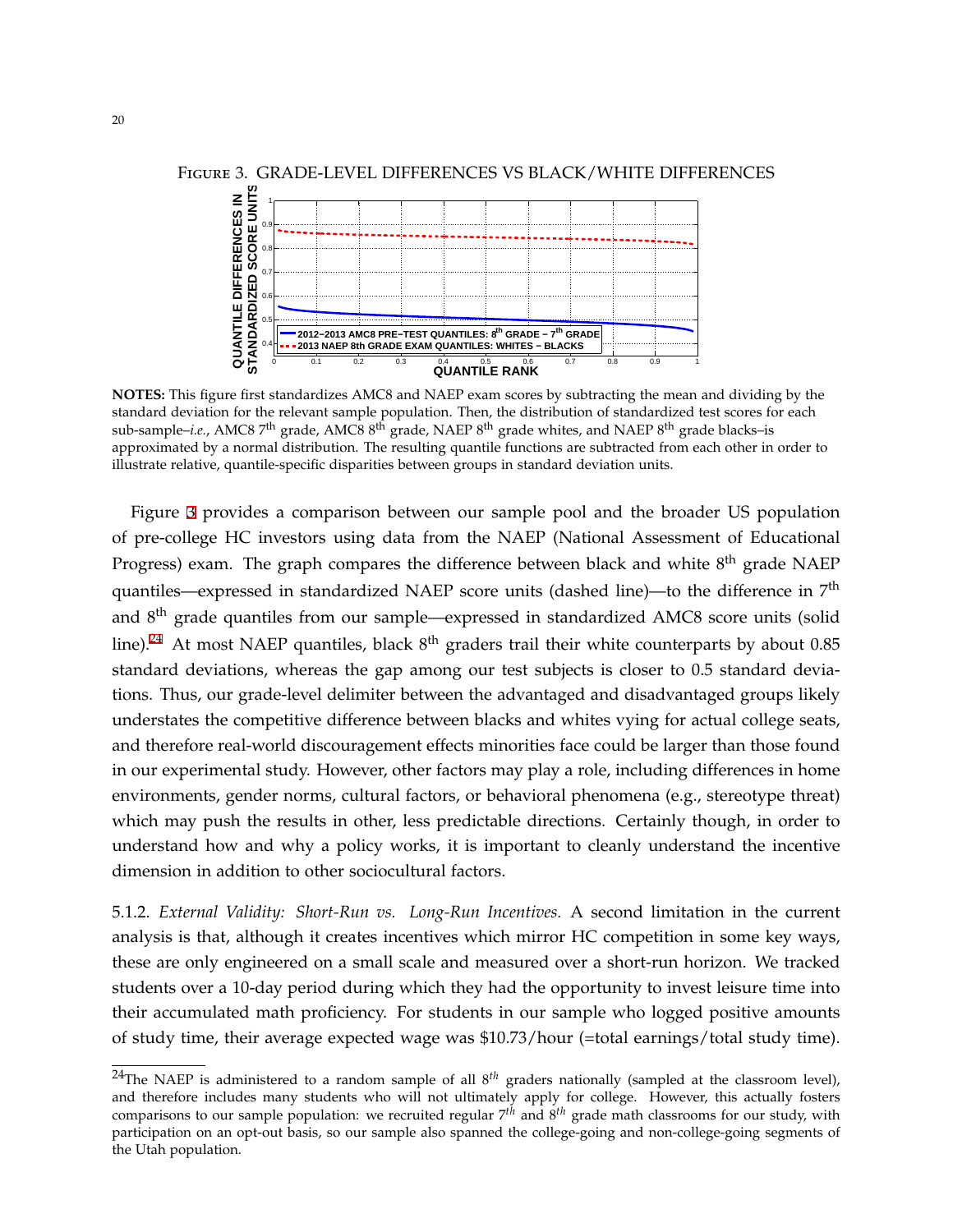Students preparing for college optimize labor-leisure division over a much longer horizon (4-5 years until college), with much larger payoffs that come far in the future.

In section [B.5](#page-35-0) of the Online Appendix, we calibrate some rough measures of possible time use incentives for US high school students under varying assumptions on time discounting, study intensity, college graduation rates, and the cost of college. This rough calibration results in an effective hourly compensation rate of between \$10 and \$55 per hour of study for an average high-school student. Although somewhat crude, these calculations suggest that the short-run incentives in our experimental study may not be entirely incongruous with the magnitudes of incentives actual high-school students face to study for college. Quantifying pre-college incentives over years of childhood is complex, but this study underscores the relevance of competitive incentives in investment decisions for productive HC.

5.2. **Conclusion.** To explore how students respond to AA incentives, we executed a field experiment in which hundreds of students compete in mathematics achievement for heterogeneous cash prizes, while allowing students a 10-day period in which they can study and prepare for the contest. Our experimental design includes a preferential *RQ* treatment in favor of systemically disadvantaged students, with time-use monitoring to measure how competitive incentives shape student investment in developing HC. We chose a representative quota for this study because of its relative simplicity, though the space of all AA mechanisms is vast and covers many possibilities. However, our experimental evidence serves as a proof of concept that preferential treatment can be used as a means of positive incentive provision for disadvantaged demographic groups.

Traditional wisdom has held that AA (in any form) will generally erode incentives for the group it seeks to aid by lowering admissions standards. Our results offer a rebuttal to this idea: a well-designed preferential treatment policy which targets disadvantaged students may actually *increase* average effort by placing within reach contest outcomes which would otherwise be unattainable. This mitigates discouragement effects that arise when disadvantaged agents find themselves too far behind the competitive curve. Moreover, conventional wisdom in the labor economics literature has held that resource asymmetry creates achievement gaps in a mechanical way, simply by creating gaps in HC production technology. However, the comparative static scenario in our work effectively holds individual production technology fixed, but still produces meaningful changes in learning behaviors by altering the distribution of one's competitors. In short, our study suggests that academic achievement gaps between students with asymmetric backgrounds are endogenous equilibrium objects, and should not be thought of as exogenous or mechanical.

#### **REFERENCES**

- <span id="page-21-1"></span>**Akaike, Hirotugu.** 1973. "Information Theory as an Extension of the Maximum Likelihood Principle." *Second International Symposium on Information Theory*, , ed. B.N. Petrov and F. Csaki, 267–281.
- <span id="page-21-0"></span>**Akhtari, Mitra, Natalie Bau, and Jean-William Laliberté.** 2020. "Affirmative Actio nand Pre-College Human Capital." *working paper, UCLA Economics Department*.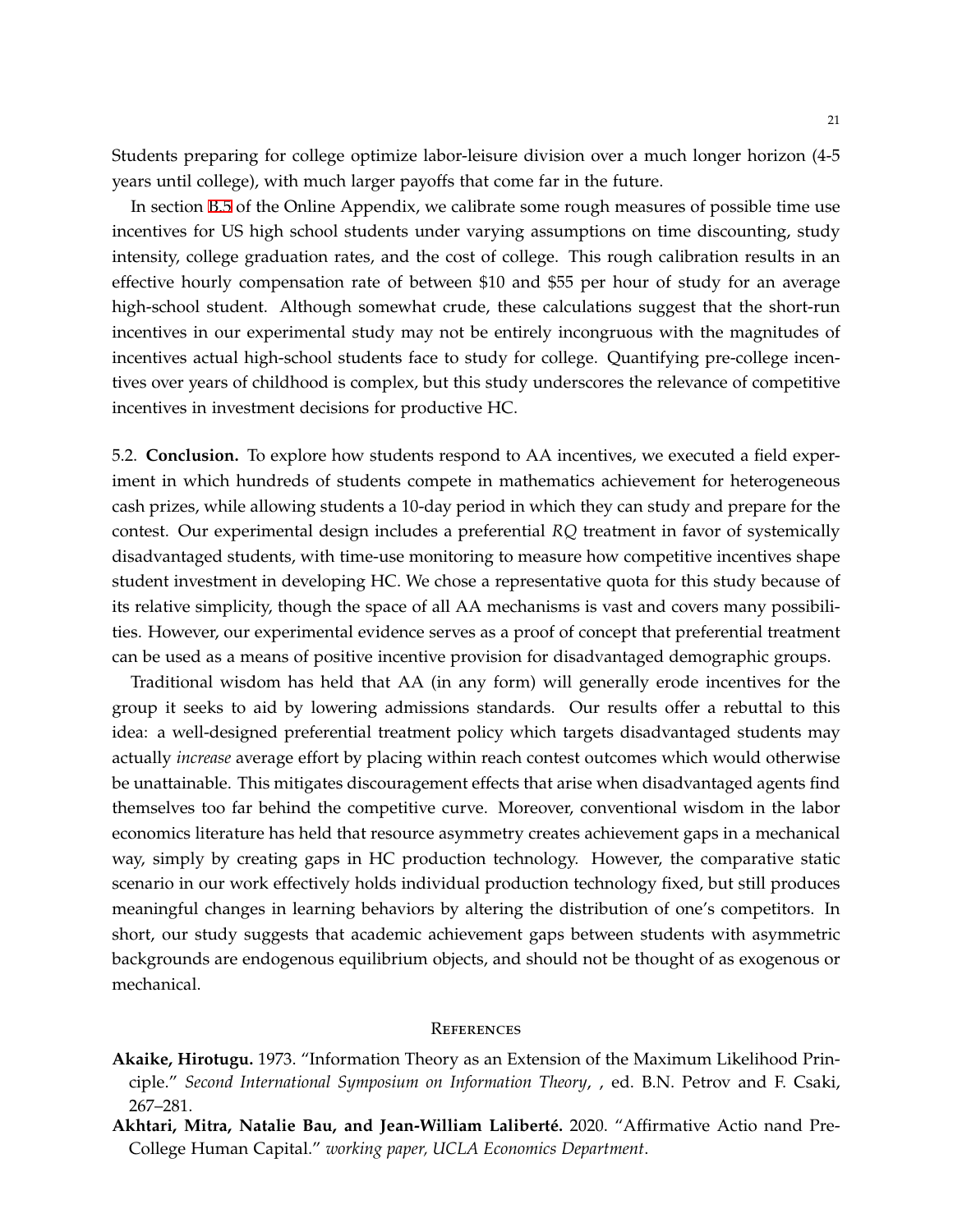- <span id="page-22-1"></span>**Arcidiacono, Peter.** 2005. "Affirmative Action in Higher Education: How do Admission and Financial Aid Rules Affect Future Earnings?" *Econometrica*, 73(5): 1477–1524.
- <span id="page-22-10"></span>**Bettinger, Eric.** 2012. "Paying to Learn: The Effect of Financial Incentives on Elementary School Test Scores." *Review of Economics and Statistics*, 94: 686–698.
- <span id="page-22-4"></span>**Bodoh-Creed, Aaron, and Brent R. Hickman.** 2018. "College Assignment as a Large Contest." *Journal of Economic Theory*, 175: 88–126.
- <span id="page-22-8"></span>**Bodoh-Creed, Aaron, and Brent R Hickman.** 2019. "Identifying the Returns to College Quality Using Affirmative Action." *working paper, Washington University in St. Louis, Olin Business School*.
- <span id="page-22-0"></span>**Bowen, William G., and Derek Bok.** 1998. *The Shape of the River: Long-Term Consequences of Considering Race in College and University Admissions.* Princeton, NJ: Princeton University Press.
- <span id="page-22-9"></span>**Burgess, Simon, Robert Metcalfe, and Sally Sadoff.** 2016. "Understanding the Response to Financial and Non-Financial Incentives in Education: Field-Experimental Evidence Using High-Stakes Assessments." IZA Discussion Paper Series.
- <span id="page-22-19"></span>**Burnham, K., and D. Anderson,** ed. 2002. *Model Selection and Multimodal Inference.* New York: Springer.
- <span id="page-22-7"></span>**Calsamiglia, Caterina, Jorg Franke, and Pedro Rey-Biel.** 2013. "The incentive effects of affirmative action in a real-effort tournament." *Journal of Public Economics*, 98: 15–31.
- <span id="page-22-3"></span>**Chambers, David L., Timothy T. Clydesdale, William C. Kidder, and Richard O. Lempert.** 2005. "The Real Impact of Eliminating Affirmative Action in American Law Schools: An Empirical Critique of Richard Sander's Study." *Stanford Law Review*, 57: 1855–1897.
- <span id="page-22-6"></span>**Coate, Stephen, and Glenn Loury.** 1993. "Anti-Discrimination Enforcement and the Problem of Patronization." *American Economic Review*, 83(2): 92–98.
- <span id="page-22-5"></span>**Cotton, Christopher S., Brent R. Hickman, and Joseph P. Price.** 2020. "Affirmative Action, Shifting Competition, and Human Capital Accumulation: A Comparative Static Analysis of Investment Contests." *Queen's University working paper*.
- <span id="page-22-16"></span>**Cotton, Christopher S., Brent R. Hickman, John A. List, Joseph P. Price, and Sutanuka Roy.** 2020. "Productivity Versus Motivation in Adolescent Human Capital Production: Evidence from a Structurally-Motivated Field Experiment." *NBER Working Paper 27995*.
- <span id="page-22-17"></span>**de Boor, Carl,** ed. 2001. *A Practical Guide to B-Splines, Revised Edition.* New York: Springer-Verlag.
- <span id="page-22-11"></span>**Fryer, Roland.** 2011. "Financial Incentives and Student Achievement: Evidence From Randomized Trials." *Quarterly Journal of Economics*, 126: 1755–1798.
- <span id="page-22-15"></span>**Hickman, Brent R., and Timothy P. Hubbard.** 2015. "Replacing Sample Trimming with Boundary Correction in Nonparametric Estimation of FirstPrice Auctions." *Journal of Applied Econometrics*, 30(5): 739–762.
- <span id="page-22-18"></span>**Hickman, Brent R., Timothy P. Hubbard, and Harry J. Paarsch.** 2017. "Identification and Estimation of a Bidding Model for Electronic Auctions." *Quantitative Economics*, 8(2): 505–551.
- <span id="page-22-2"></span>**Howell, Jessica S.** 2010. "Assessing the Impact of Eliminating Affirmative Action in Higher Education." *Journal of Labor Economics*, 28(1): 113–66.
- <span id="page-22-14"></span>**Karunamuni, Rhoana J., and Shunpu Zhang.** 2008. "Some Improvements on a Boundary Corrected Kernel Density Estimator." *Statistics & Probability Letters*, 78: 499–507.
- <span id="page-22-13"></span>**Kremer, Michael, Edward Miguel, and Rebecca Thornton.** 2009. "Incentives to Learn." *Review of Economics and Statistics*, 91: 437–456.
- <span id="page-22-12"></span>**Leuven, Edwin, Hessel Oosterbeek, and Bas van der Klaauw.** 2010. "The Effect of Financial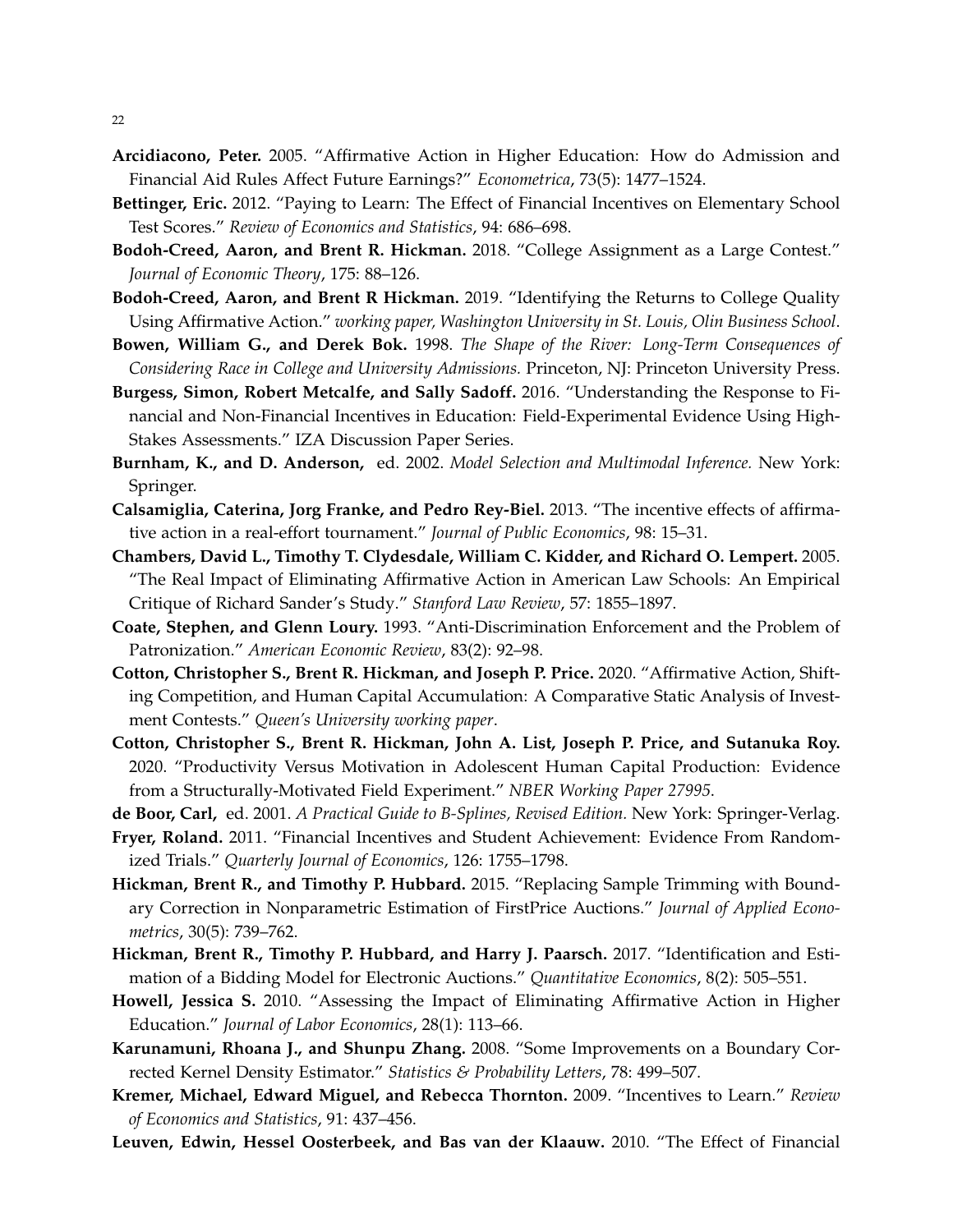Rewards on Students' Achievement: Evidence from a Randomized Experiment." *Journal of the European Economic Association*, 8: 1243–1265.

- <span id="page-23-2"></span>**Long, Mark C.** 2008. "College Quality and Early Adult Outcomes." *Economics of Education Review*, 27: 588–602.
- <span id="page-23-0"></span>**Loury, Linda Datcher, and David Garman.** 1995. "Selectivity and Earnings." *Journal of Labor Economics*, 13(2): 289–308.
- <span id="page-23-4"></span>**Moro, Andrea, and Peter Norman.** 2003. "Affirmative Action in a Competitive Economy." *Journal of Public Economics*, 87: 567–594.
- <span id="page-23-3"></span>**Rothstein, Jesse, and Albert H. Yoon.** 2008. "Affirmative Action in Law School Admissions: What do Racial Preferences Do?" *University of Chicago Law Review*, 75(2): 649–714.
- <span id="page-23-1"></span>**Sander, Richard H.** 2004. "A Systemic Analysis of Affirmative Action in American Law Schools." *Stanford Law Review*, 57: 367–483.
- <span id="page-23-5"></span>**Schwarz, Gideon E.** 1978. "Estimating the Dimension of a Model." *Annals of Statistics*, 6(2): 461– 464.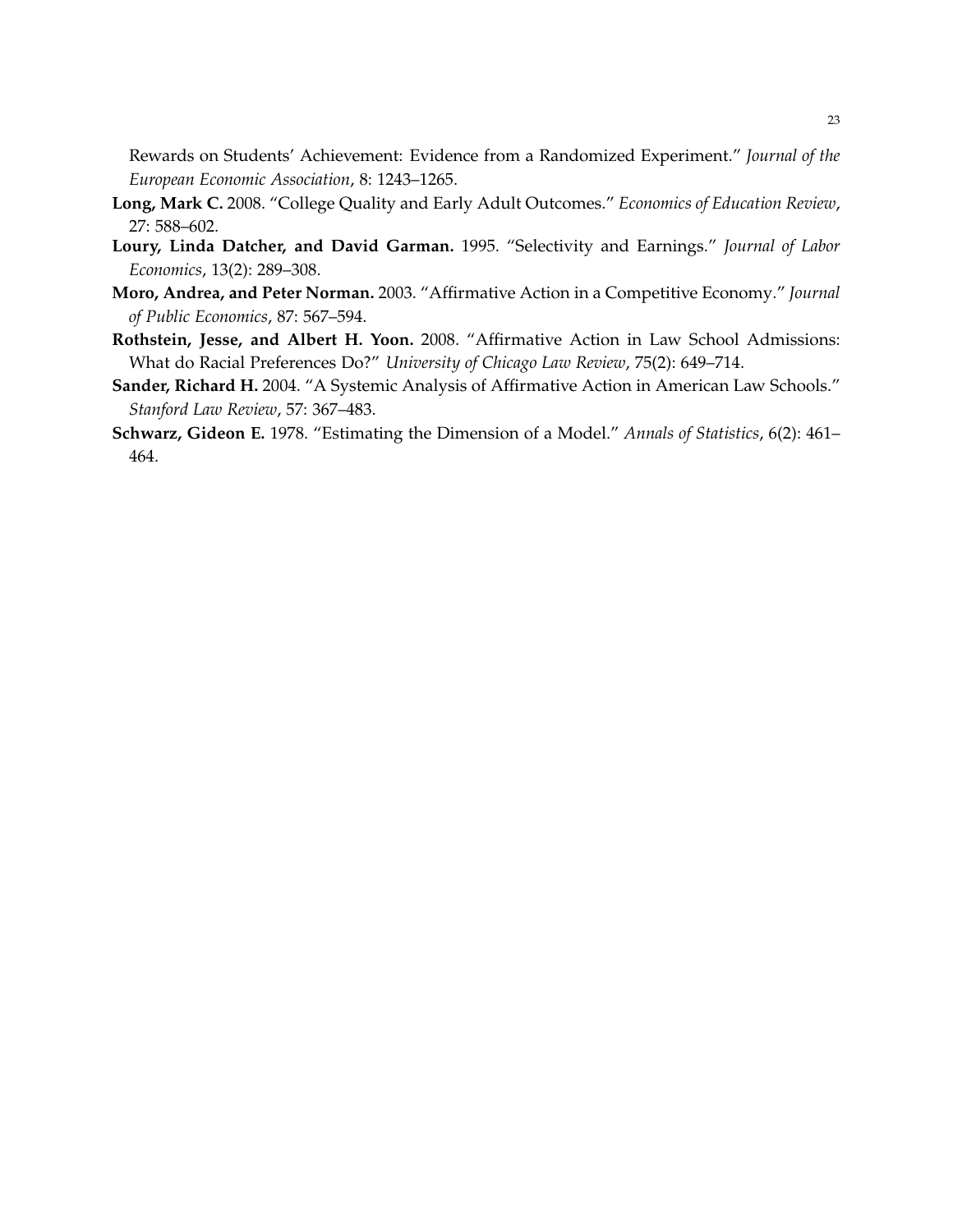#### Appendix A. SUPPLEMENTAL ONLINE APPENDIX

To Accompany *Affirmative Action and Huma Capital Invesment: Evidece from a Randomized Field Experiment*,

by Christopher S. Cotton, Brent R. Hickman, and Joseph P. Price

### A.1. **ROBUSTNESS CHECKS.**

A.1.1. *Testing Average Differences.* Table [4](#page-13-0) tests for average treatment differences using standardized pre-test score as a control. One potential concern with including pre-test scores in the regressions for Table [4](#page-13-0) is that it provides a noisy measure of initial human capital, and may therefore introduce an attenuation bias. As a robustness check we re-estimated the regressions in Table [4](#page-13-0), omitting pre-test as a control, and nearly all coefficient estimates and standard errors—except for the ones connected to  $\beta_3$ , the multiplier on higher-grade cohort status—remained virtually unchanged. See Table [A.1](#page-24-0) displays the results of this additional analysis. Table [A.1](#page-24-0) below reestimates the regressions in Table [4,](#page-13-0) omitting pre-test score as a control (see comment in footnote [12](#page-13-0) in the body).

<span id="page-24-0"></span>

|                                                      |                 | Investment              |               |                          |                     | Performance          |
|------------------------------------------------------|-----------------|-------------------------|---------------|--------------------------|---------------------|----------------------|
|                                                      | Used<br>Website | # Subjects<br>Attempted | Total<br>Time | # Ouestions<br>Attempted | Final<br>Exam Score | Exam<br>Score Change |
| Constant $(\widehat{\beta}_0)$                       | $0.069***$      | $0.138**$               | 3.009         | 1.157                    | $7.750***$          | 0.096                |
| Std. Err.                                            | (0.024)         | (0.059)                 | (1.951)       | (0.730)                  | (0.229)             | (0.239)              |
| Quota $(\widehat{\beta}_1)$                          | $0.091***$      | $0.154*$                | 5.697**       | 1.373                    | $0.646**$           | $0.591*$             |
| Std. Err.                                            | (0.033)         | (0.083)                 | (2.754)       | (1.030)                  | (0.318)             | (0.330)              |
| P-Value:                                             | [0.006]         | [0.064]                 | [0.039]       | [0.183]                  | [0.042]             | [0.074]              |
| Advantaged * Quota $(\widehat{\beta}_2)$             | $-0.050$        | $-0.117$                | $-5.197$      | $-0.928$                 | $-0.862**$          | $-0.546$             |
| Std. Err.                                            | (0.042)         | (0.105)                 | (3.503)       | (1.311)                  | (0.399)             | (0.415)              |
| Advantaged $(\widehat{\beta}_3)$                     | 0.034           | 0.090                   | 1.621         | 1.128                    | $1.295***$          | $-0.324$             |
| Std. Err.                                            | (0.030)         | (0.074)                 | (2.473)       | (0.926)                  | (0.284)             | 0.300                |
| School Fixed Effects                                 | yes             | yes                     | yes           | yes                      | yes                 | yes                  |
| $\boldsymbol{N}$                                     | 992             | 992                     | 992           | 992                      | 895                 | 895                  |
| Additional Test: Effect of Quota on Advantaged Group |                 |                         |               |                          |                     |                      |
| $\hat{\beta}_1 + \hat{\beta}_2$                      | 0.041           | 0.037                   | 0.500         | 0.445                    | $-0.216$            | 0.045                |
| P-Value:                                             | [0.118]         | [0.570]                 | [0.818]       | [0.583]                  | [0.371]             | [0.857]              |

Table A.1. (RE-)TESTING DIFFS BY DEMOGRAPHICS AND TREATMENT

Notes: Each column is a separate regression. Advantaged is an indicator variable for whether the student is a  $6<sup>th</sup>$  or 8<sup>th</sup> grader (the older group in each school type). Standard errors are in parentheses. Estimates under each of the four effort variables are intended to capture the effect of a treatment on human capital investment for the total study population, and are therefore averaged over both investors and non-investors.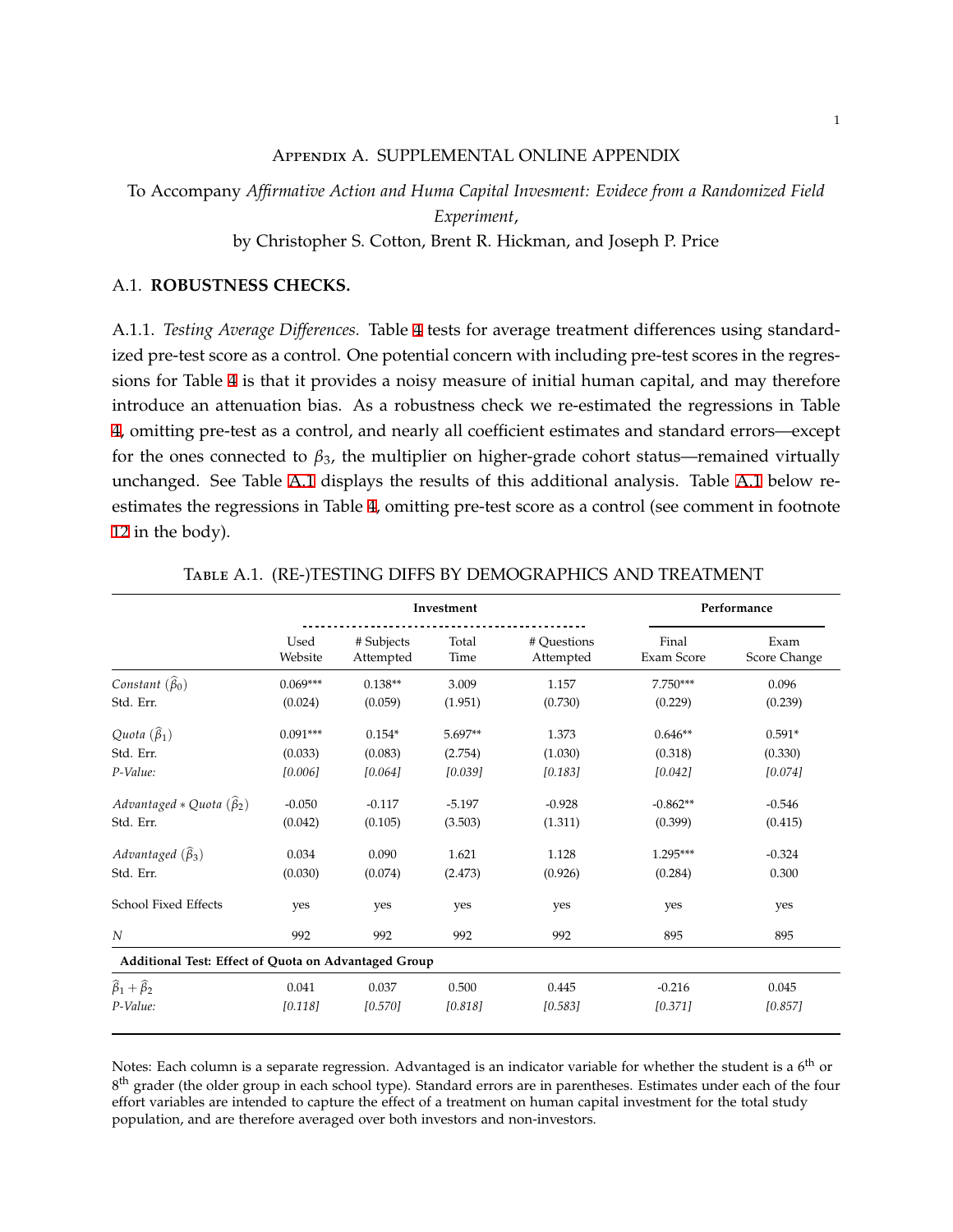<span id="page-25-0"></span>

FIGURE A.1. PRE-TEST SCORES: 7<sup>th</sup> GRADE VS 8<sup>th</sup> GRADE

**AMC8 PRE−TEST SCORE** Notes: This figure only includes data from students who completed both the pre-test and the post-test (see next section below for an exploration of selective attrition).

2 4 6 8 10 12 14 16 18

**8 th GRADERS**

0- $0.1$   $\vdash$ 

A.1.2. *Pre-Test Scores.* Figure [A.1](#page-25-0) plots the CDFs of pre-test scores for grades 7 and 8. The figure strongly supports stochastic dominance of initial math proficiency levels across demographic groups. A Kolmogorov-Smirnov test rejects the null hypothesis that the 7<sup>th</sup> and 8<sup>th</sup> grade distributions are the same, against a one-sided alternative of stochastic dominance with a p-value of 1.03 *×* 10*−*<sup>5</sup> . This means group *D* subjects, on average, had to achieve more progress in order to be competitive for a prize. This is not the same as observing costs, but the two are certainly related and the hypothesis of stochastic dominance in cost types appears plausible.

A.1.3. 8 th*-Grade Quantile-Specific Changes.* Figure [A.2](#page-26-1) plots the CDFs of post-test scores for grade 8 test subjects under a PRO regime and under a RQ regime. The point estimate quantile difference function conforms to prediction (**II**) from the theory model, though the measured shifts are small and the confidence bounds indicate that they are noisy as well.

A.1.4. *Selective Attrition.* Figures [A.3](#page-26-0) – [A.4](#page-27-0) illustrate a robustness check on our quantile function estimator, when we attempt to adjust for selective attrition. The upper panels in Figures [A.3](#page-26-0) and [A.4](#page-27-0) plot the empirical CDFs of pre-test scores, restricted to the subsample of students who took the final exam as well. The bottom panels re-produce the CDFs of final exam scores for comparison. From these figures it appears that selective attrition may be working slightly against finding our results in general.

Figures [A.5](#page-27-1) and [A.6](#page-28-0) are an attempt at adjusting our quantile function estimator for the possible influence of selective attrition. To do so, we begin by computing the quantile difference function for post-test scores,  $\hat{\Delta}_i(q)$ ,  $j = A$ , *D* measured in exam standard deviation units, restricted only to the sample of test subjects who took the final exam as explained in the body. Then, and we compute two alternate versions of the quantile difference function for pre-test scores. The first, which we shall call  $\widehat{\Delta}^{pre, partial}_{j}$  $j^{pre,partial}(q)$ ,  $j = A, D$ , is the quantile difference function (across treatments, but within age cohort) for pre-test scores (expressed in standard deviation units) using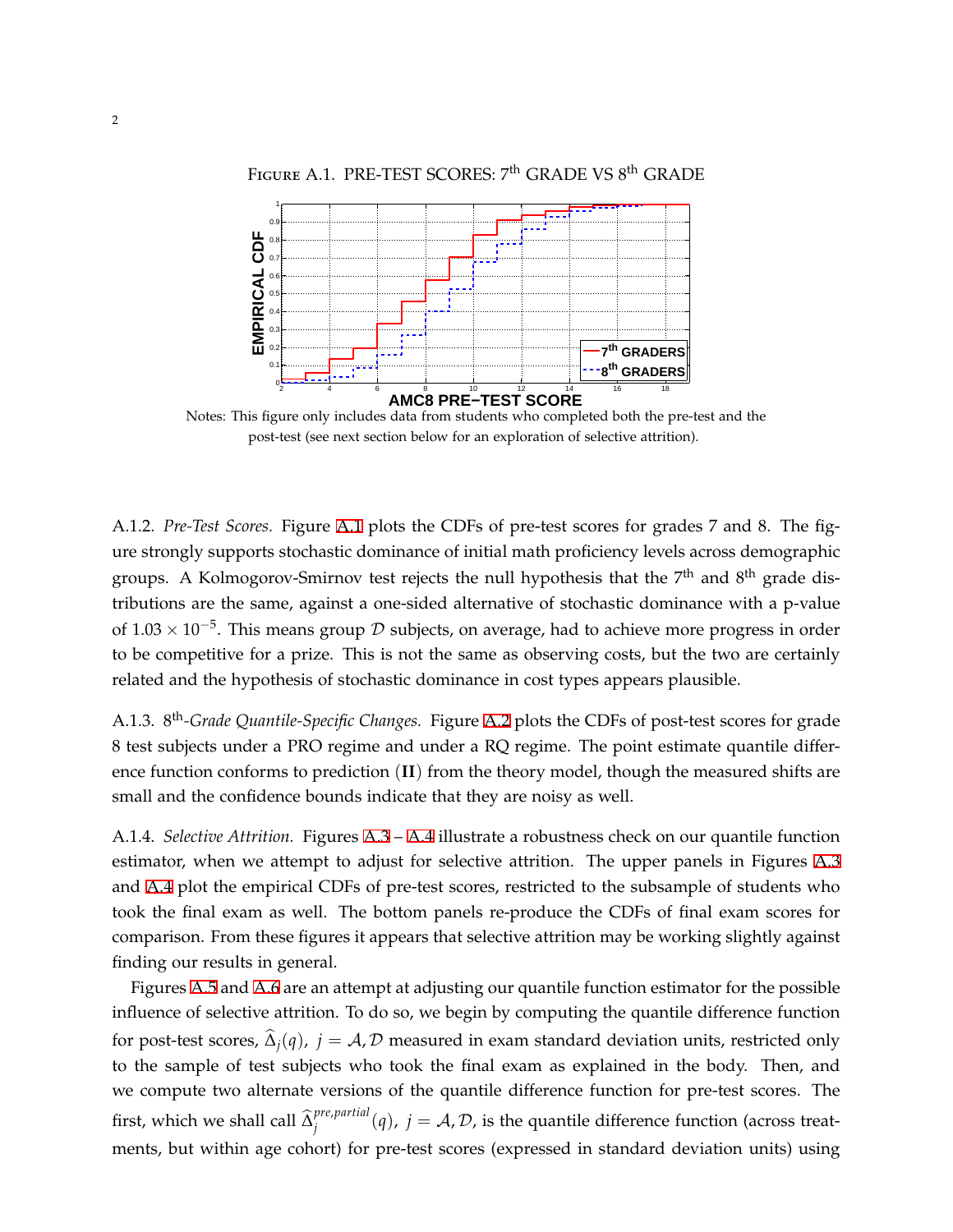<span id="page-26-1"></span>

# Figure A.2. EIGHTH GRADE FINAL EXAM SCORES

<span id="page-26-0"></span>Notes: For the sake of comparability, Figure [A.2](#page-26-1) uses only data for 8<sup>th</sup> graders who took both the pre-test *and* final exam. See Figure [A.4](#page-27-0) for a discussion on the role of selective attrition.



# Figure A.3. 7<sup>th</sup> GRADE BY TREATMENT: Pre-Test vs. Final Exam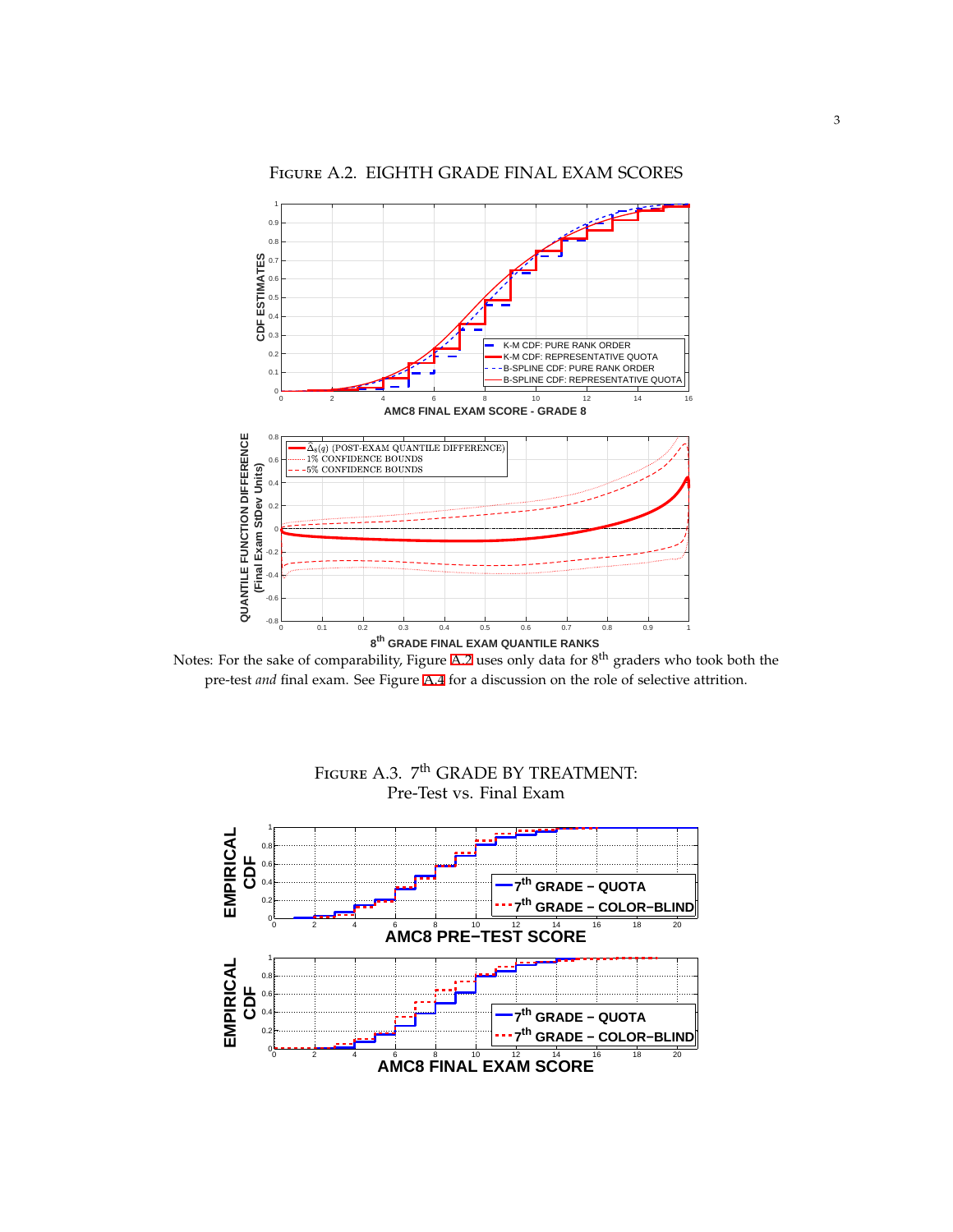<span id="page-27-0"></span>

Figure A.4.  $8^{\text{th}}$  GRADE BY TREATMENT: Pre-Test vs. Final Exam

<span id="page-27-1"></span>Figure A.5. 7<sup>th</sup> GRADE QUANTILE DIFFERENCES, ADJUSTED FOR ATTRITION



the partial sample of subjects who showed up for the final exam. The second, which we shall  $\int_{j}^{pre, full}$  $j^{pre,jull}(q)$ ,  $j = A, D$ , is the quantile difference function for pre-test scores (expressed in standard deviation units), but using the full sample of all students who took the pre-test and were randomized into a treatment cell. We then adjust the post-test quantile difference function for attrition by subtracting out the pre-test difference in the quantile difference function across the non-attriter partial sample and the full sample:

$$
\widehat{\Delta}_j^{adjusted}(q) = \widehat{\Delta}_j(q) - \left(\widehat{\Delta}_j^{pre,partial}(q) - \widehat{\Delta}_j^{pre,full}(q)\right).
$$

Figure [A.5](#page-27-1) shows a comparison between the attrition-adjusted quantile difference function and the regular estimate discussed in the body of the paper. The former point estimate shows a pattern that is slightly stronger than the regular estimate we report in the body. On the other hand, it is also a noisier estimate since it is a sum of three separately estimated quantile difference functions rather than only one.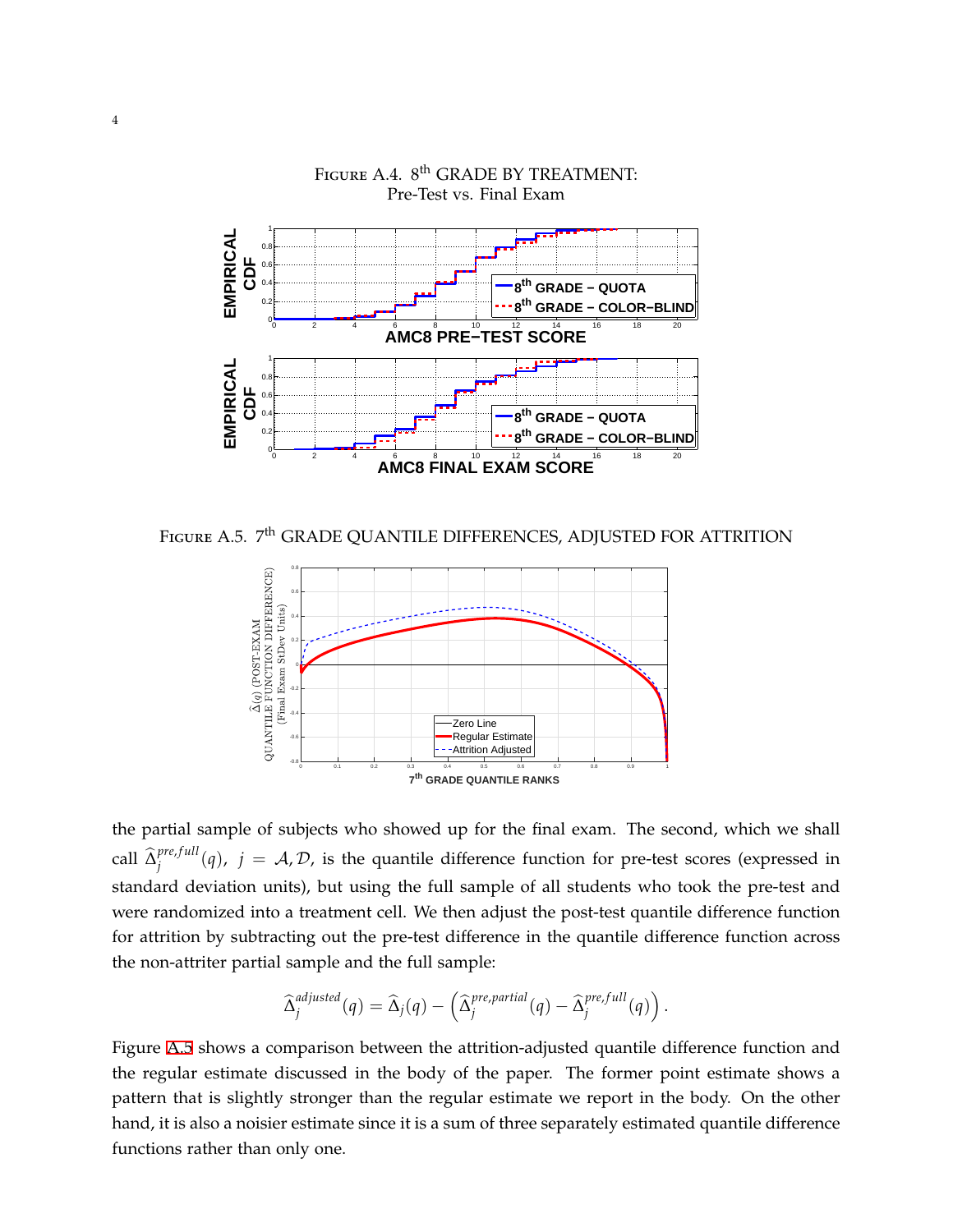<span id="page-28-0"></span>

As another check regarding the possible role of selective attrition, recall that Table [4](#page-13-0) in the body of the paper contains 6 columns. The first 4 columns are for effort measures and use the full sample  $(N = 992)$ , while the last 2 columns are for outcome measures (final exam score and pre-post score change), and therefore use only the subsample for which final exam scores are available ( $N = 895$ ). As a final robustness check, we re-estimate the regressions in the first 4 columns below, using the restricted sample of non-attriters, which is roughly 10% smaller than the full sample. These results are reported in Table [A.2](#page-29-0) in this section. The point estimates of treatment effects  $(β<sub>1</sub>)$  are nearly identical to those reported in Table [4,](#page-13-0) while the standard errors on treatment effects are roughly 10% higher. This change is roughly in line with what one would expect if the dropped observations were merely reducing sample size and not inducing selection bias.

Appendix B. Empirical Analysis: Additional Technical Details, Figures, and Tables

B.1. **B-SPLINE CDF ESTIMATOR DETAILS.** In order to get an estimate of the distributions of AMC8 scores that allows for comparisons at arbitrary quantiles across treatments groups, we smooth them using a B-spline representation of the AMC8 exam score CDFs. B-splines are a parametric family of functions which combines remarkable flexibility with numerical stability. They are mathematically equivalent to piece-wise, local polynomials (i.e., regular splines), but afford greater numerical convenience, being made up of globally-defined basis functions, like orthogonal polynomials (e.g., Chebyshev), but without exhibiting their often erratic behavior. Moreover, incorporating shape restrictions, such as monotonicity and terminal conditions, is quite simple within the B-spline family.<sup>25</sup>

The first step is to define a *knot vector* which partitions the support into sub-intervals over which a local cubic polynomial will represent the shape of the CDF. Specifically, within each treatment  $t \in \{RQ, PRO\}$  and group  $j \in \{A, D\}$  we partition the support of final exam scores  $[0, \overline{h}_i^t]$ *j* ] into *K* sub-intervals and we specify the breakpoints between these sub-intervals as a vector

 $25A$  standard text on B-splines is [de Boor](#page-22-17) ([2001](#page-22-17)). For a brief primer on B-splines and their advantages for empirical economics, see [Hickman, Hubbard and Paarsch](#page-22-18) [\(2017,](#page-22-18) Appendix).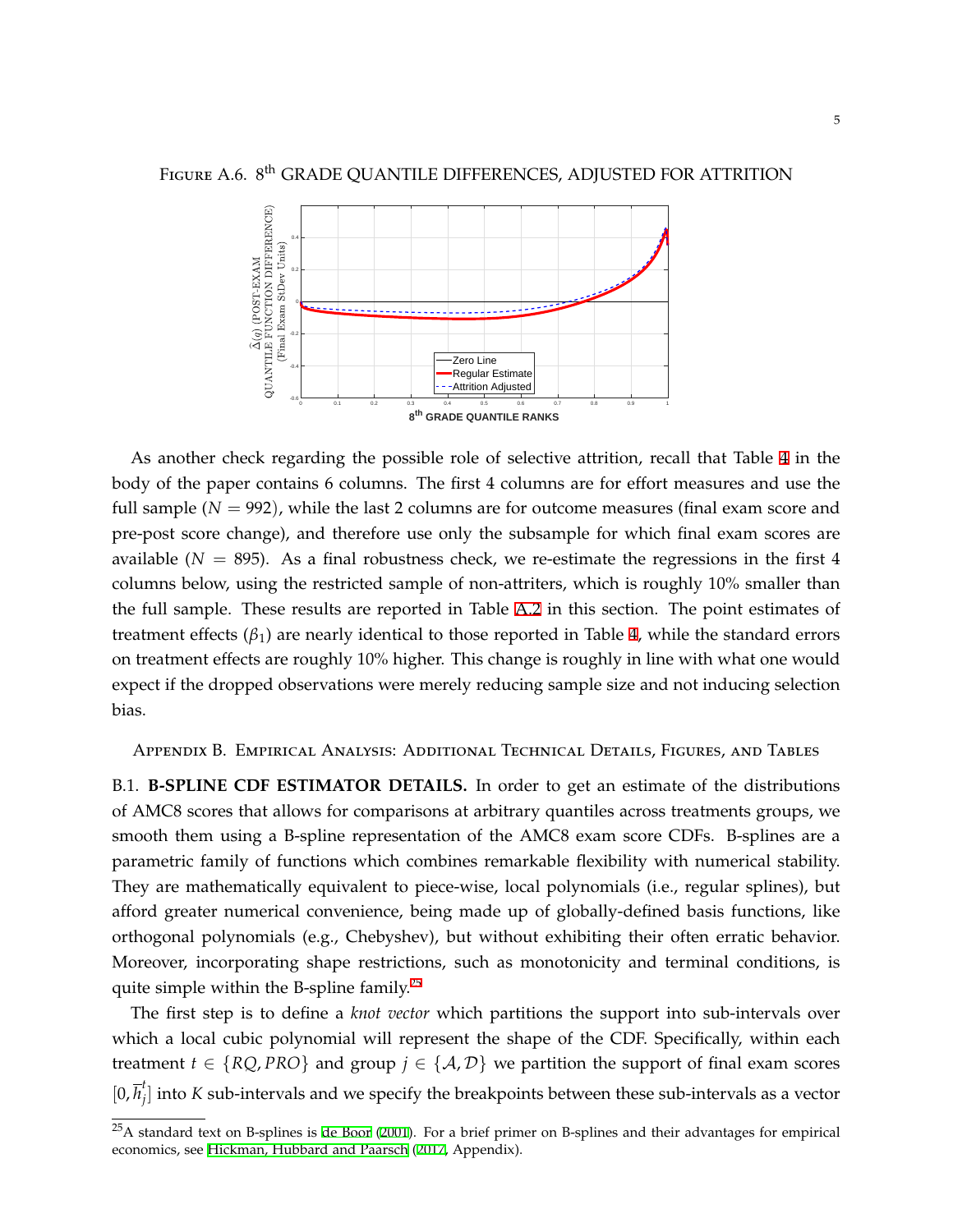|                                          | Investment      |                         |               |                          |  |
|------------------------------------------|-----------------|-------------------------|---------------|--------------------------|--|
|                                          | Used<br>Website | # Subjects<br>Attempted | Total<br>Time | # Questions<br>Attempted |  |
| Constant $(\widehat{\beta}_0)$           | $0.086***$      | $0.173***$              | $3.741*$      | $1.555*$                 |  |
| Std. Err.                                | (0.027)         | (0.066)                 | (2.231)       | (0.829)                  |  |
| Quota $(\widehat{\beta}_1)$              | $0.086**$       | 0.147                   | 5.987*        | 1.236                    |  |
| Std. Err.                                | (0.037)         | (0.091)                 | (3.084)       | (1.145)                  |  |
| P-Value:                                 | [0.019]         | [0.109]                 | [0.053]       | [0.281]                  |  |
| Advantaged * Quota $(\widehat{\beta}_2)$ | $-0.032$        | $-0.083$                | $-4.957$      | $-0.541$                 |  |
| Std. Err.                                | (0.046)         | (0.115)                 | (3.872)       | (1.438)                  |  |
| Advantaged $(\widehat{\beta}_3)$         | 0.010           | 0.042                   | 0.602         | 0.557                    |  |
| Std. Err.                                | (0.033)         | (0.083)                 | (2.809)       | (1.043)                  |  |
| $Pre-Test (\widehat{\beta}_4)$           | $0.028**$       | 0.036                   | 0.755         | 0.457                    |  |
| Std. Err.                                | (0.012)         | (0.029)                 | (0.984)       | (0.365)                  |  |
| School Fixed Effects                     | yes             | yes                     | yes           | yes                      |  |
| N                                        | 895             | 895                     | 895           | 895                      |  |

<span id="page-29-0"></span>Table A.2. (RE-)TESTING EFFORT DIFFS BY DEMOGRAPHICS AND TREAT-MENT ON THE RESTRICTED SAMPLE OF NON-ATTRITERS

Notes: Each column is a separate regression. Advantaged is an indicator variable for whether the student is a 6<sup>th</sup> or 8<sup>th</sup> grader (the older group in each school type). Standard errors are in parentheses. Estimates under each of the four effort variables are intended to capture the effect of a treatment on human capital investment for the total study population, and are therefore averaged over both investors and non-investors.

of  $K+1$  knots (including endpoints). The knot vector,  $\mathbf{k}_j^t = \{k_{j,1}^t = 0, k_{j,2}^t, \ldots, k_{j,K}^t, k_{j,K+1}^t = \overline{h}_j^t\}$ (specified in non-decreasing order), uniquely defines a set of  $K + 3$  cubic B-spline basis functions through the Cox-de Boor recursion formula (see [de Boor](#page-22-17) ([2001](#page-22-17))). The resulting basis functions, denoted  $\mathcal{B}_{j,k}^t$  :  $[0,\overline{h}_j^t]$  $f_j] \rightarrow \mathbb{R}, \, k=1,\ldots,K+3,$  form the basic building blocks of our flexible parametric form for the CDF of exam scores:

$$
G_j^t\left(h;\boldsymbol{\alpha}_j^t\right)=\sum_{k=1}^{K+3}\alpha_{j,k}^t\mathcal{B}_{j,k}^t(h).
$$

We estimate the parameter vector  $\boldsymbol{\alpha}_j^t$  via a GMM routine which achieves a constrained, leastsquares, best fit to the empirical CDF,

$$
\widehat{\alpha}_j^t \equiv \min_{\alpha_j^t} \left\{ \sum_{n=1}^{N_j^t} \left( \widehat{G}_j^t(h_{j,n}^t) - G_j^t\left(h_{j,n}^t; \alpha_j^t\right) \right)^2 \right\}
$$
  
\nsubject to:  
\n
$$
\alpha_{j,1}^t = 0, \ \alpha_{j,K+3}^t = 1
$$
  
\n
$$
\alpha_{j,k}^t < \alpha_{j,k+1}^t, \ k = 1, ..., K+2.
$$
\n(B.1)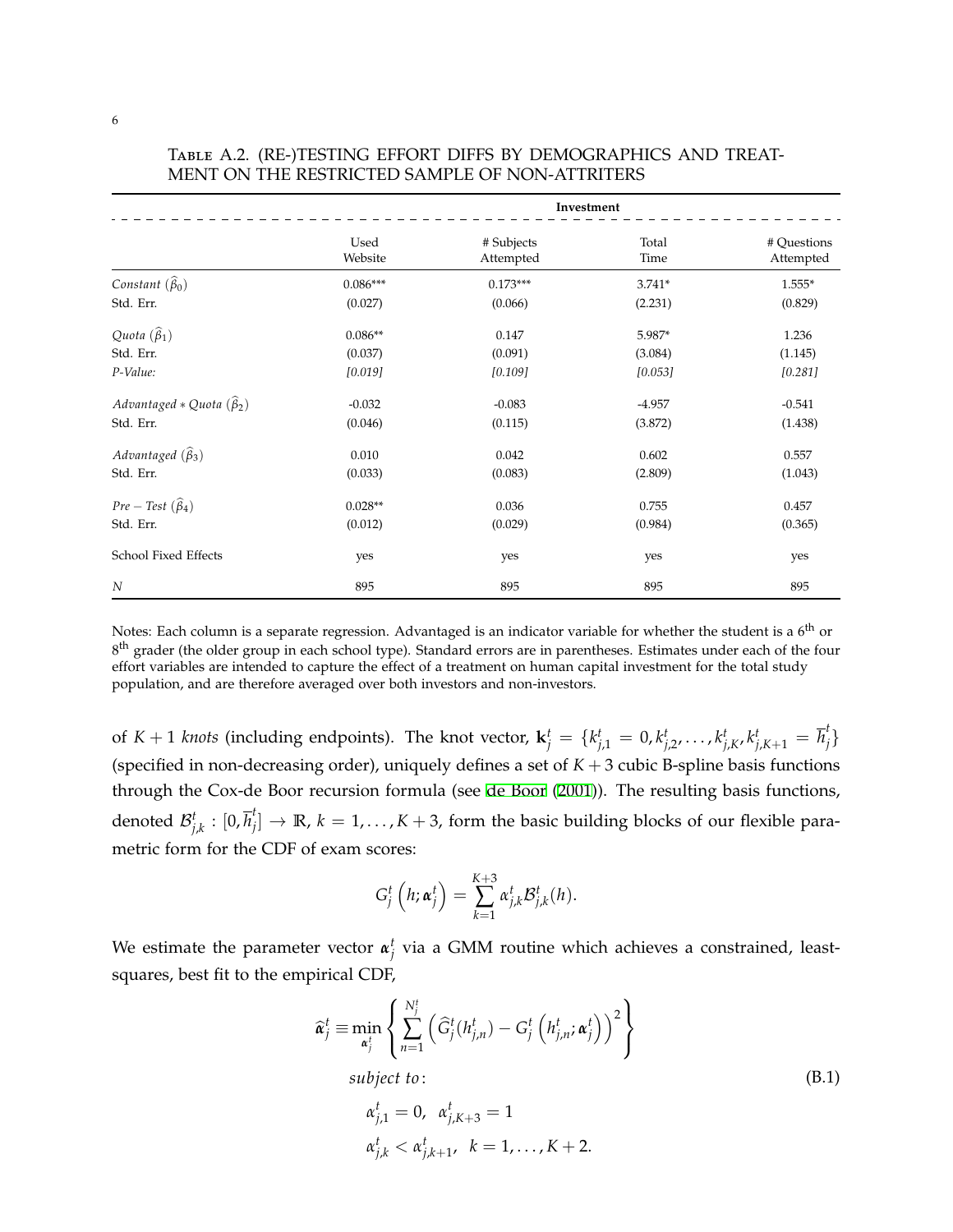In the objective function above,  $\widehat{G}_j^t(h_{j,n}^t)=\sum_{l=1}^{N_j^t} \mathbf{1}(h_{j,l}^t\leq h_{j,n}^t)/N_j^t$  is the Kaplan-Meier empirical CDF of AMC8 scores for group  $j = A$ ,  $D$  under treatment  $t = RQ$ , *PRO*, evaluated at each datapoint  $h_{j,n}^t$  in the relevant subsample. The first two constraints enforce terminal contitions:  $G_j^t(0;\boldsymbol{\alpha}_j^t) = 0$  and  $G_j^t\left(\overline{h}_j^t\right)$  $\left( \begin{array}{c} t_{i}, \alpha_{j}^{t} \end{array} \right) = 1.$  The second line of the constraints ensures strict monotonicity of the CDF.

The attractive property of B-Splines is not just their numerical stability and computational convenience, but the fact that they can be used to achieve arbitrary degrees of flexibility by adding additional knots to the knot vector. This produces a finer partition of the support, more basis functions, and thus more flexibility of shapes that can feasibly be recovered by the B-Splinebased estimator. In that sense, our method belongs to the class of *sieve estimators* since, if we allow the number of knots  $(K + 1)$  to grow with the sample size  $N_f^t$  (in such a way that  $\mathbf{k}_j^t$  becomes a dense set in the limit as  $N_f^t \longrightarrow \infty$ ), a B-spline CDF can eventually accommodate arbitrary shapes.

In finite samples, the crucial tuning parameters which determine the statistical properties of a B-Spline CDF estimator are the number and placement of the knots. As for knot placement, for a given *K* we select *K* + 1 knots at uniformly-spaced locations in quantile ranks, or

$$
k_{j,l}^t = \widehat{\mathcal{H}}_j^t\left(\frac{l}{K}\right), \ \ l=0,1,2,\ldots,K,
$$

where  $\hat{\mathcal{H}}^t_j$  is a linear interpolation of the empirical quantile function evaluated at the sample data points. Uniform spacing in quantile ranks ensures that the influence of the data are uniformly spread over the various parameters to be estimated, which is illustrated in Figure [B.1](#page-32-0) below. Intuitively, under this rule if *K* is chosen to be 4, then the knots are placed at the empirical quartiles, whereas if  $K = 10$  we get knots at the empirical deciles, and so on.

The only remaining choice is how many sub-intervals *K*, which involves a familiar statistical trade-off: the higher is *K*, the more flexible the B-Spline CDF and therefore the lower the bias, but with higher *K* also comes increased variance as well. To resolve this issue, we use some well-known tools for model selection: the Akaike information criterion [\(Akaike](#page-21-1) ([1973](#page-21-1))),

$$
AIC_{j,K} = 2(2K+2) - 2\widehat{\mathcal{L}}_{j,K}^{PRO} - 2\widehat{\mathcal{L}}_{j,K}^{RQ},
$$

and the Bayesian information criterion ([Schwarz](#page-23-5) ([1978\)](#page-23-5)),

$$
BIC_{j,K} = \ln\left(N_j^{PRO}\right)(K+1) + \ln\left(N_j^{RQ}\right)(K+1) - 2\hat{\mathcal{L}}_{j,K}^{PRO} - 2\hat{\mathcal{L}}_{j,K}^{RO}
$$

where  $\widehat{\mathcal{L}}_{j,K}^t$  represents the log-likelihood function evaluated at the estimated parameters  $\widehat{\alpha}_{j,K}^t$ , and  $(K + 1)$  represents the number of free parameters to be estimated for each age-treatment pair  $(t, j)$  ∈ {*PRO*, *RQ*} × {*A*, *D*}, once the terminal conditions are imposed.<sup>26</sup> For various candidate

<sup>&</sup>lt;sup>26</sup>Note that the AIC and BIC formulae above apply when choosing *K* to simultaneously optimize the statistical properties of  $G_j^{PRO}(h; \hat{\boldsymbol{\alpha}}_j^{PRO})$  and  $G_j^{RQ}(h; \hat{\boldsymbol{\alpha}}_j^{RQ})$  together. The reason why K is chosen to optimize both CDFs together is because they each form part of the quantile difference function  $\hat{\Delta}_j(q)$ , the object of primary interest.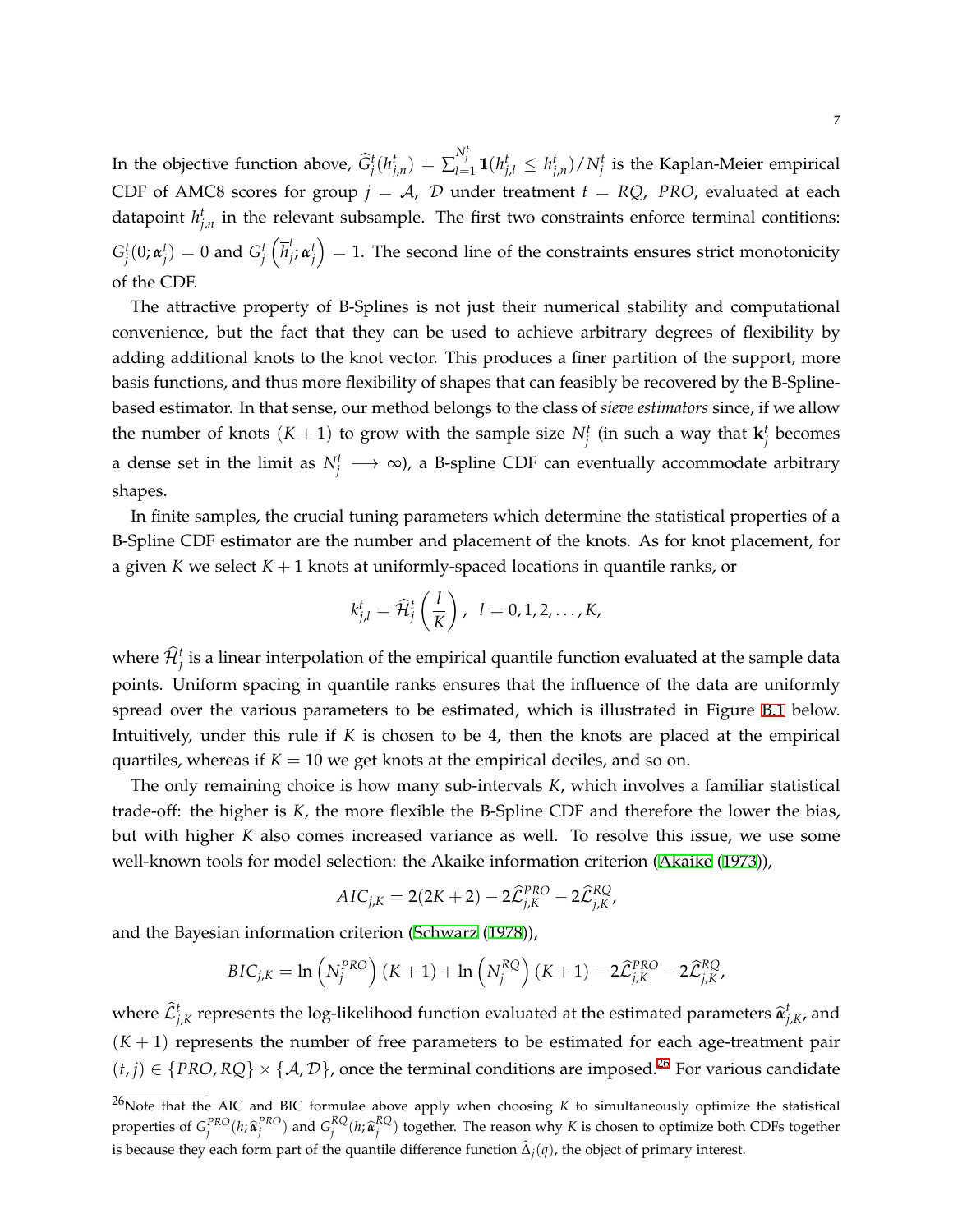<span id="page-31-1"></span>

| <b>MODEL</b> | # OF PARAMETERS/<br><b>BASIS FUNCTIONS</b> | $BIC_{7,K}$ | $AIC_{7,K}$ | $Pr[K$ optimal $AIC_{7,K}$ |
|--------------|--------------------------------------------|-------------|-------------|----------------------------|
| $K=2$        | 5                                          | 1,465.08    | 1,447.81    | $< 10^{-10}$               |
| $K=3$        | 6                                          | 1,373.62    | 1,350.59    | 0.00382263                 |
| $K^* = 4$    | 7                                          | 1,368.24    | 1,339.46    | 1.00000000                 |
| $K=5$        | 8                                          | 1,377.47    | 1,342.92    | 0.17649827                 |
| $K=6$        | 9                                          | 1,380.37    | 1,340.06    | 0.73855115                 |
| $K = 7$      | 10                                         | 1,414.43    | 1,368.37    | 0.00000053                 |
| $K=8$        | 11                                         | 1,413.58    | 1,361.65    | 0.00001433                 |
| $K = 9$      | 12                                         | 1,433.48    | 1,375.90    | 0.00000001                 |

Table B.1. B-SPLINE CDF MODEL SELECTION (7<sup>th</sup> GRADE)

values of *K*, the one that minimizes *AIC* and/or *BIC* indicates the model which is approximately most likely to minimize mean integrated squared error (MISE) of the B-Spline CDF, relative to the truth. In the case of *AICj*,*K*, we get a convenient formula (due to [Burnham and Anderson](#page-22-19)  $(2002)$  $(2002)$  $(2002)$ ,

$$
\Pr\left[K \text{ optimal}| AIC_{j,K}\right] \approx \exp\left(\frac{\min\limits_{l \in \{K_1, K_2, \ldots, \overline{K}\}} AIC_{j,l} - AIC_{j,K}}{2}\right),\,
$$

which approximates the probability that a given value of *K* minimizes MISE within a given set of candidates  $\{K_1, K_2, \ldots, \overline{K}\}$ . For  $7^{\text{th}}$  graders we ran our estimator on a set of models with  $K$ ranging from a value of 2 (i.e., 5 total basis functions/parameters) to a value of 9 (i.e., 12 total basis functions/parameters), and computed the BIC, AIC, and optimality probability for each candidate model. The results of this model selection process are displayed in Table [B.1](#page-31-1), which favors  $K = 4$  subintervals as statistically optimal in the sense of bias-variance trade-off. We adopt this as the specification for all B-Spline CDFs to be estimated.

Figure [B.1](#page-32-0) displays the knot locations and B-Spline basis functions for the optimal  $K = 4$ model (superimposed on the CDF estimates) for 7 th-graders in the *PRO* competition (upper panel) and the *RQ* competition (lower panel). Note that the smoothed B-Spline CDFs are linear combinations of the plotted basis functions, with estimated parameters being the weights on each basis function. The basis functions in turn have shapes that are uniquely determined by the knot vectors through the Cox-de Boor recursion formula. From the picture we see intuitively why B-Splines are so flexible, and why at the same time it is easy to impose shape restrictions on them. Note that the indexing of the basis functions from 1 to 7 follows the left-to-right ordering of their modes, which is why imposing monotonicity of the B-spline CDF is equivalent to ordering the parameter values monotonically as in the GMM constraints. Finally, notice that at the upper and lower bounds of the support there is exactly one basis function that attains a nonzero value (of 1 in both cases) at those points; this is why imposing terminal conditions is a simple matter of imposing equality constraints on the first and last parameter values.

<span id="page-31-0"></span>B.2. **PARAMETRIC BOOTSTRAP TEST FOR ORDERING OF TOP EXAM SCORES.** In Section [4.2.4](#page-15-0) in the body of the paper we reported the results of a parametric bootstrap test for the ordering of the top scores among 7<sup>th</sup>-graders across the *PRO* and *RQ* treatments. Predictions (I)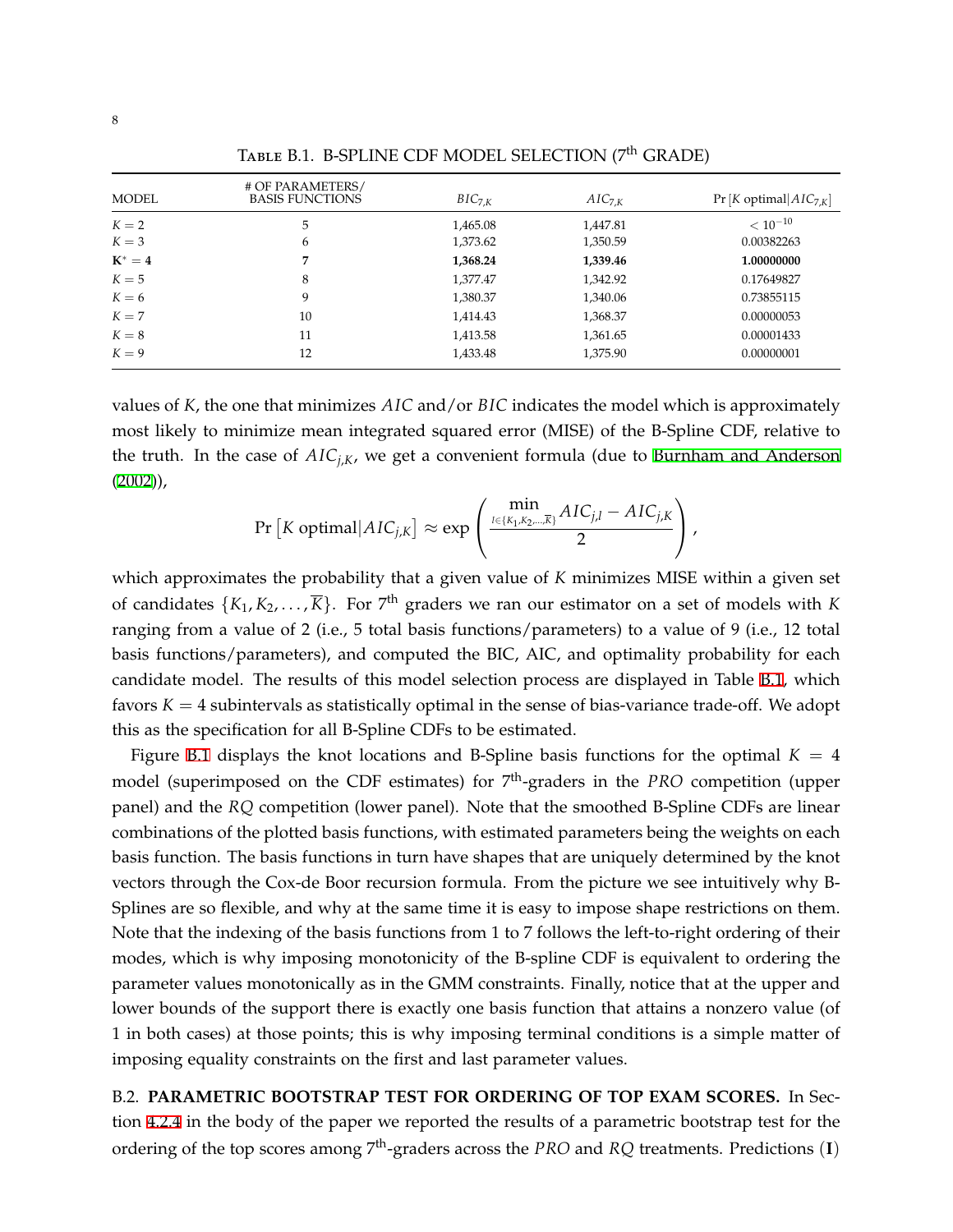<span id="page-32-0"></span>

FIGURE B.1. 7<sup>th</sup>-GRADE CDFs, KNOTS, & BASIS FUNCTIONS

and (II) state that the best and brightest <sup>7th</sup>-graders should perform best under a *PRO* rule when competitive pressure for the best prizes is relatively high. This pattern is borne out in Figures [1](#page-16-0) and [2](#page-17-0), but as an additional test one could bootstrap the sample maxima from the (7, *PRO*) group and the (7, *RQ*) group to see whether the raw difference in the exam score upper bounds  $\overline{h}_{7}^{PRO} - \overline{h}_{7}^{RQ}$  $\frac{1}{7}$  is statistically above zero. In bootstrapping the raw data, it turns out that the granularity of our raw, multiple-choice exam scores becomes a hindrance for running this test: there is roughly a 10% chance that the bootstrapped sample maxima are *exactly the same*, making it unclear whether to count such observations toward being consistent with the null hypothesis or the alternative hypothesis, or whether to drop them altogether. $27$ 

<sup>27</sup>If we view the multiple choice exam as a rounded-off version of true underlying math proficiency *h*, which lives on a continuum, then exact ties in *h* (without round-off error) would be a zero-probability event.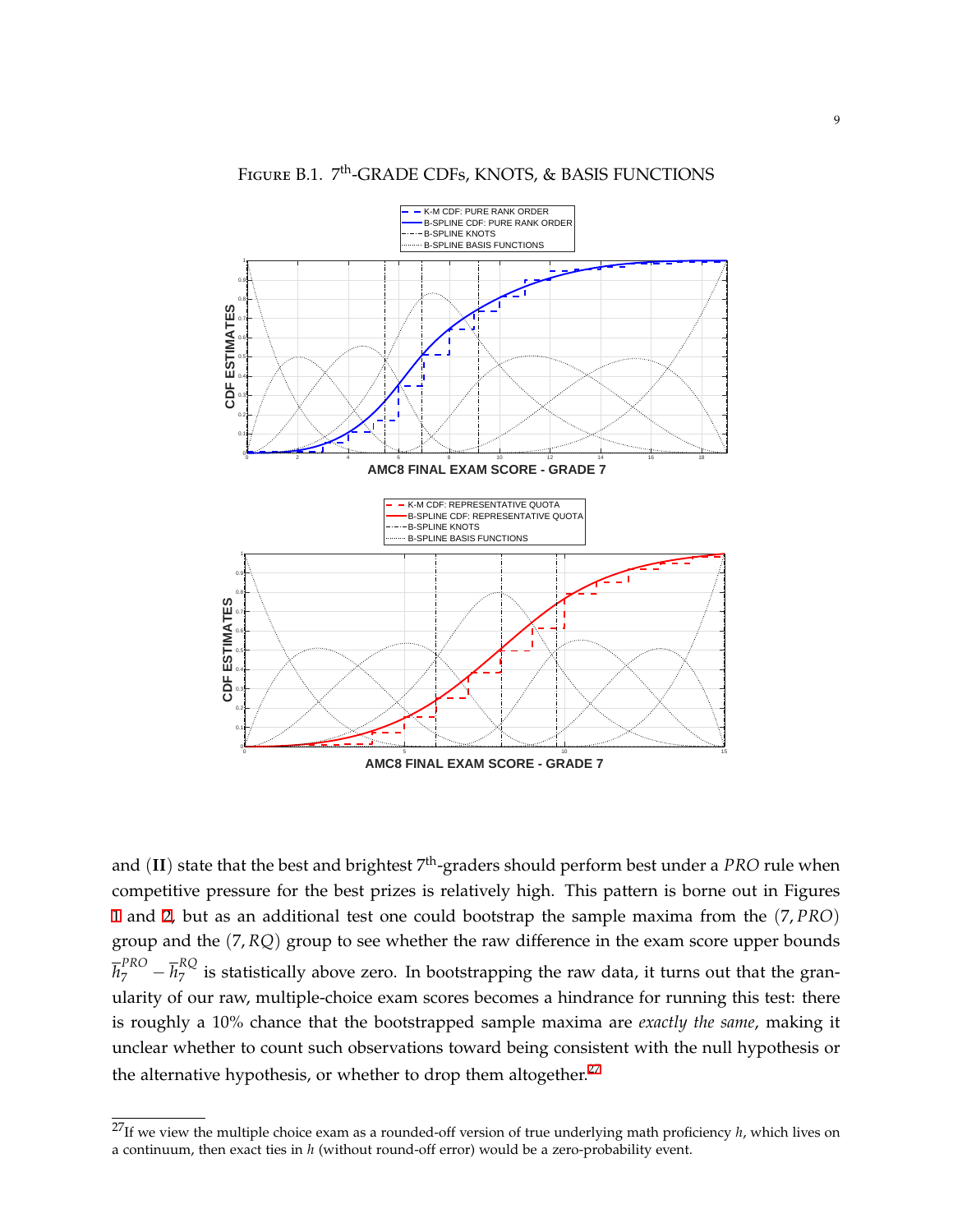Therefore, we execute a parametric bootstrap test instead. Whereas a non-parametric bootstrap test simulates observations directly from the empirical CDF (a discontinuous step function), a parametric bootstrap simulates data from a smoothed, parametric representation of the CDF of the data instead. This we do, using the optimized B-Spline CDFs discussed in the previous subsection. More formally, our test procedure is as follows:

- (1) For each  $s = 1, \ldots, S$  iterations,  $S = 10^7$ , simulate two samples:
	- (a)  $H_{7,s}^{PRO} = \left\{ h_{7,s,n}^{PRO} \right\}_{n=1}^{N_7^{PRO}}$ *n*<sup> $N_7$ </sup>, being  $N_7^{PRO}$  independent draws from  $G_7^{PRO}$   $\left(h, \hat{\boldsymbol{\alpha}}_7^{PRO}\right)$ , and
	- (b)  $H_{7,s}^{RQ} = \left\{ h_{7,s}^{RQ} \right\}$  $RQ \atop 7, s, n} \Big\}^{N_7^{RQ}}_{n=1}$  $\sum_{n=1}^{N_7}$ , being  $N_7^{RQ}$  $\sigma_{7}^{RQ}$  independent draws from  $G_{7}^{RQ}$  $\frac{RQ}{7}$   $\left(h;\widehat{\mathbf{\alpha}}_7^{RQ}\right)$  $RQ \choose 7$ .
- (2) For each *s*, compute  $\overline{\Delta}_s = \max\left\{H_{7,s}^{PRO}\right\} \max\left\{H_{7,s}^{RQ}\right\}$ RQ \<br>7,s \
- (3) Compute  $P = \frac{\sum_{s=1}^{S} \mathbf{1}(\overline{\Delta}_s \leq 0)}{S}$  $\frac{S(S, S \cup C)}{S}$  (where **1**(*·*) is an indicator function) as the p-value of the null hypothesis that the top student performs weakly best under a *RQ* rule, against the onesided alternative hypothesis that the top student performs best under a *PRO* rule instead (i.e. predictions (**I**) and (**II**) are satisfied).

Running this parametric bootstrap test using the optimized B-Spline CDF with  $(K + 1) = 5$ knots (see previous subsection) results in a p-value of 0.0619, thus rejecting the null hypothesis in favor of predictions (**I**) and (**II**). 28

As a robustness check, we can also execute the above testing proceedure using a kernelsmoothed CDF estimator instead of a B-Spline CDF estimate. For our purposes here, reliable tail behavior is crucial, and standard kernel-smoothed estimators are known to exhibit excessive bias near the bounds of the support. For this reason, we use a boundary-corrected kernel-smoothed CDF estimator developed by [Karunamuni and Zhang](#page-22-14) [\(2008](#page-22-14)), which is uniformly consistent on the closure of the support and does not display the tail-bias properties of standard kernel-smoothed estimators.<sup>29</sup> After executing the parametric bootstrap test procedure, but in step  $(1)$  simulating samples from boundary-corrected kernel CDFs based on an Epanechnikov kernel funcion and Silverman's automatic bandwidth selection rule instead of using B-Splines, we find a slight strengthening of the test conclusion: the resulting p-value is now 0.0332. Together, these results provide additional evidence that the top 7<sup>th</sup>-grade student performs better under a *PRO* rule, relative a *RQ* rule, as predicted by [Cotton, Hickman and Price](#page-22-5) [\(2020](#page-22-5)).

<span id="page-33-0"></span>B.3. **TIME TRUNCATION RULE.** Time on our website was measured at the page level for each attempt of a quiz by each student. Pages contain blocks of either 3, 4, or 5 questions, so we divided each block-level time observation by the number of questions in order to get a measure

<sup>28</sup>Re-running this test with any other specification of *K* between values of 2 and 9 produces some variation in p-value, but under all cases the null hypothesis is rejected at the 10% level.

 $29$ For an in-depth discussion on boundary-corrected kernel smoothing and its application to applied microeconomics, including a Monte Carlo study comparing its performance with standard kernel-smoothed estimators, see [Hickman](#page-22-15) [and Hubbard](#page-22-15) ([2015](#page-22-15)).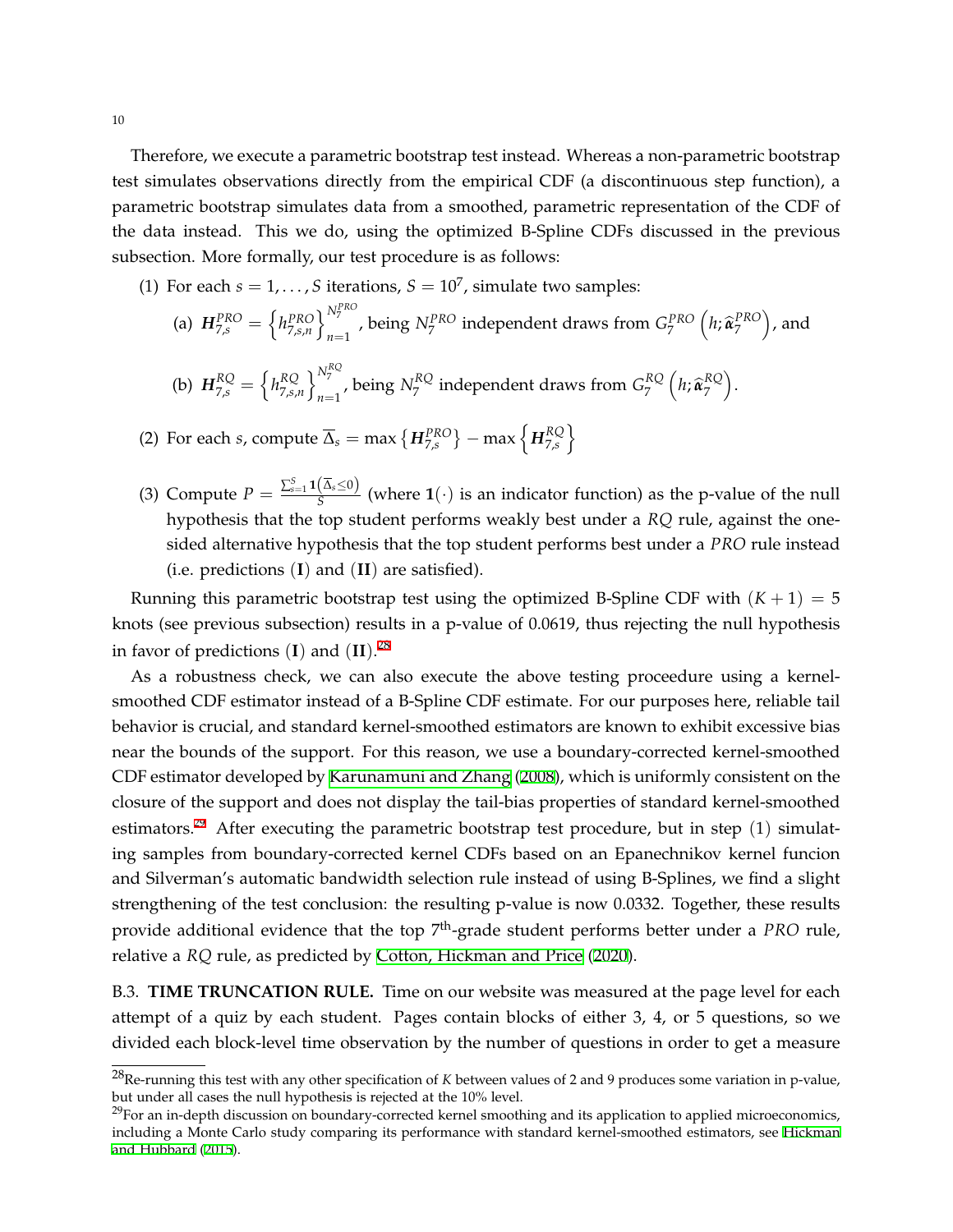of time spent per question. One difficulty arose in that there were a small number of clear instances where students left the website in the middle of a quiz for several hours or more. For example, the largest recorded time spent on a single question was 2,801 minutes, or roughly 47 hours. In order to correct this problem, a small number of implausibly large time observations needed to be corrected. After selecting a truncation point on the time-per-question domain, we replaced each observation above that point with the student-specific censored mean of time per question. For example, suppose that Tommy attempted 11 questions with observed times of 5 minutes for the first five, 15 minutes for the next five, and 300 minutes for the last, and suppose that the truncation point were 30 minutes per question. Then the eleventh observation of 300 minutes is replaced by Tommy's idiosyncratic censored mean of 10 minutes.

In order to select an appropriate truncation point we looked for occurrences of "holes" in the support of the distribution of times per question, or in other words, points at which a full support condition fails. We began with a natural assumption on the student type distribution that there are no interval subsets of the support where the type density assigns zero mass to the entire interval. If this condition holds, then since time spent on a question is a continuous choice related to one's type, that distribution should also have full support too. That is, unless some observations reflect a different data generating process, say time elapsed outside of learning activity due to work stoppages. Thus, a straightforward way to search for spurious time observations is to sort the data and look for points at which a kernel smoothed density estimate (KDE) equals zero for some interval of positive length. This idea gives rise to the following data-driven algorithm for selecting a truncation point:

- (1) Sort all time observations from least to greatest, so that the  $j<sup>th</sup>$  and  $(j + 1)<sup>st</sup>$  observations are ordered by  $t_j \leq t_{j+1}$  for all  $j = 1, \ldots, J$ .
- (2) Using the sample  $\{t_j\}$  $j_{j=1}^{\prime}$ , compute an appropriately chosen bandwidth  $b_1$  for a KDE based on a kernel function with support on  $[-1, 1].^{30}$  Then find the smallest  $j_1^* < J$  such that  $t_{j_1^*+1} - t_{j_1^*} > 2b_1$ . If no such  $j_1^*$  exists, then stop; no truncation is needed.
- (3) Define initial truncation point  $\tau_1 \equiv t_{j_1^*} + b_1$ , and compute bandwidth  $b_2$  for the KDE based on the censored sample  $\{t_j\}_{j=1}^{j_1^*}$ .
- (4) In each subsequent iteration  $k = 2, 3, \ldots$ , if there exists  $j_k^*$  defined by

$$
j_k^* \equiv \min\{j : t_{j+1} - t_j > 2b_k; j < j_{k-1}^*\},\
$$

then update the truncation point by  $\tau_k \equiv t_{j^*_k} + b_k$ , and re-compute bandwidth  $b_{k+1}$  for the KDE based on the censored sample  $\{t_j\}_{j=1}^{j^*_k}$ .

(5) Stop once *k* is found such that  $j^*_{k+1}$  does not exist (meaning that for the censored sample  ${t_j}_{j=1}^{j_k^*}$  a KDE is strictly positive everywhere).

 $30$ Actually, the only crucial condition here is that the kernel function have bounded support. For example, in this context a Gaussian kernel would not do, as it places positive mass on the entire real line for any dataset. This would be equivalent to assuming full support *ex ante*.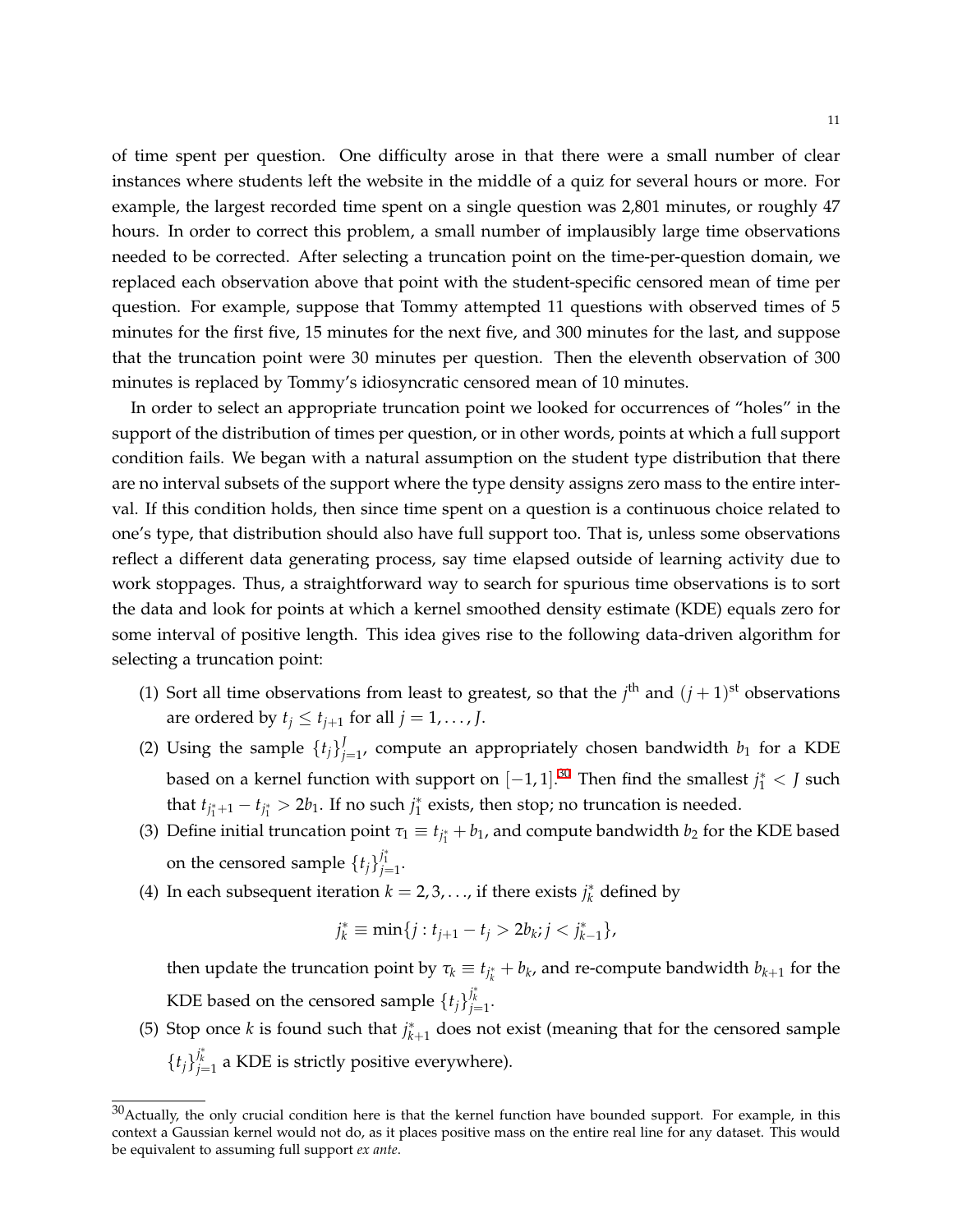We chose a KDE based on the Epanechnikov kernel, which is known to be marginally more efficient than other kernel functions. This choice, in combination with Silverman's automatic bandwidth selection rule, implies a bandwidth formula of  $b_1 = 2.345\hat{\sigma}_1 J^{-1/5}$  in the first iteration, and  $b_k = 2.345 \hat{\sigma}_k j_{k-1}^{*-1/5}$  $k-1/5$  in the *k*<sup>th</sup> iteration (*k* ≥ 2), where  $\hat{\sigma}_k$  is the sample standard deviation within the k<sup>th</sup> iteration. Notice that the algorithm does not actually require computation of a KDE at each iteration, only a bandwidth, though choice of the specific kernel is needed to pin down the leading constant on the bandwidth selection rule.

Executing this process on our data leads to a final truncation point of  $\tau_2 = 27.81$  minutes per question (the 99.35<sup>th</sup> percentile of the un-censored sample), after 2 iterations. Figure [B.2](#page-36-0) displays a histogram of time spent per question, including observations above and below the truncation point. Time units are depicted in logs rather than levels for ease of visualization since the largest and smallest observations differ by several orders of magnitude.

B.4. **ADDITIONAL FIGURES.** Here we present some additional figures depicting the empirical distributions of investment activities by group and treatment status. In interpreting these figures, one caveat should be kept in mind. Predictions (**I**) and (**II**) only directly apply to the plots in Figures  $1 - A.2$  $1 - A.2$ , since these depict CDFs of exam scores, the variable being directly incentivized within the experimental study. The theory has nothing directly to say about other intermediate variables such as time spent on the website, or number of questions attempted, as these may combine in different ways for different agents to produce exam scores. However, for illustrative purposes, we present additional CDF plots in Figures [B.3](#page-37-0) – [B.4](#page-38-0) here.

<span id="page-35-0"></span>B.5. **CALIBRATING REAL-WORLD, PRE-COLLEGE ACADEMIC INCENTIVES.** We provide some rough calculations here to get a basic sense of the magnitudes of time use incentives for an average high school student studying for college, and how the expected hourly wage within our experiment might compare to it. To do so we calibrate payoffs using market aggregate figures taken from various data sources.

We use data from the Current Population Survey (CPS) from 2003 to calibrate the average net present value (*NPV*) of lifetime, post-college-age, personal income for workforce participants with different levels of education. We separate income by age for individuals 23–65 and take averages within each age-education group, to get  $I_{a,e}$ ,  $a \in \{23,\ldots,65\}$ ,  $e \in \{cg,sc,hsg\}$ , where *cg* denotes a college graduate with no additional advanced degrees, *sc* denotes a high-school graduate who enrolled in college but did not graduate, and *hsg* denotes a high-school graduate with no college experience. For a given value of the annual time discount factor, *δ*, we compute  $NPV_e^{18} = \sum_{a=23}^{65} \delta^{(a-23+5)} I_{a,e}$ , where discounting begins 5 years into the future so as to capture the perspective of a recent high-school graduate, at 18 years of age, who is considering going to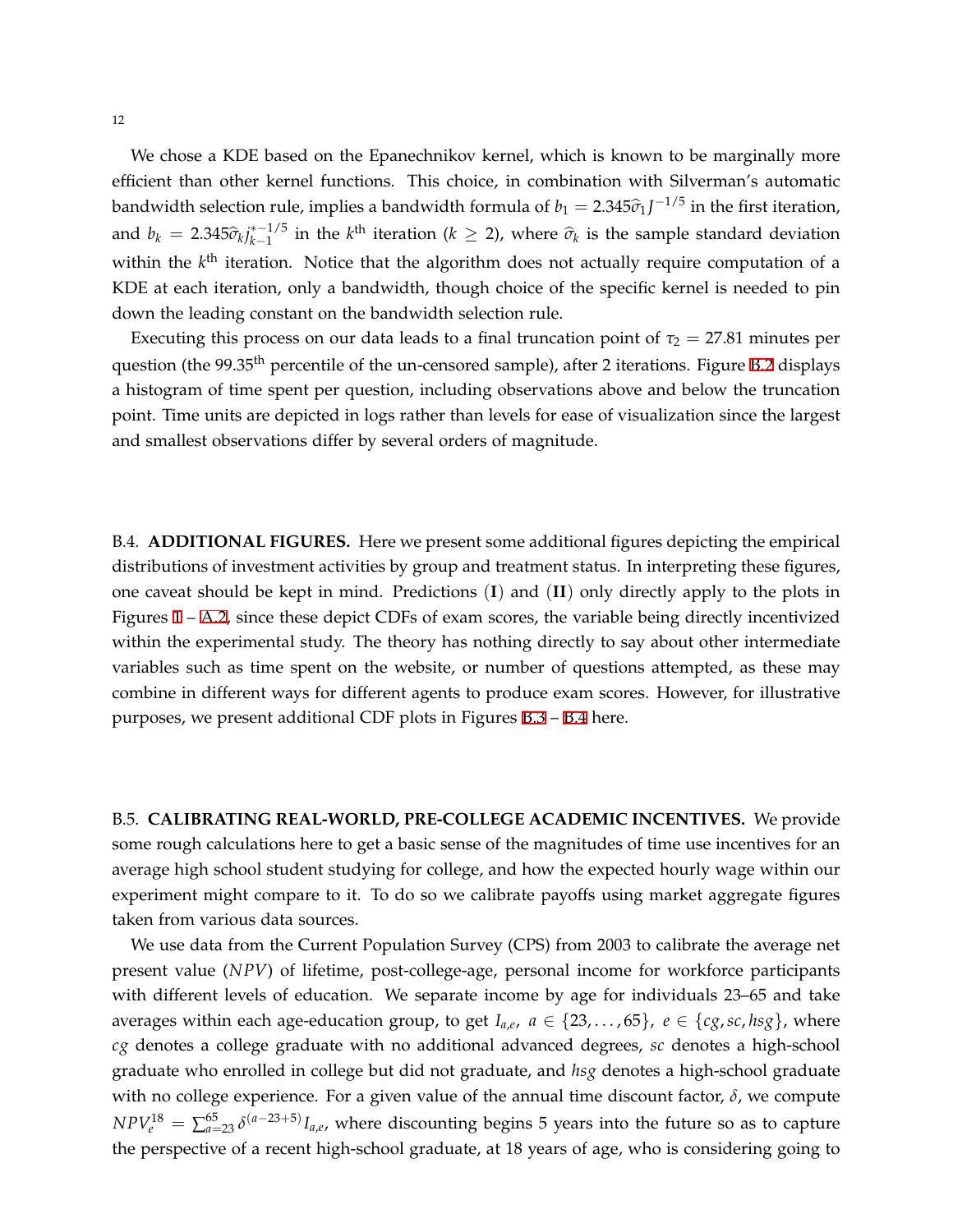<span id="page-36-0"></span>

(A) This panel displays a histogram of observed time spent on each question. Each datum in the histogram is a student-questionattempt observation.



(B) This panel displays a histogram of time per instructional page view. Each datum in the histogram is a student-quiz-attempt observation.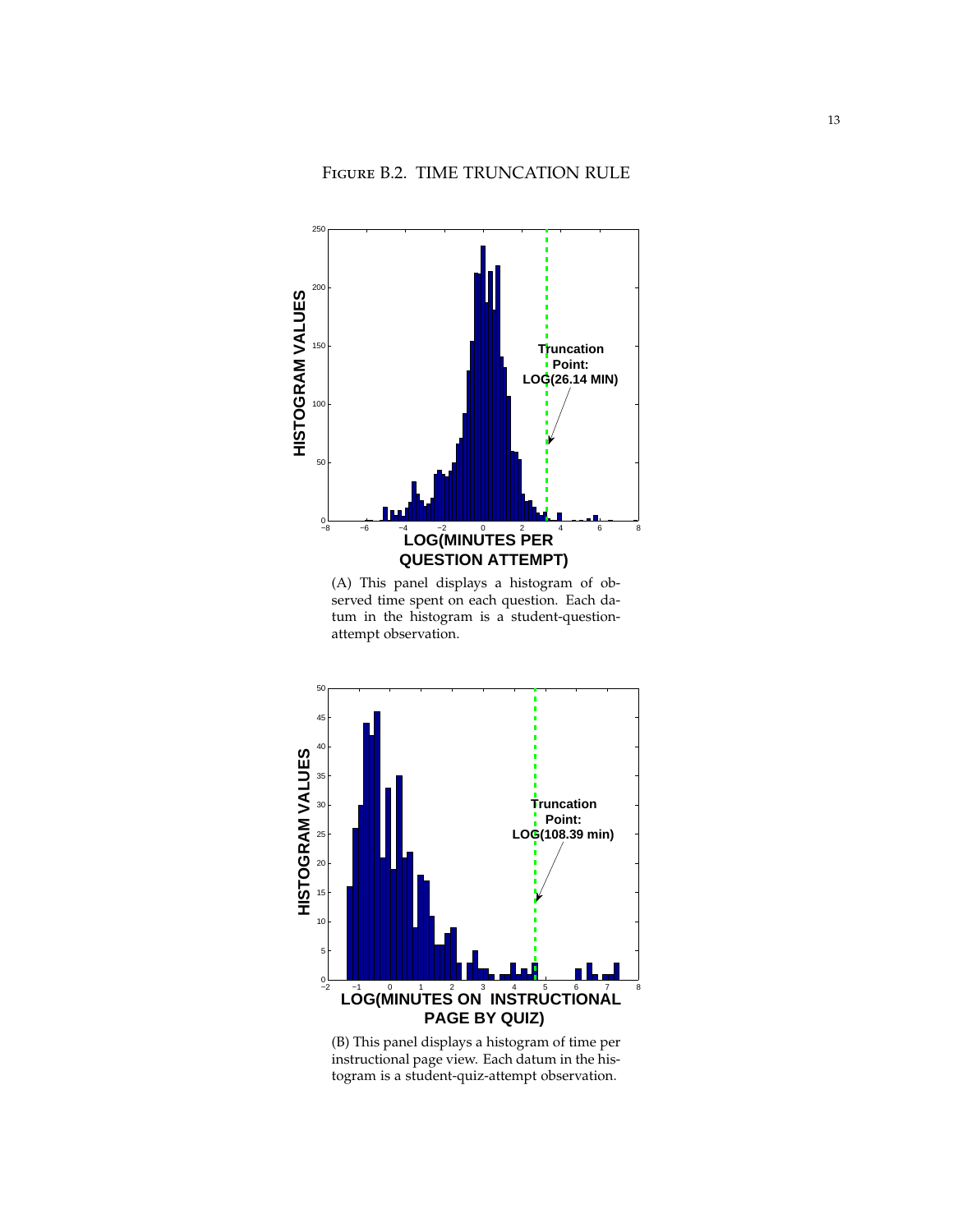<span id="page-37-0"></span>

# Figure B.3. TIME SPENT: *PRO* vs. *RQ*

 $\text{college.}^{31}$  We adopt these numbers as a rough estimate of the average gross payoff to the three education options.

As for costs, the College Board estimated that the average cost of attendance during the 2002- 2003 academic year was \$28, 090 at four-year, private, non-profit universities and \$12, 376 at fouryear publics, which we denote by *AnnualCOA*. We shall assume that these same costs prevailed over all four previous years of study.<sup>32</sup> The National Center for Education Statistics reports the 6-year college graduation rate, which we denote by *GradRate*, for the entering class of 1996 (*i.e.*, all those who had graduated by AY2002-2003) as 0.631 for private universities, and 0.517 for

<sup>&</sup>lt;sup>31</sup>For this rough calculation we omit the comparison during college years as it is unclear what the appropriate comparison would be. College attendees forgo 4 years of labor force income, but most also remain their parents' dependents until graduation, meaning their consumption during college to some degree is still a function of their parents' income. It is also unclear the extent to which recent high school graduates who do not attend college still derive consumption from their parents' income stream. We therefore proceed on the assumption that by age 23 individuals of all education levels become independent adults.

 $32$ This is a conservative assumption, given that education costs were steadily on the rise during this period. The cost of attendance number includes tuition, fees, room and board, books/supplies, transportation, and other living expenses. Figures taken from Table 1 of report *Trends in College Pricing*, downloaded at [http://www.collegeboard.com/prod\\_downloads/press/cost03/cb\\_trends\\_pricing\\_2003.pdf](http://www.collegeboard.com/prod_downloads/press/cost03/cb_trends_pricing_2003.pdf) on April 29, 2016.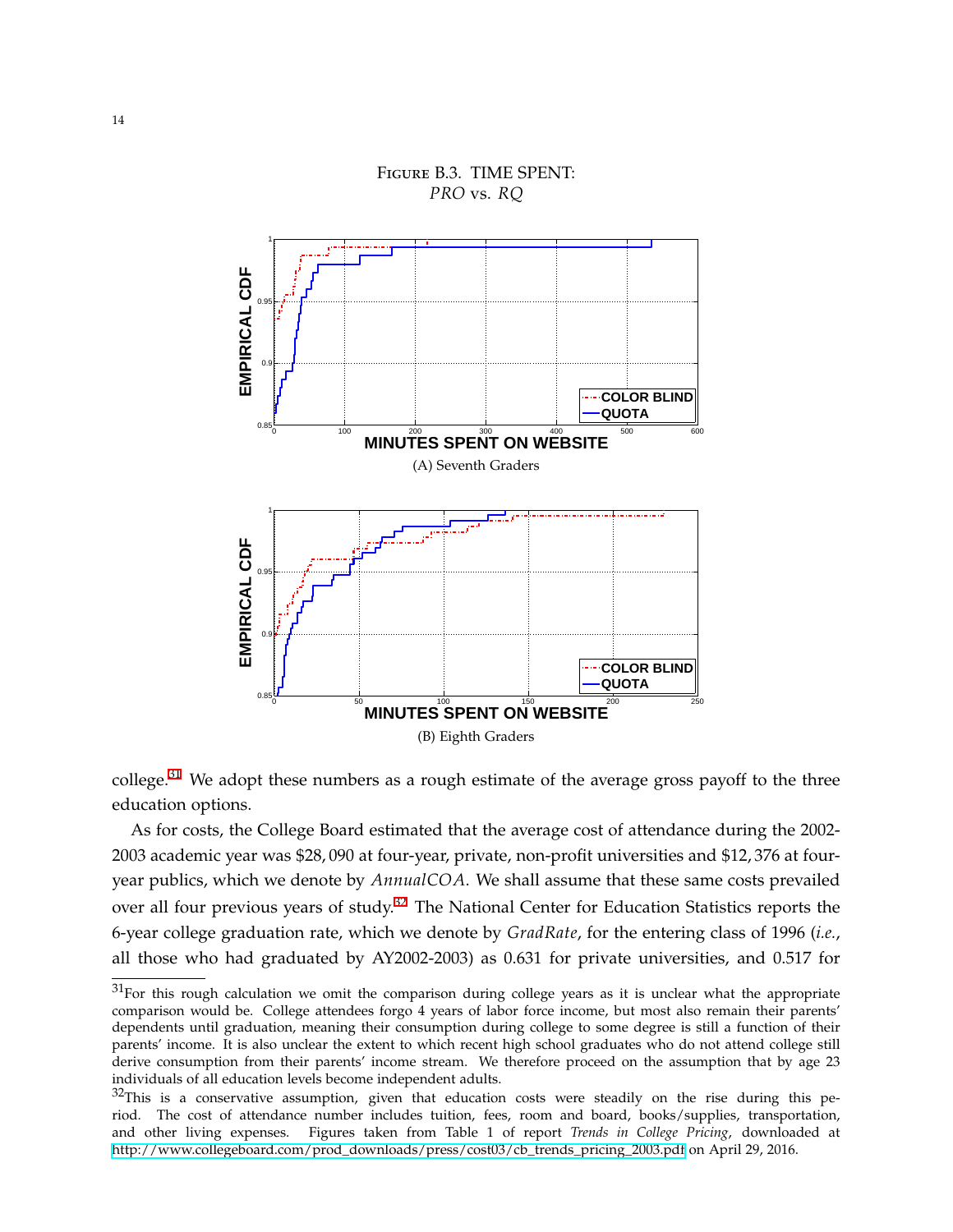<span id="page-38-0"></span>

# Figure B.4. QUESTION ATTEMPTS: *PRO* vs. *RQ*

publics.<sup>33</sup> We shall assume that college dropouts incur 2 years of college attendance cost before dropping out.

In order to approximate how many hours, on average, high school students devote to academics, we turn to the Schools and Staffing Survey (SASS), published by the National Center for Education Statistics. SASS reports that in 2003 the average number of hours in the school day for American K-12 schools was 6.6, and that the average number of school days in their academic year was 178.7. If we assume that each school day is coupled with 3.5 hours of homework for high schoolers, then this gives us a measure of  $HSHoursWorked = 4 \times 178.7 \times (6.6 + 3.5) = 7,219.48.^{34}$ If we double the number of daily homework hours to 7 then this number rises by a third. Finally, we put these various measures together for a rough measure of how 18-year-old college enrollees

<sup>33</sup>Numbers taken from *The Digest of Education Statistics*, downloaded from [https://nces.ed.gov/programs/digest/d13/tables/dt13\\_326.10.asp](https://nces.ed.gov/programs/digest/d13/tables/dt13_326.10.asp) on April 29, 2016.

<sup>&</sup>lt;sup>34</sup>Figures downloaded from SASS reports at [https://nces.ed.gov/surveys/sass/tables/sass0708\\_045\\_s1n.asp](https://nces.ed.gov/surveys/sass/tables/sass0708_045_s1n.asp) and [https://nces.ed.gov/surveys/sass/tables/sass0708\\_046\\_d1n.asp](https://nces.ed.gov/surveys/sass/tables/sass0708_046_d1n.asp) on April 29, 2016.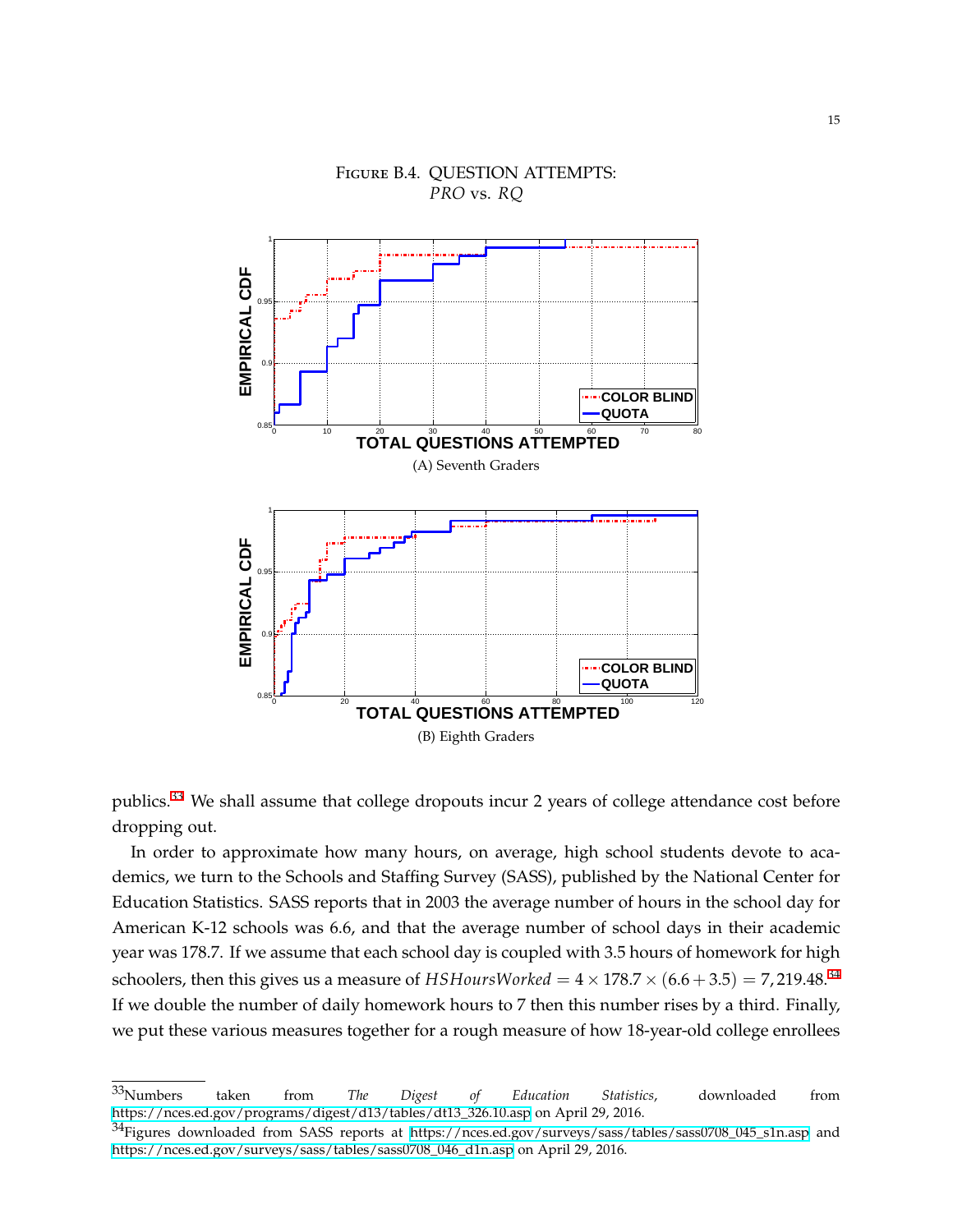|               |                | <b>PUBLIC COLLEGE</b>                      |              | PRIVATE COLLEGE                            |              |
|---------------|----------------|--------------------------------------------|--------------|--------------------------------------------|--------------|
|               |                | <b>HS Homework Hours</b><br>3.5/school day | 7/school day | <b>HS Homework Hours</b><br>3.5/school day | 7/school day |
|               |                |                                            |              |                                            |              |
|               | $\beta = 0.92$ | \$16.99                                    | \$12.62      | \$13.77                                    | \$10.23      |
| ANN. DISCOUNT | $\beta = 0.96$ | \$34.90                                    | \$25.92      | \$33.72                                    | \$25.04      |
|               | $= 0.98$       | \$54.10                                    | \$40.18      | \$55.10                                    | \$40.92      |

<span id="page-39-1"></span>Table B.2. Projections of Effective Hourly Wage for College-Bound High Schoolers

are compensated for the time they invested into learning during 4 years of high school:

$$
HSHourlyWage = \left[ GradRate \times (NPV_{cg}^{18} - \sum_{t=1}^{4} \delta^{t} \text{AnnualCOA}) + (1 - GradRate) \times (NPV_{sc}^{18} - \sum_{t=1}^{2} \delta^{t} \text{AnnualCOA}) - NPV_{hs}^{18} \right] / HSHoursWorked.
$$
\n(B.2)

The numerator represents a lump-sum transfer an average college-bound high school graduate would require in order to forgo college, and the denominator normalizes this transfer by the number of total hours spent preparing for college. Since this number will vary by assumptions of discount factor, college option (*i.e.*, public vs. private), and daily homework time inputs, Table [B.2](#page-39-1) presents various hourly wage calculations covering several different scenarios. A commonly assumed annual discount factor in the macroeconomics literature is  $\delta = 0.96$ , and a student with these time preferences who studies 3.5 hours per school day will garner an effective return of \$33.72 per hour if she attends a private university, and \$34.90 per hour if she attends a public. Depending on the various assumptions, this number could range from \$10 to \$55 per hour.

At the end of the day, the rough calculations in Table [B.2](#page-39-1) cannot speak directly to the question of how much a RQ alters expected economic outcomes from competitive human capital investment, and how these changes interact with individual ability and forward-looking behavior. How these various forces balance out in the long run is a challenging question that deserves additional attention from researchers. Answering this question directly using experimental methods would would require an ability to track time use decisions and exogenously shifting market incentives over a period of years or even decades. However, the numbers above suggest that our experimental incentives may not be entirely un-representative of the magnitudes of incentives that high-school students face on a regular basis when making decisions about leisure-study tradeoffs with an eye toward a college education.

### Appendix C. Student Information Sheets

<span id="page-39-0"></span>Figures [B.5](#page-40-0)[–B.10](#page-45-0) below display examples of the information sheets given to test subjects explaining the distribution of their competitors and the distribution of the prizes at stake.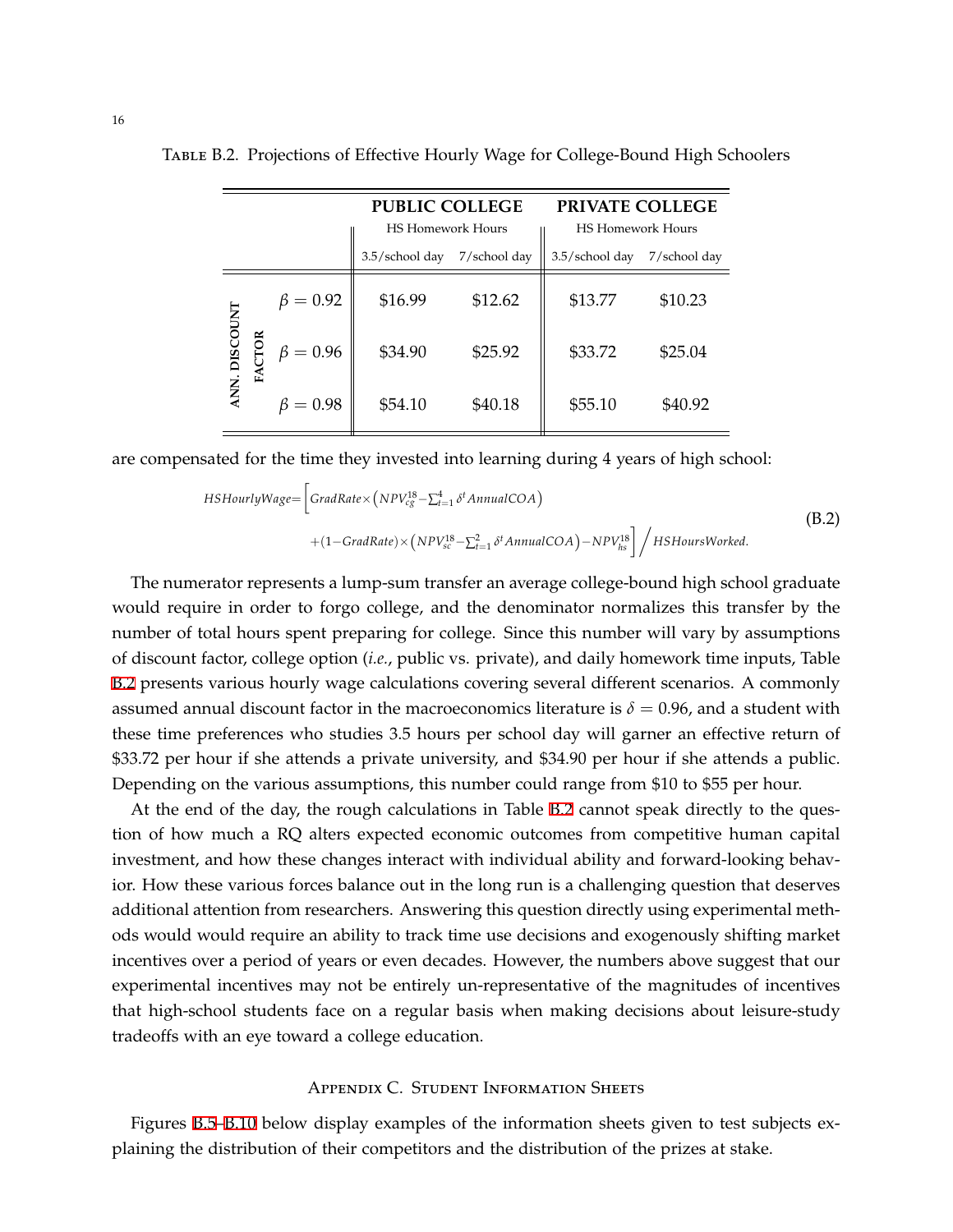<span id="page-40-0"></span>Figure B.5. PRO Competition Student Information Sheet Example (front)

#### **BYU AMC 8 Math Contest**

On Tuesday November  $13<sup>th</sup>$  you will have the chance to the take the AMC 8 during school. The AMC 8 is a nationally recognized math exam that takes 40 minutes and involves 25 multiple choice questions. We are providing some incentives for students to prepare for and do well on the exam.

You have been randomly assigned to the green group. You will be competing with 145 other  $7<sup>th</sup>$ and 8th graders at various middle schools in Utah County. They will all be taking the same test on the same day as you. Among these 145 students we will be giving out the following cash prizes:

| Prizes will be awarded to the top 48 students in the following way: |
|---------------------------------------------------------------------|
| The top 3 scores will receive \$34,                                 |
| the next 3 scores will receive \$32,                                |
| the next 3 will receive \$30, and so on,.                           |
| A complete table of prizes is provided on the back of this sheet.   |

We will score the tests the day after the exam and deliver the prizes to your school within the next week. The highest possible score on the AMC 8 is 25. The following table provides information for the  $7<sup>th</sup>$  and  $8<sup>th</sup>$  graders who took the practice test. The average score was 7.0 for 7<sup>th</sup> graders and 8.7 for 8<sup>th</sup> graders.

| Performance of 7 <sup>th</sup> and 8 <sup>th</sup> graders |
|------------------------------------------------------------|
|                                                            |
| (based on the practice exam)                               |
| 10% of students scored 12 or higher                        |
| 20% of students scored 11 or higher                        |
| 30% of students scored 10 or higher                        |
| 40% of students scored 9 or higher                         |
| 50% of students scored 8 or higher                         |
| 60% of students scored 7 or higher                         |
| 70% of students scored 6 or higher                         |
| 80% of students scored 6 or higher                         |
| 90% of students scored 4 or higher                         |
|                                                            |

We have set up a website with practice problems that we gathered from past years exams of the AMC 8. Practicing these problems will improve your performance on the AMC 8 and increase your chances of winning one of the larger prizes. KEEP IN MIND THAT OTHER STUDENTS COMPETING FOR PRIZES WILL BE PRACTICING TOO, SO DON'T GET LEFT BEHIND! You can access that website at: **http://byuresearch.org/math/**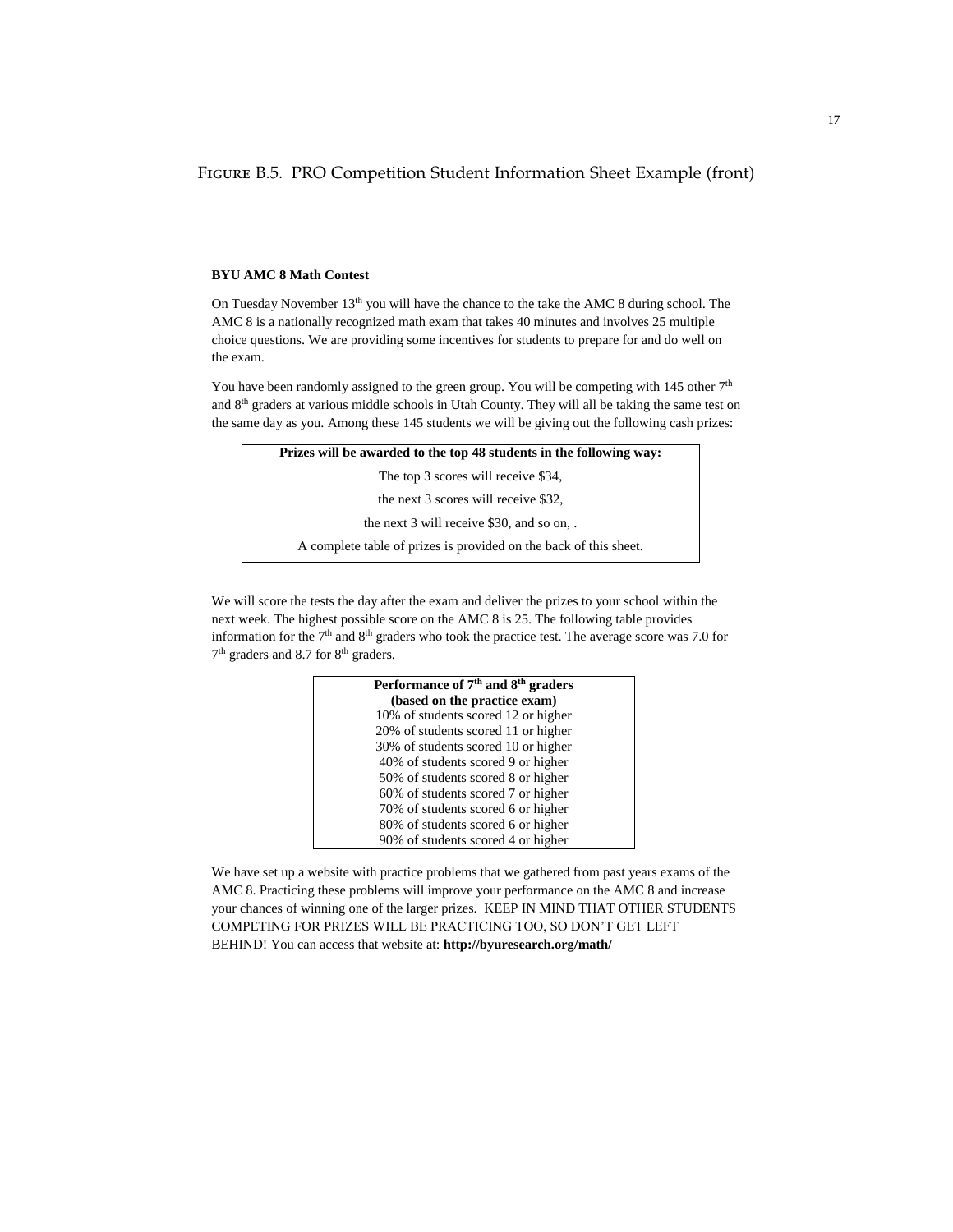# Figure B.6. PRO Competition Student Information Sheet Example (back)

| <b>COMPLETE PRIZE TABLE</b> |
|-----------------------------|
| 1st-3rd place $= $34,$      |
| 4th-6th place $= $32$ ,     |
| 7th-9th place $=$ \$30,     |
| 10th-12nd place = $$28$ ,   |
| 13rd-15th place = $$26$ ,   |
| 16th-18th place $= $24$ ,   |
| 19th-21st place = $$22$ ,   |
| 22nd-24th place $= $20,$    |
| $25th-27th$ place = \$18,   |
| 28th-30th place = $$16$ ,   |
| 31st-33rd place = $$14$ ,   |
| $34th-36th$ place = \$12,   |
| 37th-39th place = $$10$ ,   |
| 40th-42nd place $=$ \$8,    |
| $43rd-45th$ place = \$6,    |
| $46th-48th$ place = \$4.    |
|                             |

While these prizes may seem large, keep in mind that the reward to doing well on some math tests such as the ACT or SAT can be thousands of dollars in terms of scholarships or future earnings.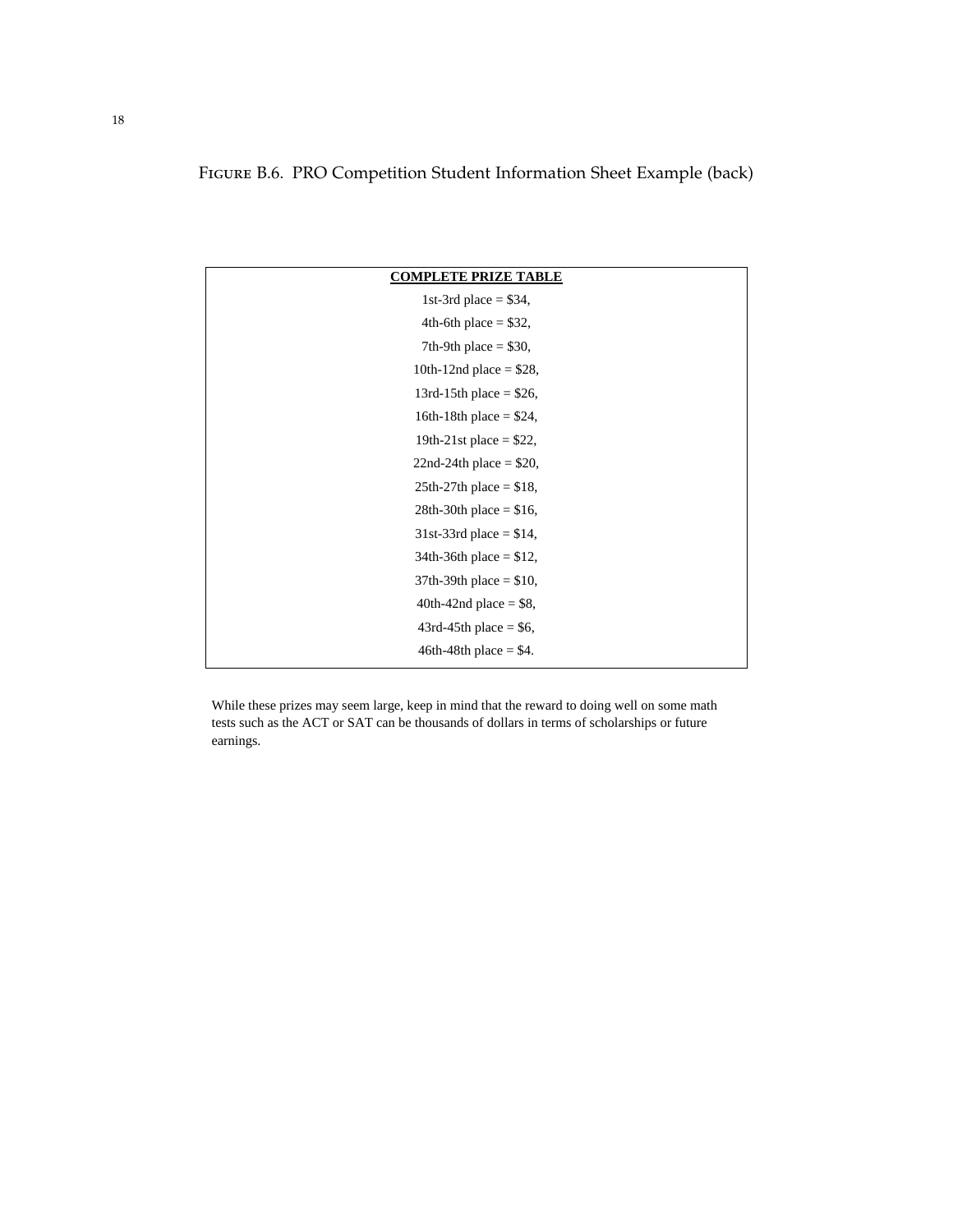FIGURE B.7. 7<sup>th</sup> Grade RQ Competition Student Information Sheet Example (front)

#### **BYU AMC 8 Math Contest**

On Tuesday November 13<sup>th</sup> you will have the chance to the take the AMC 8 during school. The AMC 8 is a nationally recognized math exam that takes 40 minutes and involves 25 multiple choice questions. We are providing some incentives for students to prepare for and do well on the exam.

You have been randomly assigned to the yellow group. You will be competing with 40 other  $7<sup>th</sup>$ graders at various middle schools in Utah County. They will all be taking the same test on the same day as you. Among these 40 students we will be giving out the following cash prizes:

| Prizes will be awarded to the top 14 students in the following way: |  |
|---------------------------------------------------------------------|--|
| The top score will receive \$34,                                    |  |
| the next score will receive \$32,                                   |  |
| the next will receive \$30, and so on,                              |  |
| A complete table of prizes is provided on the back of this sheet.   |  |

We will score the tests the day after the exam and deliver the prizes to your school within the next week. The highest possible score on the AMC 8 is 25. The following table provides information about scores of the  $7<sup>th</sup>$  graders who took the practice test.

| Performance of 7 <sup>th</sup> graders |  |
|----------------------------------------|--|
| (based on the practice exam)           |  |
| 10% of students scored 10 or higher    |  |
| 20% of students scored 9 or higher     |  |
| 30% of students scored 8 or higher     |  |
| 40% of students scored 7 or higher     |  |
| 50% of students scored 7 or higher     |  |
| 60% of students scored 6 or higher     |  |
| 70% of students scored 6 or higher     |  |
| 80% of students scored 5 or higher     |  |
| 90% of students scored 4 or higher     |  |

We have set up a website with practice problems that we gathered from past years exams of the AMC 8. Practicing these problems will improve your performance on the AMC 8 and increase your chances of winning one of the larger prizes. KEEP IN MIND THAT OTHER STUDENTS COMPETING FOR PRIZES WILL BE PRACTICING TOO, SO DON'T GET LEFT BEHIND! You can access that website at: **http://byuresearch.org/math/**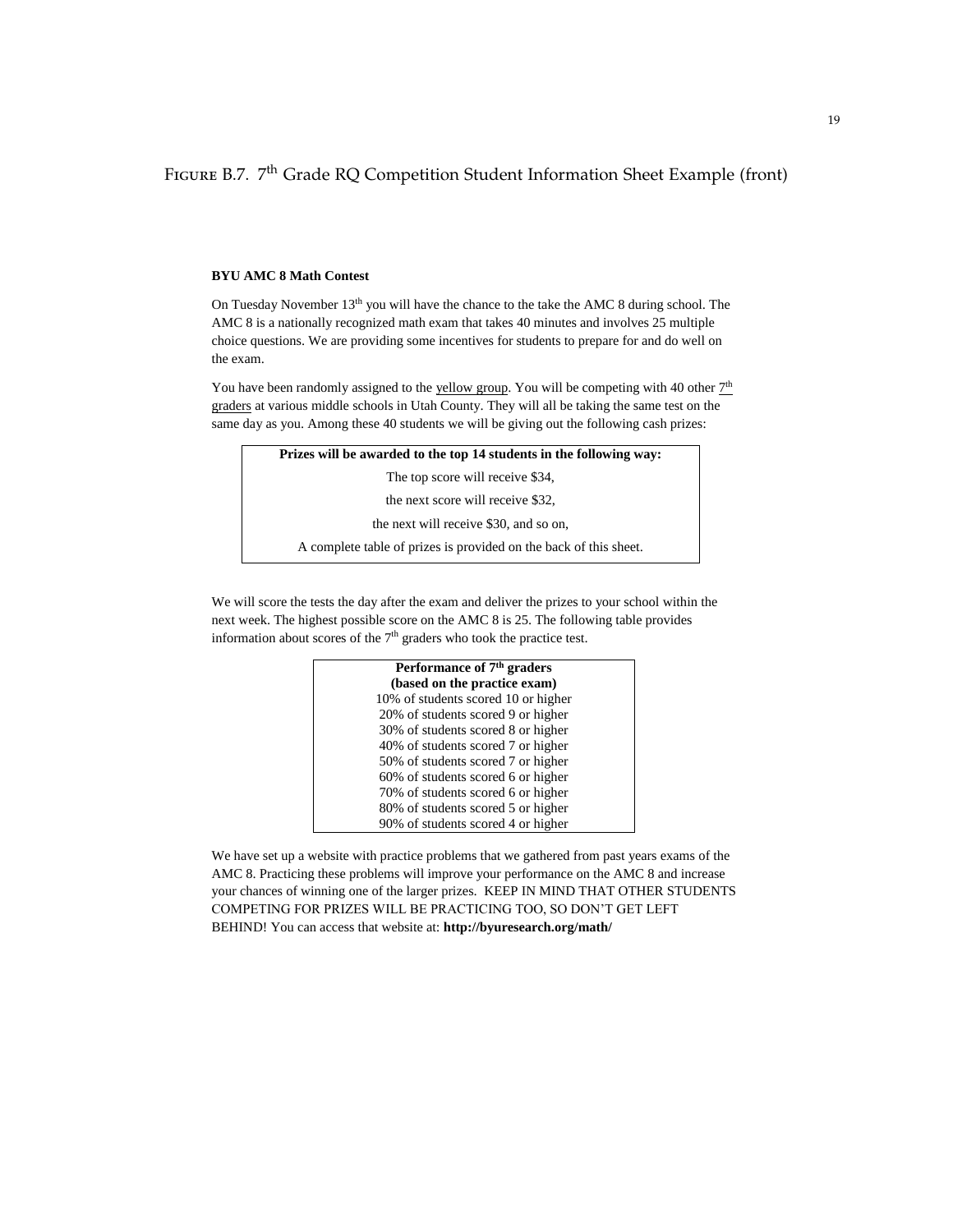# FIGURE B.8. 7<sup>th</sup> Grade RQ Competition Student Information Sheet Example (back)

| <b>COMPLETE PRIZE TABLE</b> |
|-----------------------------|
| 1st place $= $34,$          |
| 2nd place $= $32$ ,         |
| 3rd place $= $30$ ,         |
| 4th place = $$28$ ,         |
| 5th place = $$26$ ,         |
| 6th place = $$24$ ,         |
| 7th place = $$22$ ,         |
| 8th place = $$20$ ,         |
| 9th place = $$18$ ,         |
| 10th place = $$16$ ,        |
| 11st place = $$14$ ,        |
| 12nd place = $$12$ ,        |
| 13rd place $= $10,$         |
| 14th place $=$ \$8.         |
|                             |

While these prizes may seem large, keep in mind that the reward to doing well on some math tests such as the ACT or SAT can be thousands of dollars in terms of scholarships or future earnings.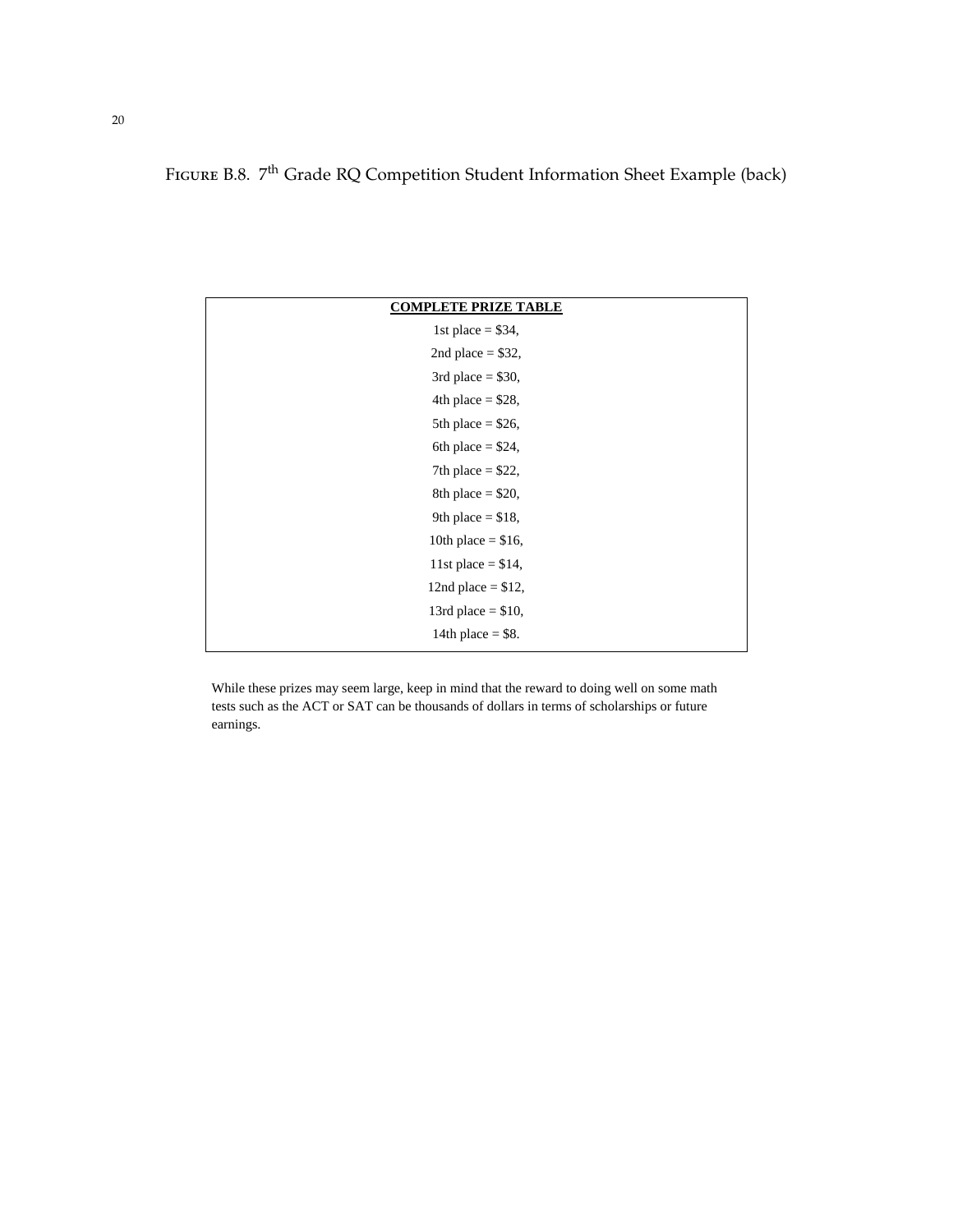FIGURE B.9. 8<sup>th</sup> Grade RQ Competition Student Information Sheet Example (front)

#### **BYU AMC 8 Math Contest**

On Tuesday November 13<sup>th</sup> you will have the chance to the take the AMC 8 during school. The AMC 8 is a nationally recognized math exam that takes 40 minutes and involves 25 multiple choice questions. We are providing some incentives for students to prepare for and do well on the exam.

You have been randomly assigned to the blue group. You will be competing with 100 other  $8<sup>th</sup>$ graders at various middle schools in Utah County. They will all be taking the same test on the same day as you. Among these 100 students we will be giving out the following cash prizes:

| Prizes will be awarded to the top 32 students in the following way: |  |
|---------------------------------------------------------------------|--|
| The top 2 scores will receive \$34,                                 |  |
| the second 2 scores will receive \$32,                              |  |
| the next 2 will receive \$30, and so on,                            |  |
| A complete table of prizes is provided on the back of this sheet.   |  |

We will score the tests the day after the exam and deliver the prizes to your school within the next week. The highest possible score on the AMC 8 is 25. The following table provides information among the 8<sup>th</sup> graders who took the practice test.

| Performance of 8 <sup>th</sup> graders |  |
|----------------------------------------|--|
| (based on the practice exam)           |  |
| 10% of students scored 12 or higher    |  |
| 20% of students scored 11 or higher    |  |
| 30% of students scored 10 or higher    |  |
| 40% of students scored 9 or higher     |  |
| 50% of students scored 9 or higher     |  |
| 60% of students scored 8 or higher     |  |
| 70% of students scored 7 or higher     |  |
| 80% of students scored 6 or higher     |  |
| 90% of students scored 5 or higher     |  |

We have set up a website with practice problems that we gathered from past years exams of the AMC 8. Practicing these problems will improve your performance on the AMC 8 and increase your chances of winning one of the larger prizes. KEEP IN MIND THAT OTHER STUDENTS COMPETING FOR PRIZES WILL BE PRACTICING TOO, SO DON'T GET LEFT BEHIND! You can access that website at: **http://byuresearch.org/math/**